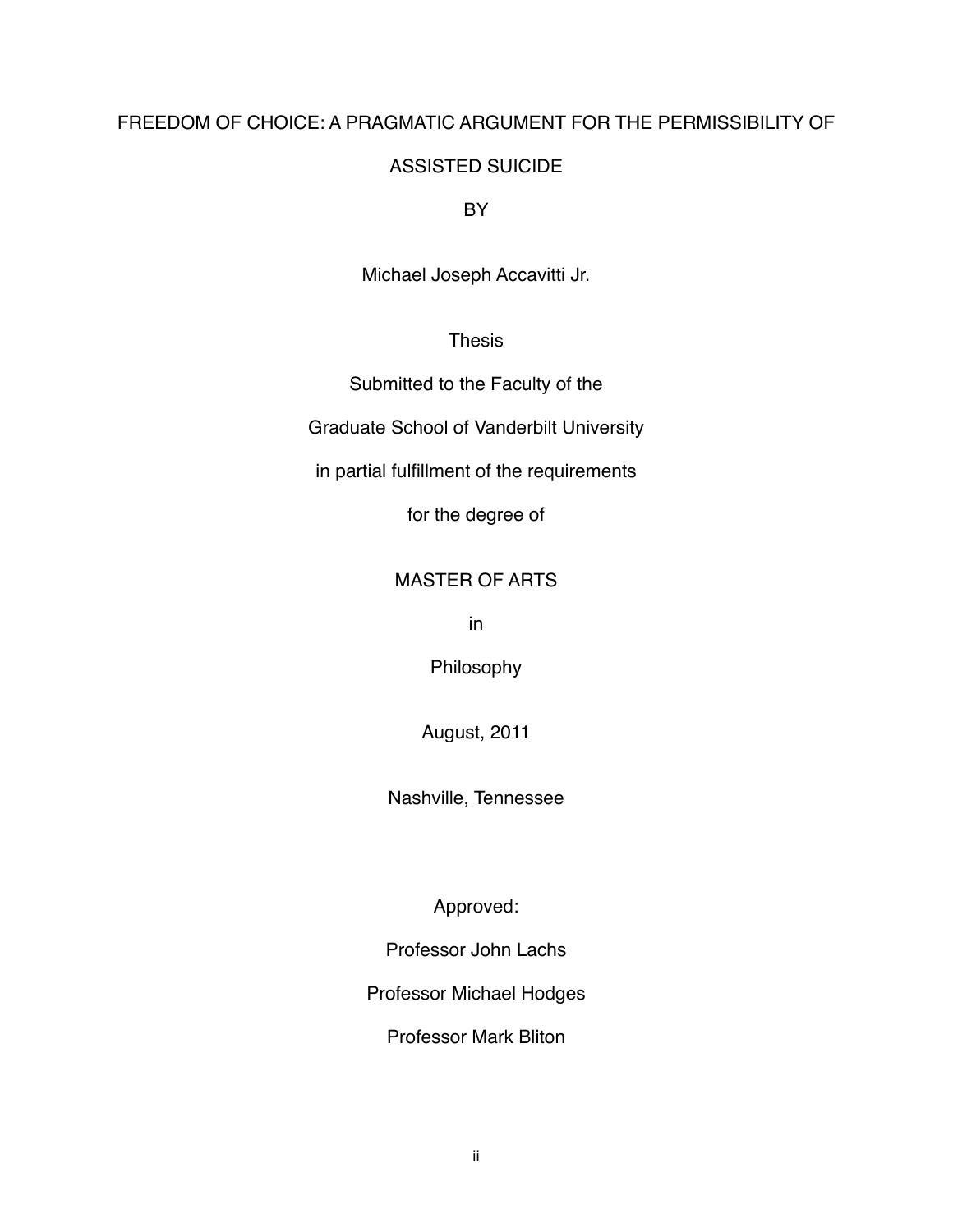To my Father and Mother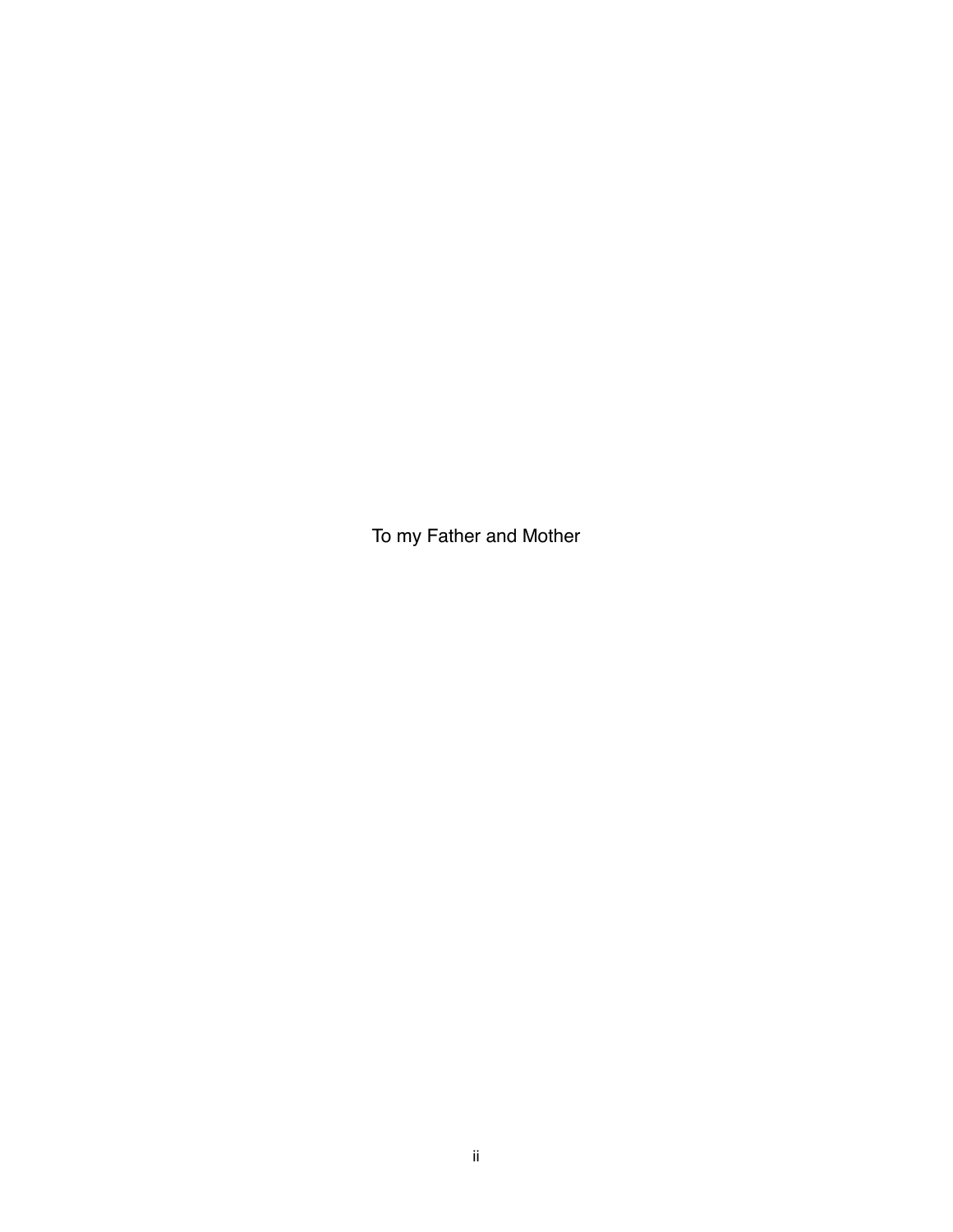The focus of this thesis will be an arguement for the permissibility of assisted suicide as an end-of-life treatment. In parts I and II, I will argue that assisted suicide has similar physical and experiential effects compared to other currently allowed end-of-life treatments. In part III, I will argue that the difference in meaning that can be gained by a patient who elects to take their own life can be very fulfilling and that society currently does certain patients an injustice by forbidding them from taking their own lives. This paper will not argue that assisted suicide will or should be a preferred end of life treatment for any patient; rather it will support the ability to choose assisted suicide for those patients who may gleam extra meaning from the act. The paper will extend its pragmatic analysis of the differences between currently allowed acts and assisted suicide to include a discussion of how, in light of work by William James, this added meaning is pragmatically good.

### Part I

In recent years, there has been an explosion in the world of applied ethics. This drive has been furthered by the mixing of cultures due to increased globalization and the difficulty of addressing morally right behavior. The presence of what appears to be pluralism has been challenged by thinkers who desire to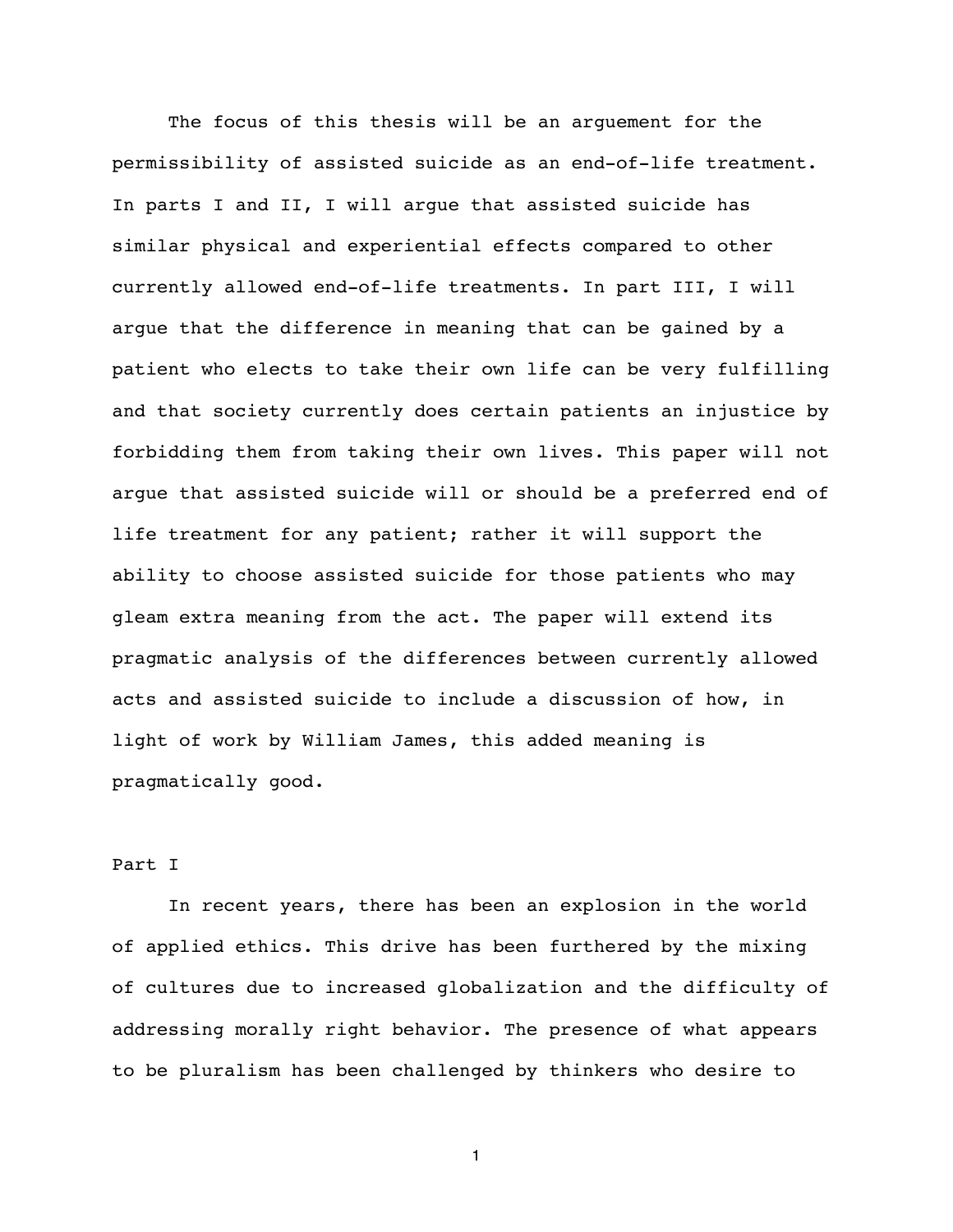maintain the status quo of western religious-derived moralities. Increasingly, however, these systems fail to appeal to our sense of how best to care for people and respect their personal desires.

At the same time, theorists are taking careful steps to ensure that the new applied ethics do not offend the spiritual sensibilities of the religious population; rather theorists recognize the freedom of the religious to maintain obligations similar to the non-theistic. The result has been the rapid expansion of applied ethics in many fields and a scramble for power between differing schools. One school, pragmatism, maintains an advantage over others because it is already built around the way people actually behave. A product of thinkers in psychology, education, and political science - all with a new found focus on empiricism - pragmatism is uniquely suited for the challenges of modern applications.

In no field may this applicability be more apparent than in the burgeoning field of medical ethics. Here, theistic medical practitioners deal with atheistic patients and hedonistic administrators. The confrontation of perspectives is challenging because of medicine's tendency to defer to expertise. For a long time, the existing and lopsided power structure between patient and physician alienated patients. As questions began to be asked about how to compensate for this unevenness, solutions flowed in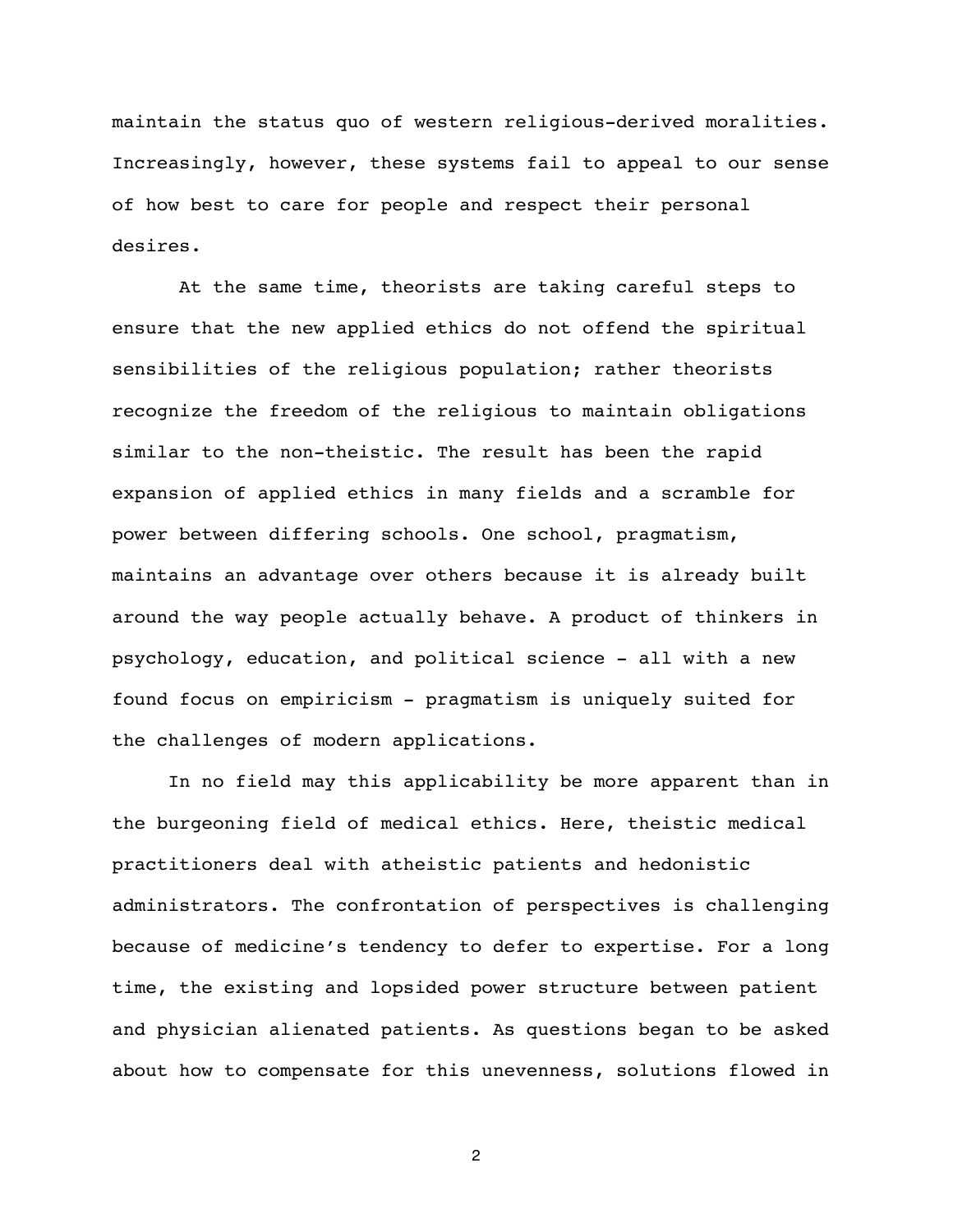from a wide range of sources. Doctors with an eye toward reform spoke with clergy who were concerned about the way in which people were losing control of their own lives. The mission was not only to balance out the doctor-patient relationship, but also to push further and create a set of common rules and criteria to strengthen the patient's role in his own care. Also into this space came the philosophers, bringing with them their rigid and detailed ethical structures, ready to test them in the clinic. The result, so far, has been a somewhat fragmented map of ethical education that ranges from the utterly practical, in the case of nurses and medical students, to the overly abstract, in the case of traditional philosophers.

The meeting point between these differing approaches involves the recognition of the dissimilar demands placed on the actors in a medical environment. The resulting mixture is practical, a realization of how things have already come together, much like in pragmatism. That this blending has occurred on its own is no surprise. It is similarly not surprising that ethicists are increasingly turning to pragmatism as an ethical system for precisely this reason. Pragmatism offers an applicable system for interrogating difficult questions in medical ethics, such as assisted suicide. The focus of this paper will be on demonstrating the usefulness of pragmatism in recognizing and addressing the issues that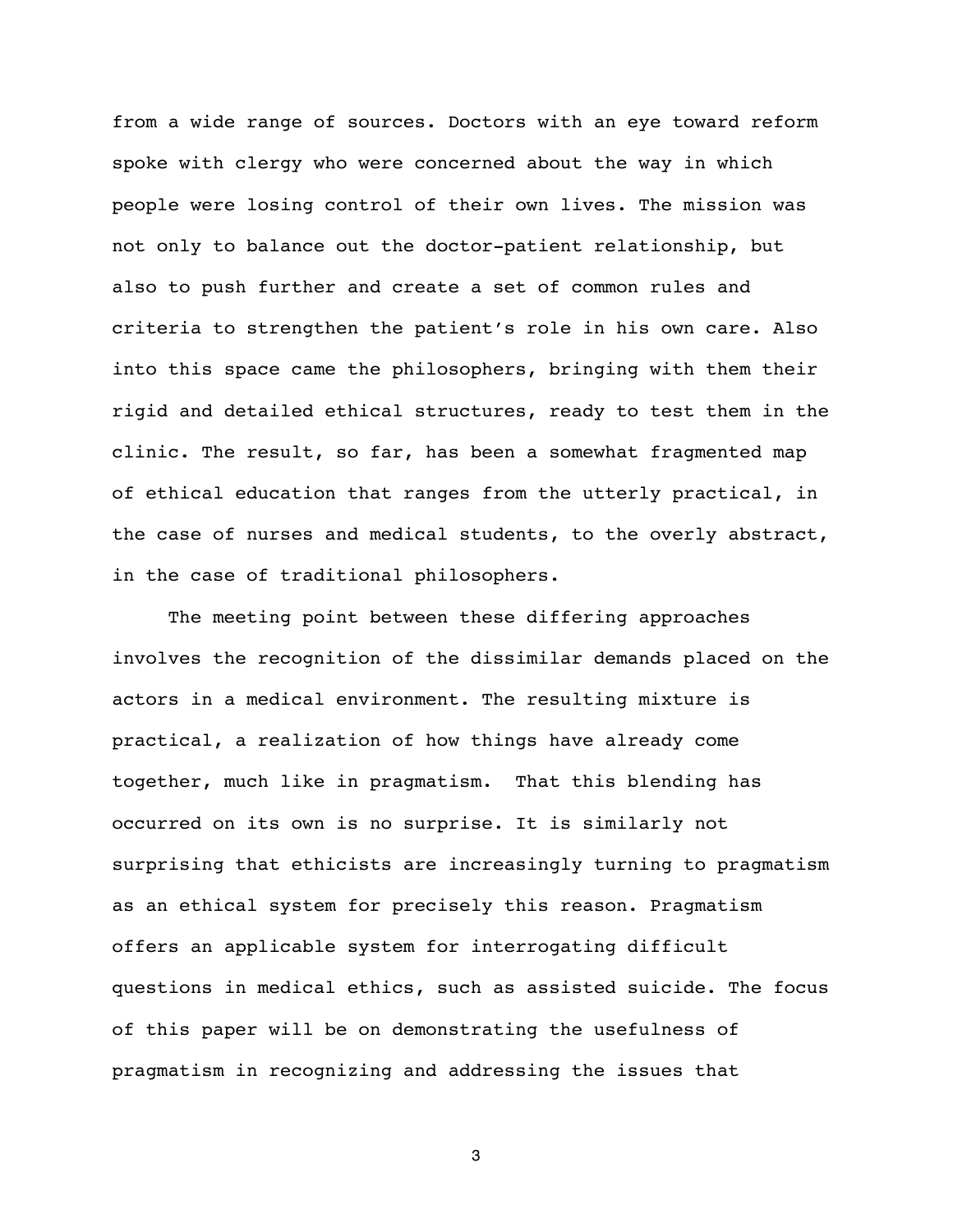currently occupy the assisted-suicide debate. It will also use a Jamesian approach to argue for the permissibility of assisted suicide in limited cases.

William James's work, as a focus point of this paper, is inspired by the simplicity of this initial formulation of his pragmatic principles: "Whenever a dispute is serious, we ought to be able to show some practical difference that must follow from one side or the other's being right."<sup>1</sup> Assisted suicide and the debate surrounding it are most definitely serious, but as I will argue, there seems to be a grave misconception as to what the differences are between it and currently allowed practices. The differences in how the treatments physically affect patients are small, but the emotional and moral impacts these choices may have on patients are great. Still, as James tells us, for our investigation to prove fruitful, we must make sure to pay attention to all the details and to all the differences. The essential question of pragmatism is, "what difference would it practically make to any one if this notion rather than that notion were true?"<sup>2</sup> In this respect, I will argue that much is at stake in defining the difference between assisted suicide and currently available end-of-life treatments. Furthermore, I believe that the differences between assisted suicide and

<sup>1</sup> William James. *Pragmatism.* (Indianapolis: Hackett, 1981), 26.

 $<sup>2</sup>$  Ibid., 28.</sup>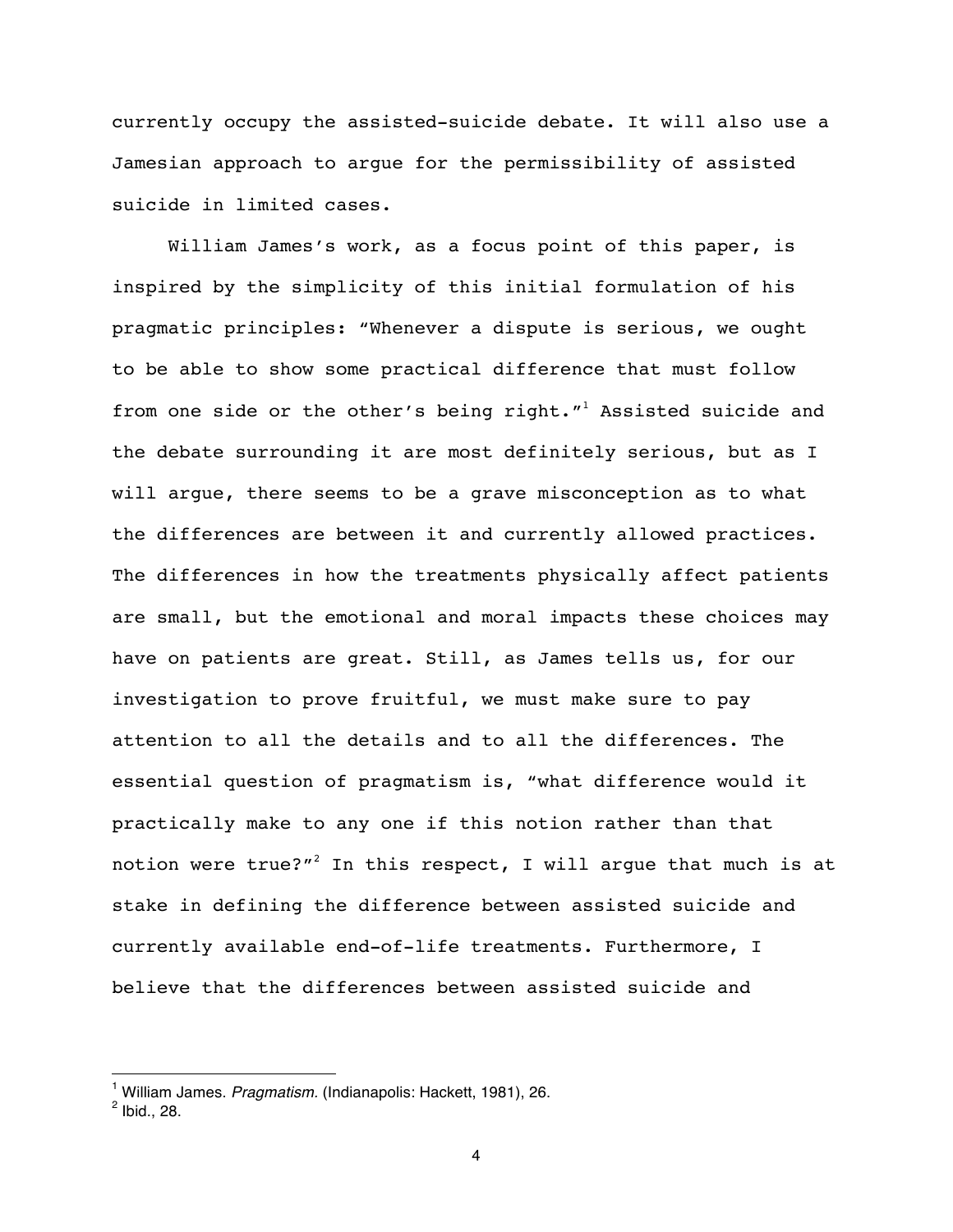euthanasia have been minimized, severely damaging the idea of assisted suicide as a choice for rational, moral adults.

Pragmatism as a school of thought is particular in not only its Americanness but also in the common sense nature that defines its functionality. Unlike other consequentialist philosophies, pragmatism is not based on an external idea of what is 'good'. Instead, its focus is on what works in the instrumental sense. In ethical discussions, this idea translates into the idea of maximizing the fulfillment of desires. That is to say, James believes that creating maxims that attempt to define what is good is a misdirected project. We should not attempt to determine *a priori* what is good, he argues, but rather base our determinations by measuring "how much more outcry or how much more appeasement comes about," as a result of different choices.<sup>3</sup> What is good or bad, according to James, is not a truth older than time itself, but rather, the terms are defined by their empirically measured effects. In its simplest form, morality is a reflection of the feelings of an individual, "so far as he feels anything to be good, he makes it good." $4$  In a complex universe with a multitude of people, however, morality becomes a balance of desires, ease of execution, and the reality of the difference. James states that "if one ideal judgment be

<sup>3</sup> William James, "The Moral Philosopher and the Moral Life." From *Ethics,* Ed. Steven M. Cahn. (Oxford: Oxford UP, 2006) 361.

 $<sup>4</sup>$  Ibid., 363.</sup>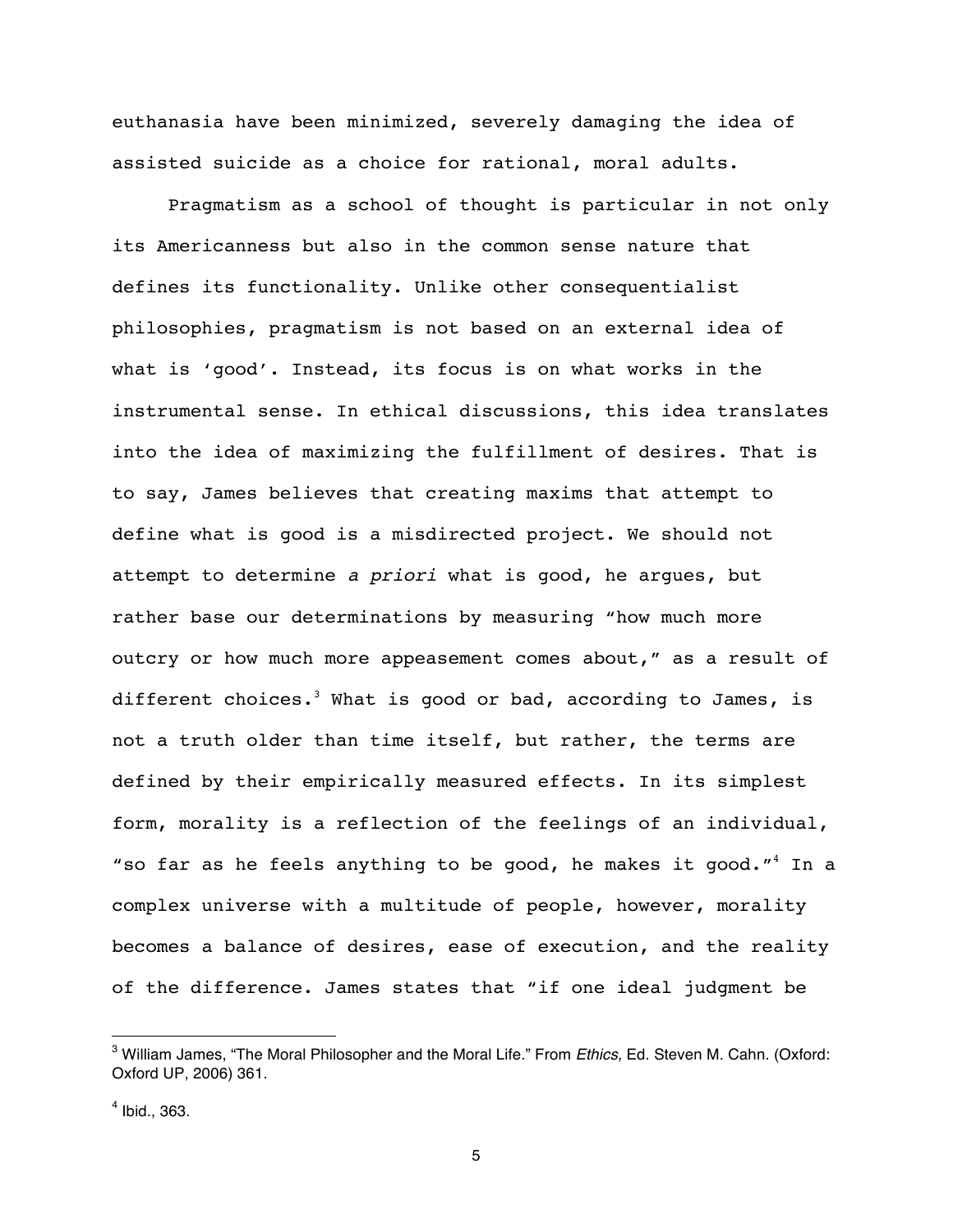objectively better than another, that better-ness must be made flesh by being lodged concretely in someone's actual perception."5 Simply enough, "the essence of good is simply to satisfy demand," where demands are a desire for outcomes or states.<sup>6</sup> Thanks to this formulation, pragmatism is able to account for the differences between the beliefs of individuals on the edges of our understanding. There is, according to pragmatism, "no common character" that connects the moral ideas of individuals, "apart from the fact that they are ideals."<sup>7</sup> Because of this, the context of situations and the desires of the individuals involved become the ultimate determinations of morality.

James's most famous example of the importance of difference for pragmatism comes from his essay "What Pragmatism Means." In the essay, he tells the story of a camping trip he took with friends during which a debate arose over whether a man passed around a squirrel that was on a tree. While the man would walk in a circle around the tree, the squirrel would constantly move so that its stomach was facing the man, hiding its body from the view of the man. James's response to his friends' questions was to ask them to clarify what it is they meant by going around the squirrel: "'Which party is right,' [James] said, 'depends on what you *practically mean* by 'going round' the

 $^5$  Ibid., 365.

 $^6$  Ibid., 365.

 $^7$  Ibid., 362.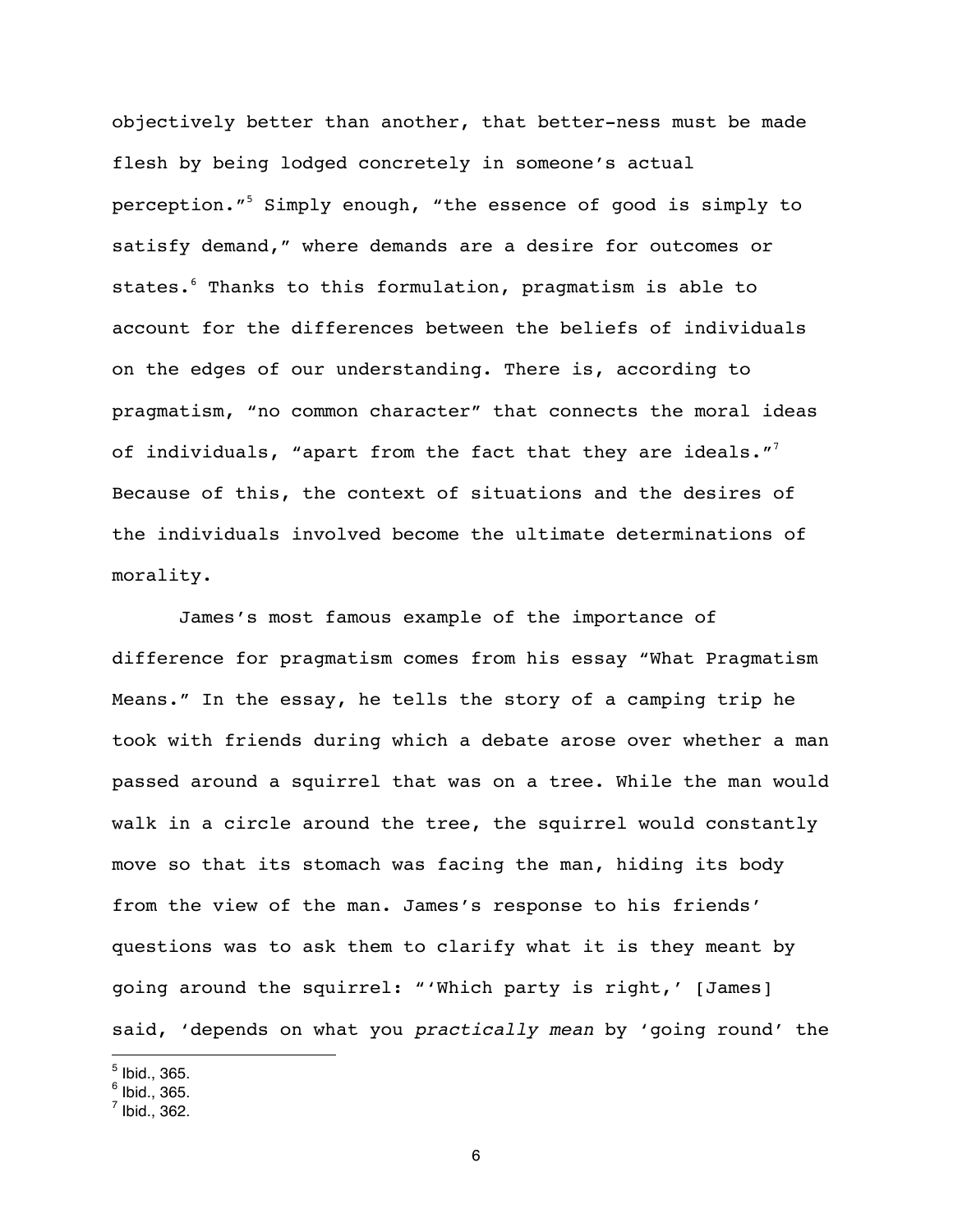squirrel.'"<sup>8</sup> If the men meant make a circle around the tree and therefore also the squirrel, then the man did go around the squirrel. On the contrary, if they meant that the man must see all sides of the squirrel, including its back, then the man did not go around the squirrel. James claims that all one must do is, "make the distinction, and there is no occasion for any farther dispute."<sup>9</sup>

The discussion that follows will use this practical difference as a measuring stick to gauge what it is exactly that separates assisted suicide from other currently allowable practices such as Continual Deep Sedation, an accepted and legal palliative therapy. I will argue that the practical difference between assisted suicide and CDS occurs only in name, as both treatments end the lives of the patients who undergo them. Furthermore, I will argue that there is a difference in meaning that can be derived from these acts and that in disallowing one but allowing the other, we do a great disservice to those people who would, if they were allowed, choose assisted suicide.

Before we can begin to address how pragmatism helps us work through the problems of assisted suicide, we must first examine all the different points around the debate. The largest issue will be working through the terminology and technicalities of differing patient states. I will do this with the aid of Mary

<sup>8</sup> *Pragmatism*, 25.

 $<sup>9</sup>$  Ibid., 25.</sup>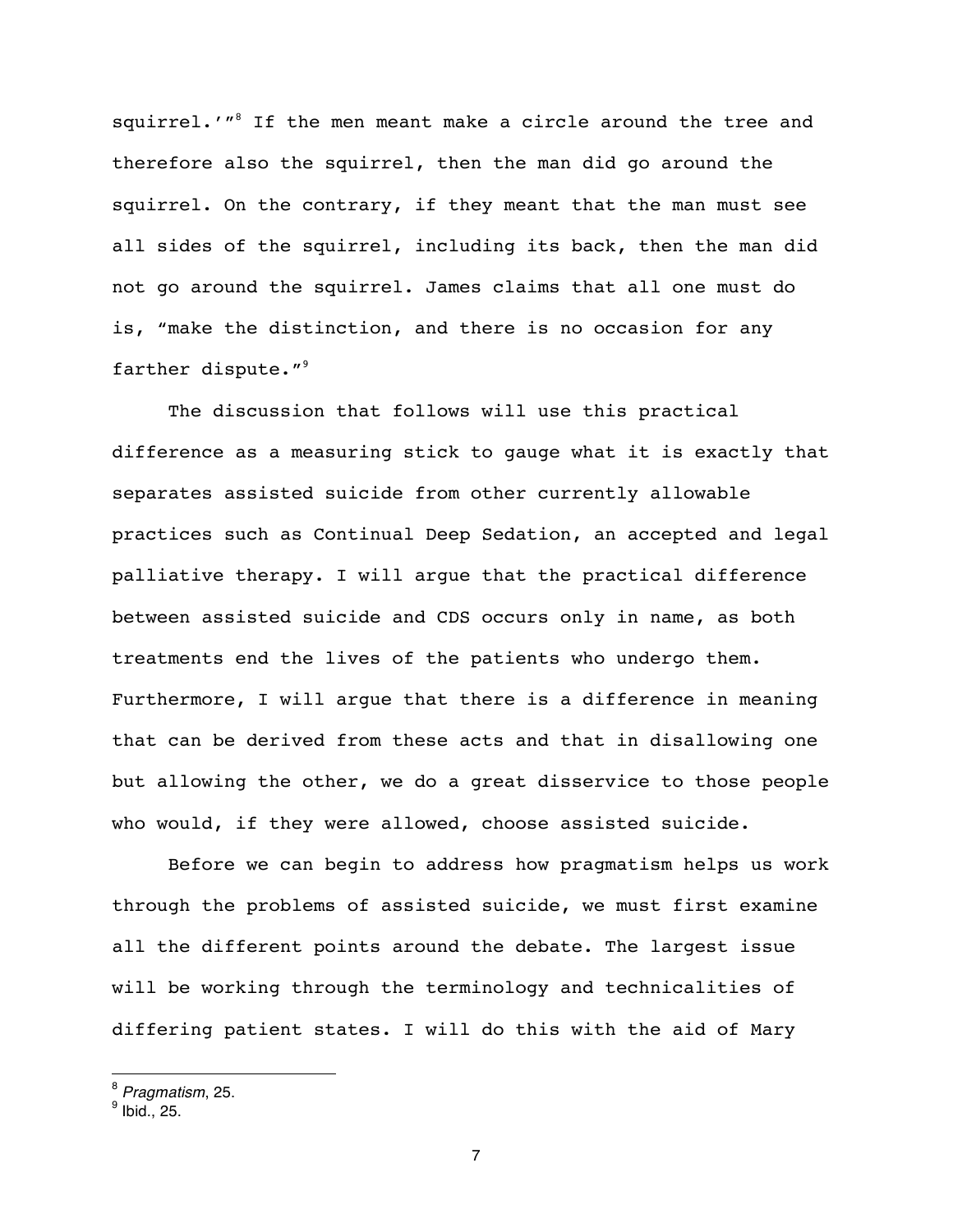Moalgland and Micah Hester, as well as with appeals to scientific literature.

Discussions of end-of-life care are filled with loaded and often confused terms: euthanasia, passive or active; assisted suicide, physician or other; palliative or hospice care. The difficulty in this discussion is that because so much has already been attached to these terms, delineating them may prove to be an insurmountable obstacle. Nevertheless, by appealing to strong arguments made by others, I hope to convince the reader of an effective way to view the differences among terms. Mary Mahowald eschews the conventional terminology for a more direct approach in her "On Helping People to Die: a Pragmatic Account":

First, then, what does it mean to kill someone? Among the possible meanings of killing, consider the following: 1. Killing means ending the life of someone 2. Killing means letting someone die when one could have prevented it 3. Killing means helping someone to die 10

Using these formulations, we can tie our legacy terminology to these more direct definitions. Definition #1 would be what we would call euthanasia or active euthanasia, definition #2 would be passive euthanasia, and #3 would be assisted suicide. Now, of course this is not to say that all cases of definition #1 (that all killing of another) would be euthanasia, but rather that

<sup>10</sup> Mary B. Mahowald. "On Helping People Die." From *Pragmatic Bioethics*, ed. Glenn McGee. (Cambridge: MIT Press, 2003),109.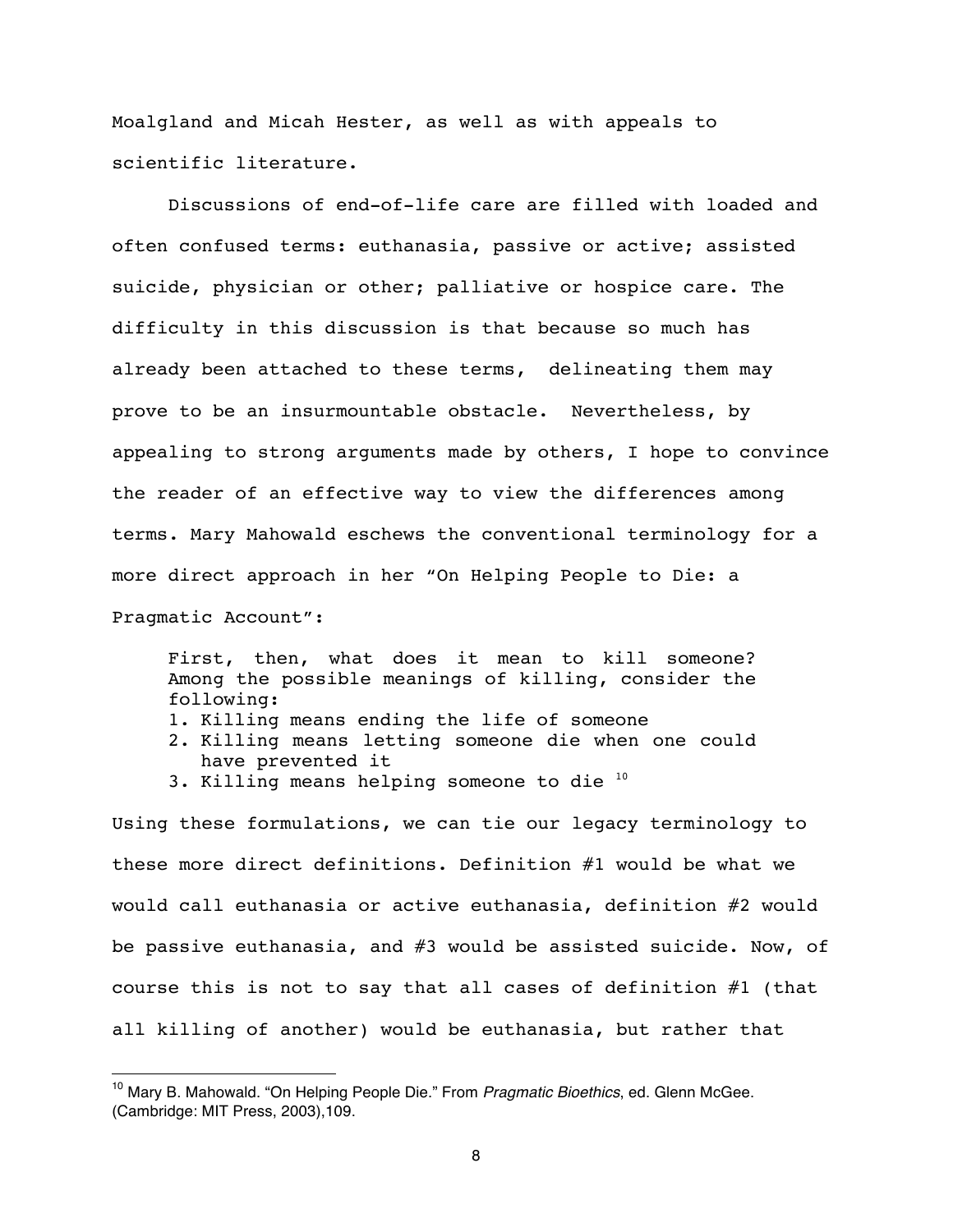euthanasia, as discussed in medical ethics literature, would undoubtedly be thought of as akin to definition #1. Certainly, first-degree murder would also fall under definition #1, as would second-degree murder or the killing of an opposing solider in war time. However, in the medical realm, definition #1 will most often manifest itself as euthanasia.

Mahowald believes that there are still issues with these definitions in their simple states, and while I agree better work can be done, I disagree with where that revision would take place. Mahowald is worried that none of these definitions tell us if the person wanted to die or not or how the person dies. In regard to the latter concern, for our purposes we must imagine that the patients in  $#s$  2 and 3 would suffer a death not caused by us as an actor. That is, for definition #1, one person kills another directly; and in definition #3, a person is the ultimate cause of his own death. But in case #2, a person may be dying from a self afflicted injury, an injury done to him by another, or any number of other deathly injuries. Not helping a stabbing victim, a patient having a stroke, or a person found overdosed on medication would all count as facets of definition #2. Furthermore, we must maintain this plentitude when examining these cases, as it would be unfair to assume that all instances of letting someone die occur to elderly patients in hospice care.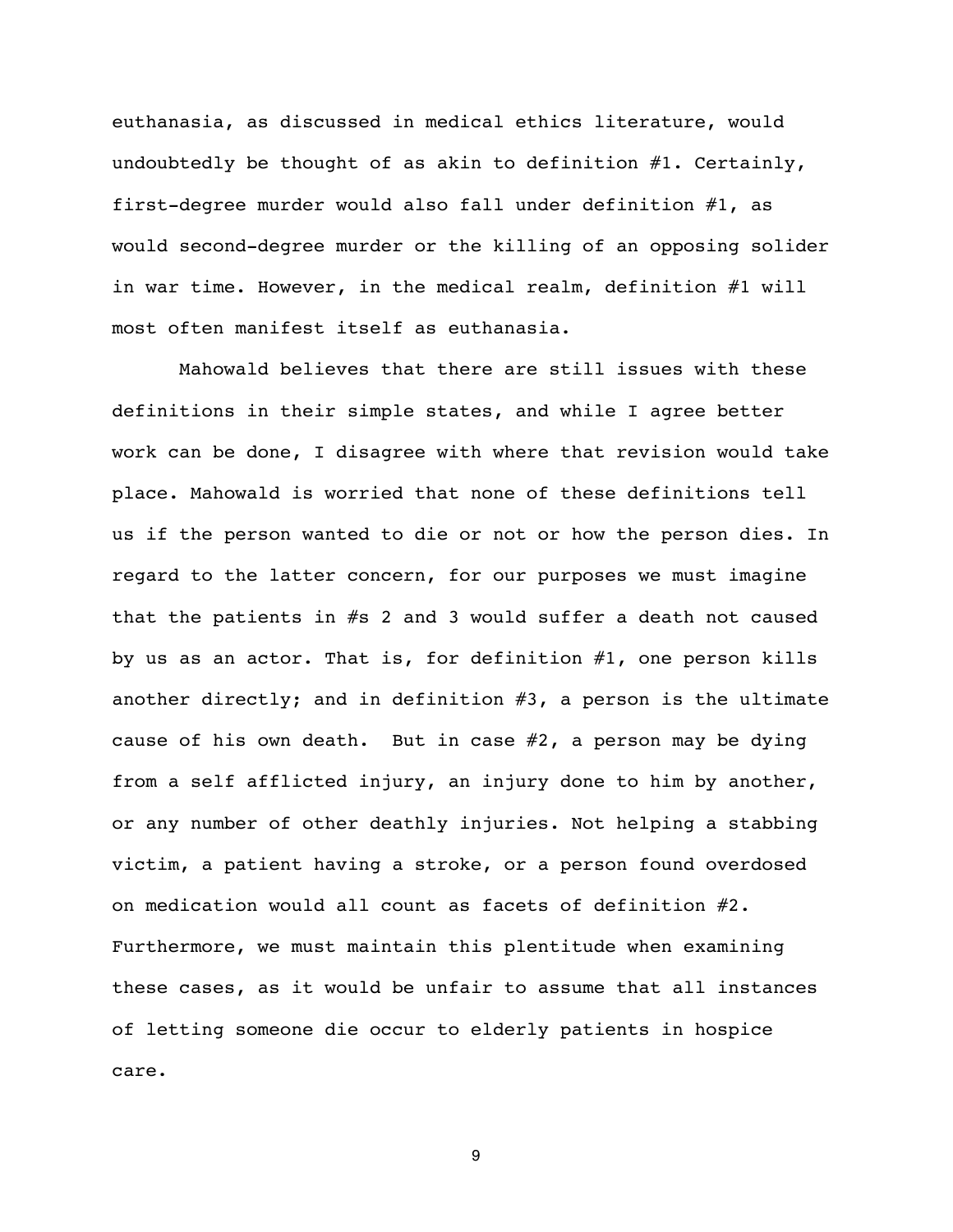As to Mahowald's former complaint about the vagueness of a person's will to die , I think that it is clear in definition #3 that the person would have to want to die in order for any contribution to be considered 'helping'. The reason I draw out this point is because I want to make it clear that statement #3 is not saying we help someone by killing them, for this would be a completely different point that would rely on an idea of a higher good that we were achieving by killing them. While #3 may prove to be beneficial, it is not a claim that we help a person in a moral way, but rather just in a mechanical way. That is to say, we provide some part of the essential means required for the person to kill themselves. If there is some sort of moral benefit to be derived from this act, it is completely dependent on the desires of the patient.

These definitions established, we can turn to the analysis of current care protocols, such as do not resuscitate orders or Continual Deep Sedation. Acts like DNR orders seem to fall under definition #2, as the patient asks us to allow him to die when he has reached a certain naturally irreversible state. In this way, not resuscitating a patient could also be construed as falling in line with #3, depending on if this order was well established as the wish of the patient. The difference between numbers 2 and 3 is simply that intention of the patient. In assisted suicide, we see a similar mirroring of effects.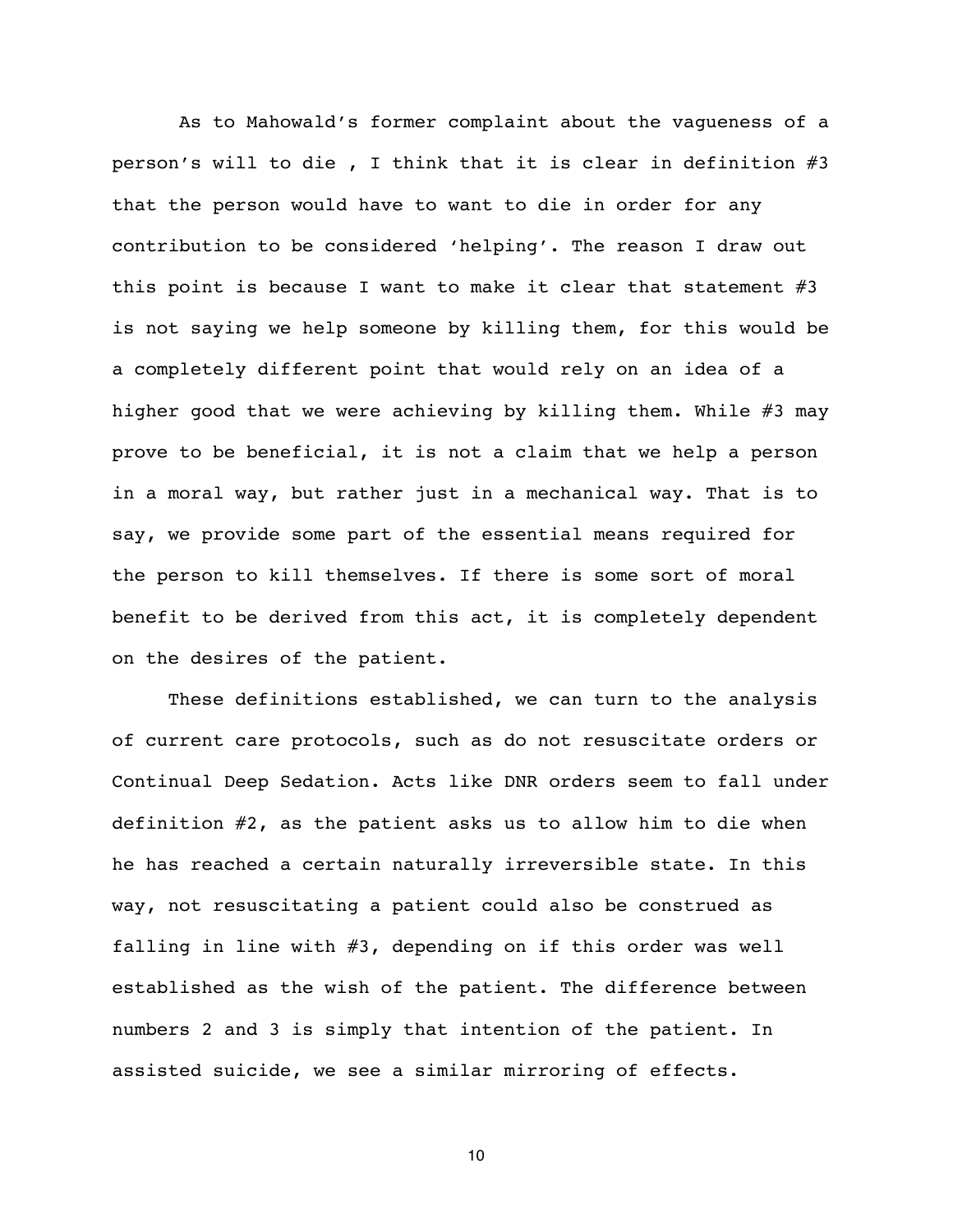Assisting in suicide is separated from #1 not only by the intention of the patient (the helping) but also by the actor that is the ultimate cause of death. The patient *must* be the one who pulls the proverbial trigger in the case of assisted suicide.

This requirement of patient intention is often touted as a difficult to manage liability of assisted suicide. The argument is that such a practice would risk opening the door further to treatments like active euthanasia. The real practical risk, separate from the anxiety that comes out of fear of a slippery slope, concerns how the consent of the patient can not only be collected, but proven. This is a difficulty in any litigious interaction, and the importance here is amplified by the fact that in these cases, the patient would not be alive to confirm his intention. This problem, however, is not a shortcoming that is absent from other medical treatments. In fact, it would seem that at least with an act like assisted suicide, patients would have more surety about the way in which their wishes were to be enacted, as they are the ones taking the final steps. Contrasted to other treatment complications, such as the intention of a patient's DNR, assisted suicide may actually be a more foolproof system. For example, a patient in cardiac arrest cannot confirm to her caretakers that it was an arrest just like this one for which her orders were intended. There are plenty of cases where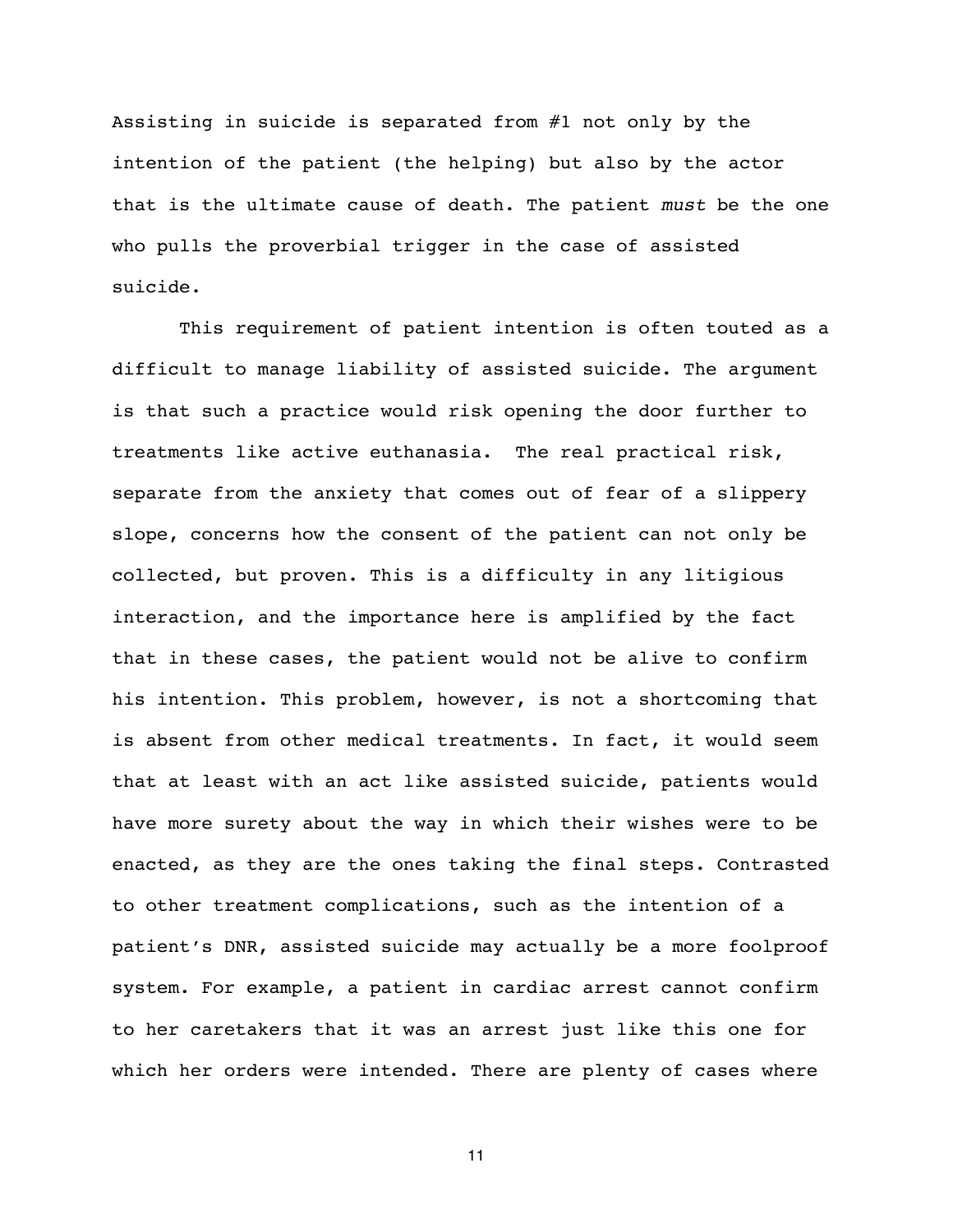DNR orders fall into confusing traps. Christopher Meyers, in his *A Practical Guide to Clinical Ethics Consulting*, presents just such a case, though it is not intended for this purpose.<sup>11</sup> In Meyers's story, a patient, who previously had been diagnosed with HIV/AIDS has come into a doctor's office. The patient is aware of his impending fate and has drawn up documents detailing his wish not to be resuscitated or be kept alive by extraordinary means when his disease finally takes his life. During a routine treatment, however, the patient goes into anaphylaxis after having a reaction to an antibiotic. The result is that the patient required treatments that he had asked not to receive in order to save his life from a threat that had little to do with the sickness that prompted him to draw up his advanced care directive. This is just one of the many practical issues that arise with advanced directives, but it illustrates a point: that error in intent of execution is a much larger issue when the patient cannot make his intentions clear. Assisted suicide avoids this because it is the patient who must actually commit the life taking act.

It may seem strange to come down in favor of assisted suicide, yet be unsure about euthanasia of incapacitated patients, as those whose diseases have progressed to such an extreme stage may seem to be in even greater need of

 $\overline{a}$ 

<sup>&</sup>lt;sup>11</sup> Christopher Meyers, *A Practical Guide to Clinical Ethics Consulting*. (Maryland: Rowman & Littlefield. 2007) 68.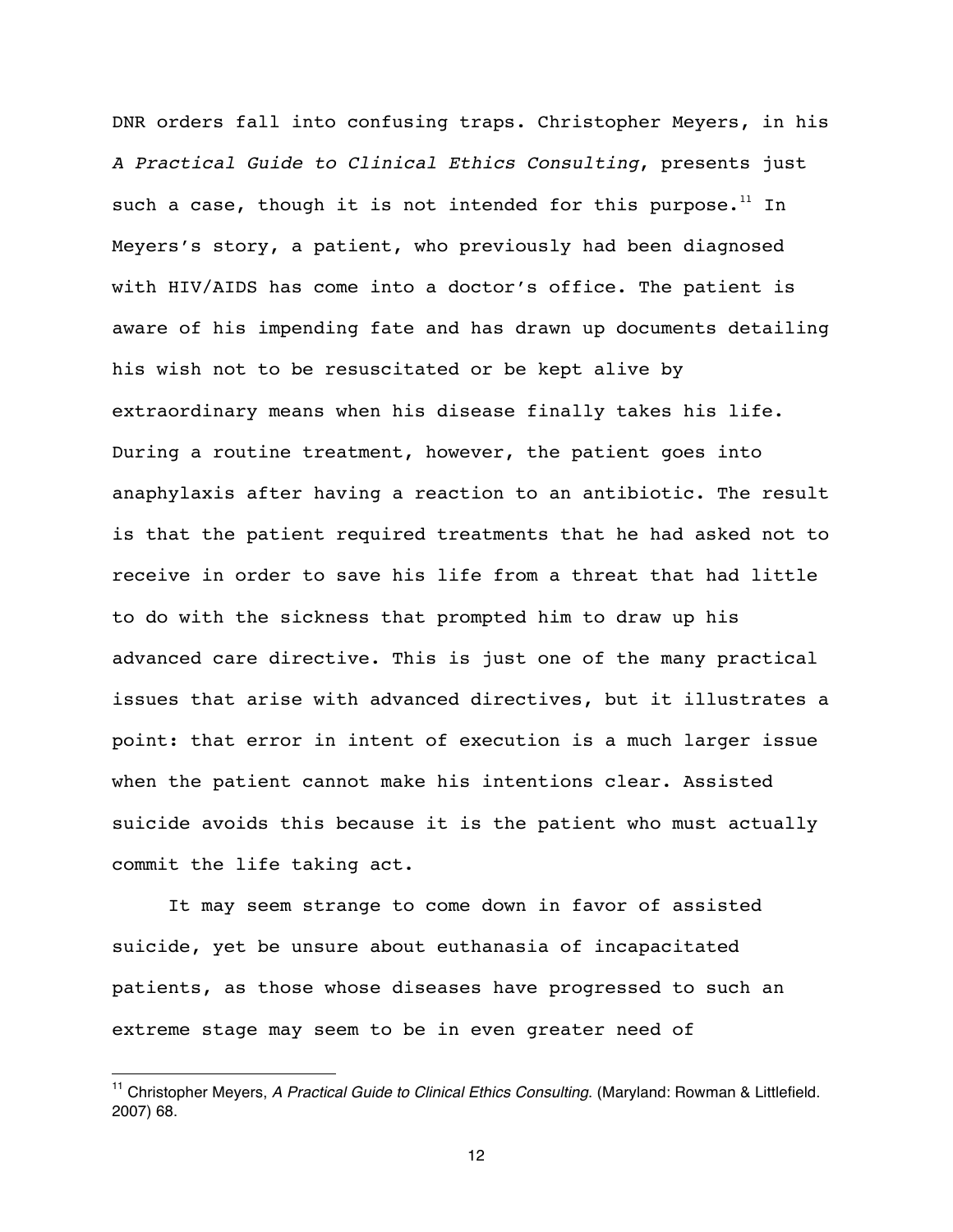compassionate care. While this may be the case, and while our arguments here may help to sway one toward a position that is more accepting of euthanasia of incapacitated patients, this will not be the focus of our inquiry. There, however, are other states which patients may find themselves in that will be important to our discussion, beginning with what has been called brain death.

With the advent of new cardiac and respiratory technologies in the mid-1900s, patients' bodies could be kept functioning with the help of machines, even after their brains were unable to support these systems on their  $own^{-12}$  This development left a gap in care standards because previously, the separate brainheart-lung systems could not operate independently of one another. While only one needed to fail to cause death, due to strokes or heart attacks, all systems quickly failed in unison, due to their interconnectedness. These new technologies meant that patients could be kept alive indefinitely, and this posed a real problem for the medical community. Although it was true that simply removing the support would be enough to cause the death of the patient, the medical tradition had been built up around the 'do no harm' ideology in which everything possible was done to keep patients alive (so long as the resources were there). The solution to this problem came from an ad hoc

 $\overline{a}$ 

<sup>12</sup> Martin Benjamin, "Pragmatism and the Determination of Death." From *Pragmatic Bioethics*, ed. Glenn McGee. (Cambridge: MIT Press, 2003) 193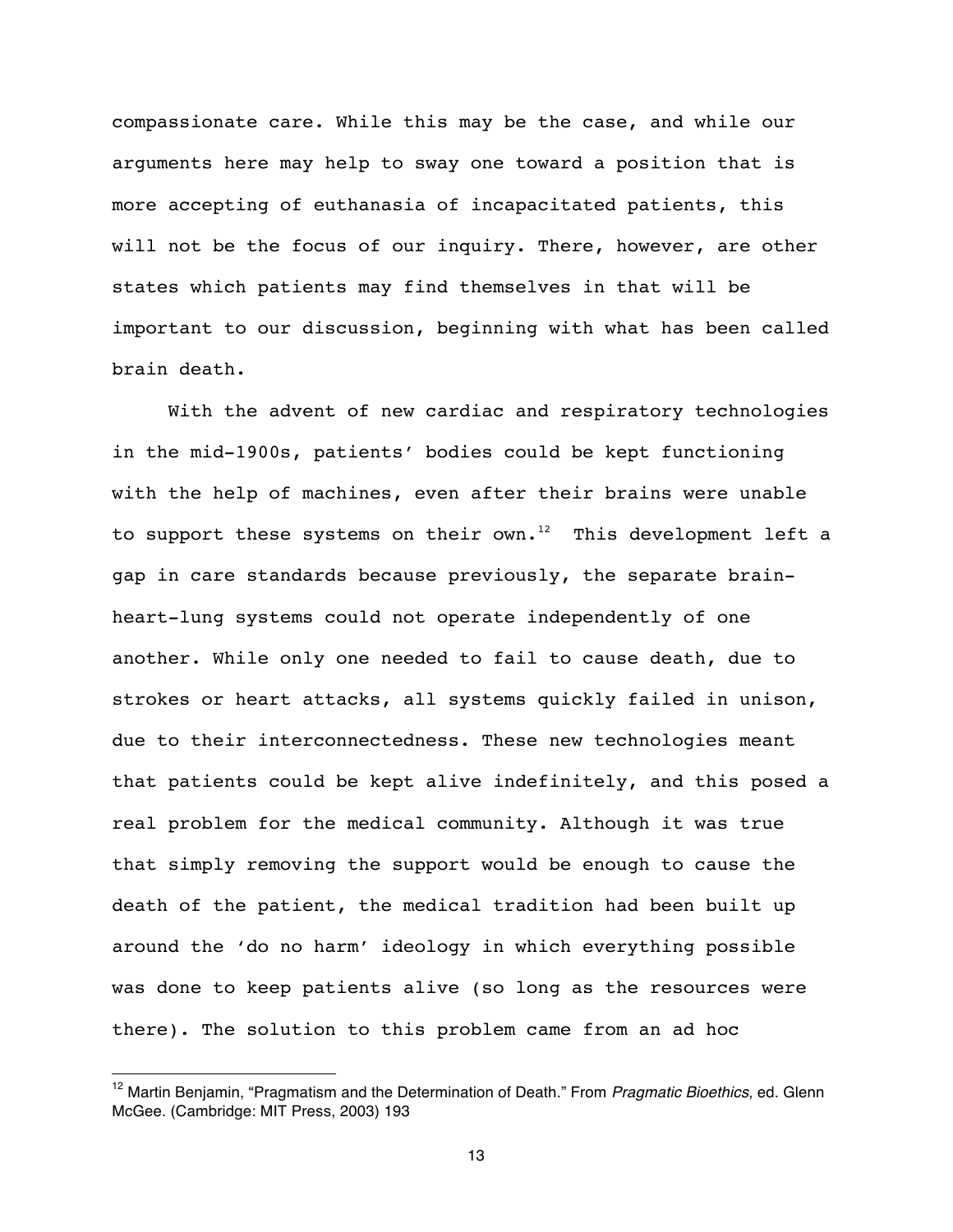committee at the Harvard Medical School that defined a new sort of death-brain death<sup>13</sup>. The truth was, however, that the end result, the state of death, was the same for patients who suffered brain death as it was for those who suffered from a 'traditional' death. Nevertheless, the idea of brain death took off and became a real concern for patients and patient groups, as it seemed there was some new type of death to which people were susceptible. The truth was that definition had been given to what was before a sloppy term. This new definition came alongside a new perspective on how we are to define not only death, but also life.

Brain death was centered on the idea that so long as there was not a certain amount of activity in particular parts of the brain, the patient could not be expected either to survive on her own, or to regain the ability to do so. The limits were technically defined, and the tests were laid out with care. The decision on brain death did not have to be made quickly; the body was being kept alive in some way, and the tests could be administered to ensure the fate of the patient was certain. But the guidelines for brain death brought to issue another question: At what level must we have brain function to ensure life? Two different standards exist medically, however, as we

 $\overline{a}$ 

 $13$  Ibid., 194.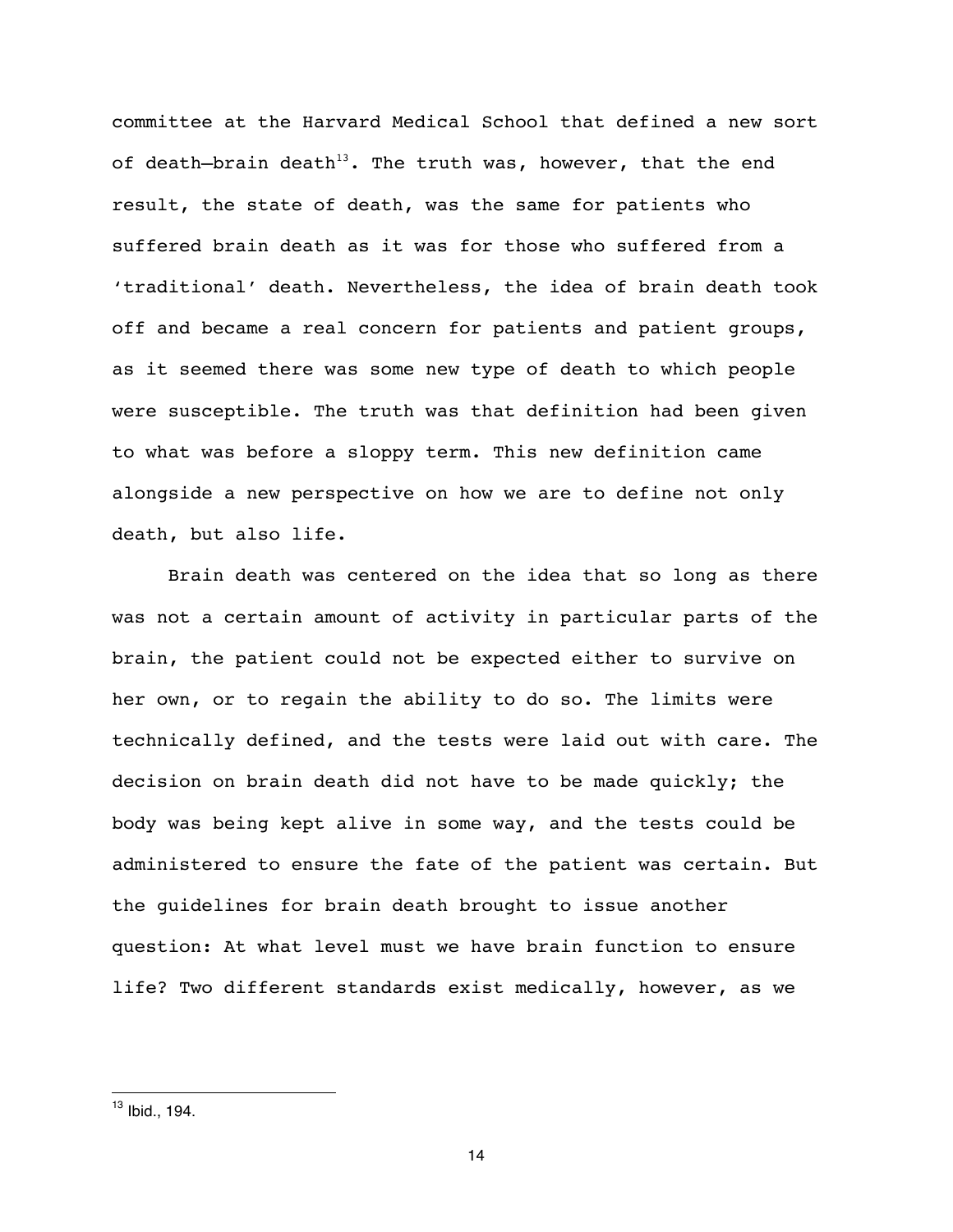will see, for the patient there is practically little difference between these states.

Micah Hester lumps these two states together as 'Permanently Incapacitated,' though much can be realized by noting the differences between them. The first, whole brain death, is exactly the case that it sounds like; higher functions and lower functions are lost, meaning that, "neither conscious activity nor reflexive motor response occurs. $"$ <sup>14</sup> It was cases like this that the Harvard Committee on brain death had in mind when it laid out its criteria. But in testing for total brain death, another, more difficult type of patient was discovered those in a permanent or persistent vegetative state (PVS). Patients in a PVS lack higher brain function, meaning that those patients are incapable of "awareness and consciousness.<sup>15</sup>" PVS patients do have functioning brain stems. The stem "controls vegetative functions, such as respiration, and primitive stereotyped reflexes, such as the pupillary response to light."<sup>16</sup> These patients, when removed from respiratory devices, can continue to live on their own but still require feeding tubes and fluids. The difficulty of these cases is, of course, that while patients in this state still respond to some stimuli and are often able to survive on their own for surprisingly long

<sup>&</sup>lt;sup>14</sup> D. Micah Hester "Progressive Acts of Euthanasia and Assisted Suicide" Journal of Medical Humanities. Vol. 19 No. 4, 1998

<sup>15</sup> Ibid., 285.

 $16$  Ibid., 285.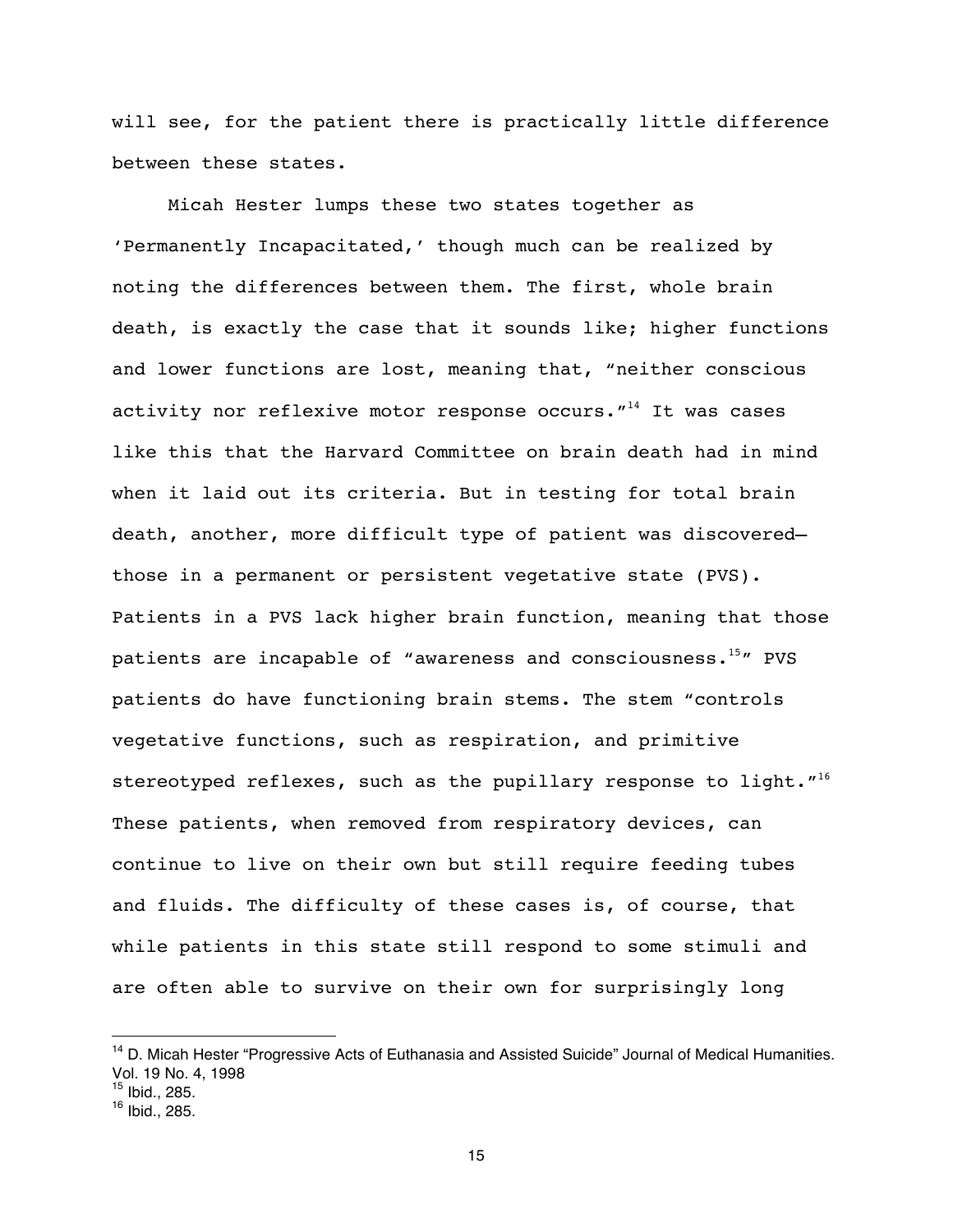periods of time, they are totally unconscious beings. I do agree with Hester that a patient in a PVS, "is no longer a being, however, which embodies experienceable and expressible emotions, values, interests, ideals, and virtues."<sup>17</sup> Because of this agreement I also feel comfortable agreeing with Hester, who concurs with H. Tristram Engelhardt that "it will not be possible generally to justify holding higher-brain-centers-deadbut-otherwise-alive human bodies to be persons. They are not persons. If one kills such an entity, one does not take the life of a person. $1^{18}$  While this is a controversial perspective, it certainly can be seen as an increasingly practical view because when PVS is accurately diagnosed, it appears to be irreversible.

By defining PVS as similar to whole brain death, we are better able to understand the alternatives that are currently used in place of assisted suicide for patients with terminal diseases. Since current protocols forbid assisted suicide and euthanasia, the only acceptable end-of-life care is palliative pain management. This is accomplished in a variety of ways, depending on the state of the patient and his pain level. In its simplest form, palliative pain management can be oral pain medication in a home hospice scenario. But because options such as assisted suicide and euthanasia are not permissible, there exist some rather extreme treatments designed to deal with

 $17$  Ibid., 286.

<sup>18</sup> Ibid., 286. Quoting Tristram Engelhardt from *Euthanasia and the Newborn.*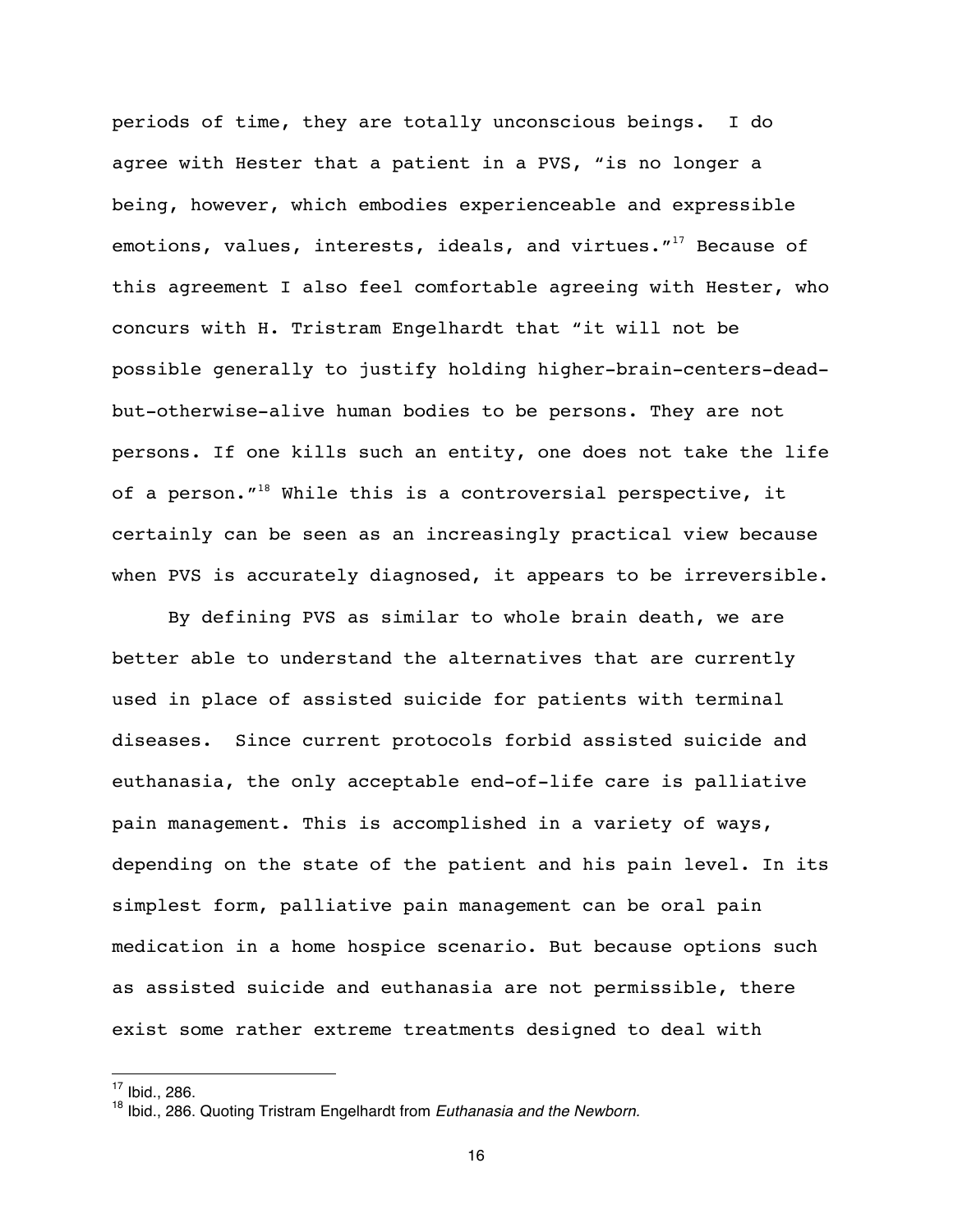patients whose deaths come both slowly and painfully. Many of these treatments have sharp mental effects due to their use of potent pain killers, which can also make it difficult for patients to stay awake or move on their own.

### Part II

Among the most severe of treatments is continual deep sedation (CDS). CDS is used for patients who are in such excessive pain that all other methods of relief have failed to offer substantive results. CDS is an extreme form of the normal practice of sedation. Often, patients are sedated during difficult treatments so that they can be free of pain and so that their body does not react adversely to any treatments. CDS, however, is not part of regular pain treatment, but rather is one very far end of the scale. It differs from other sorts of sedation because it is not focused on protecting the body from overreaction to treatment, but rather is used to free a patient from pain until death. CDS is an end-of-life treatment that effectively kills the consciousness of an individual while maintaining the biological organism.

Ideally, CDS would not hasten the dying process; it would merely render the patient unconscious until death. In 2008, the Council on Ethical and Judicial Affairs of the American Medical Association released a report titled "Sedation to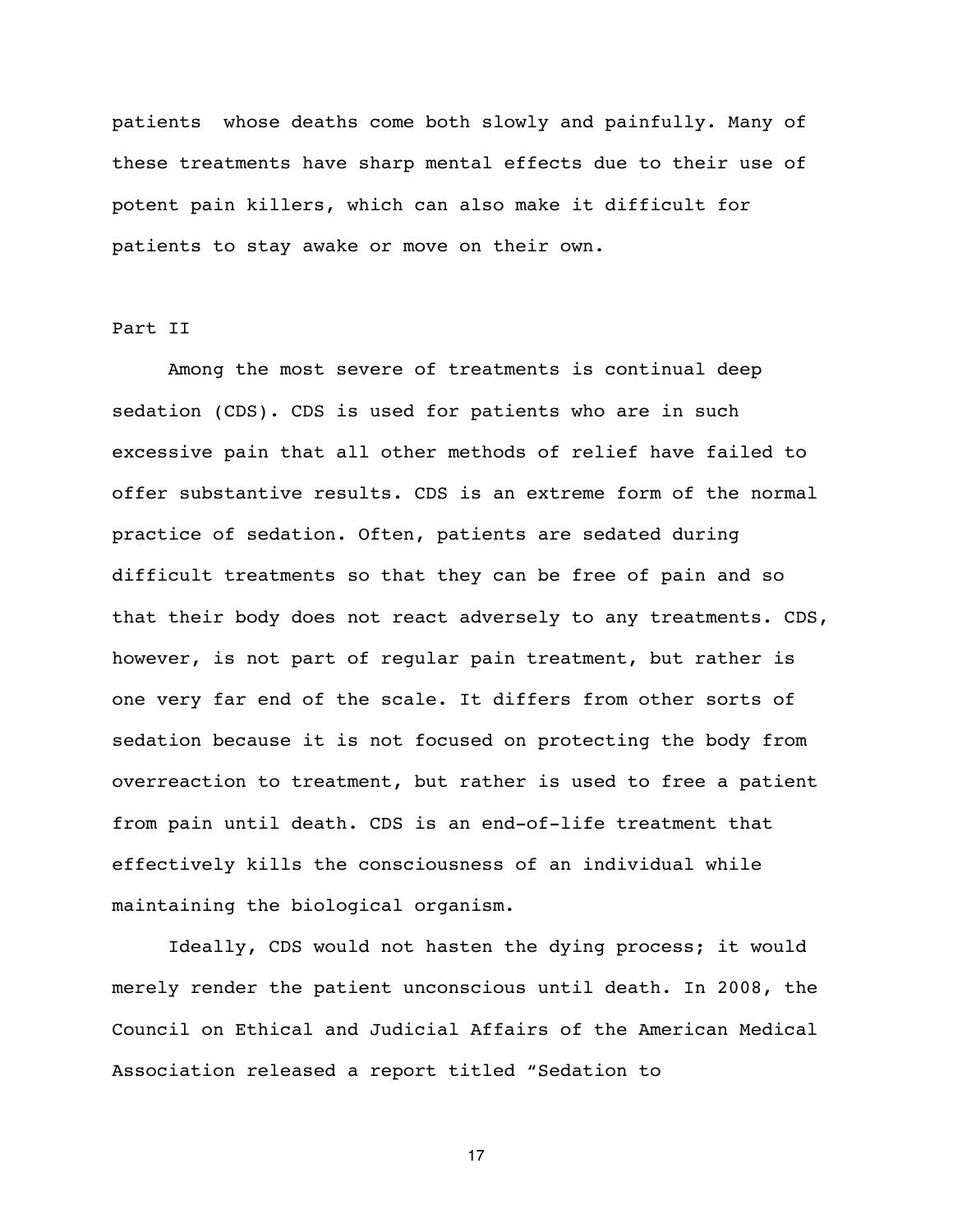Unconsciousness in End-of-Life Care. $''^{19}$  In the report, the AMA details the ongoing discussion about deep sedation, addressing the legal and ethical ramifications. What is so particular about this report and others which come down in favor of CDS is that they draw a strong distinction between CDS and euthanasia (and assisted suicide) that is inexplicably tied to the idea of a natural death. This notion of death relies too extensively on the western idea of dying a natural death. Dying 'naturally' is a rather poor term for the uses we apply it to, as all causes of death can be explained naturally. A bullet in the body alone does not cause death; it is the tear in the aorta, the loss of blood, and the lack of oxygen transport that does in a gunshot victim. On the other hand, a heart attack is the result of the natural build up of plaque in the arteries of the heart, but this build up may be accelerated by human behaviors such as dietary preferences or factors that cause heightened blood pressure. The causes of death are in many ways equally natural and unnatural.

Furthermore, it would seem that undue reverence has been given to this idea of natural death, as modern medicine is designed to prevent death, no matter how natural the cause may be. Emergency rooms are not only filled with assault victims, but also with patients who have suffered from strokes or heart

<sup>&</sup>lt;sup>19</sup> Council on Ethical and Judicial Affairs of the American Medical Association. "Report: Sedation to Unconsciousness in End-of-Life Care." CEJA Report 5-A-08. 2008.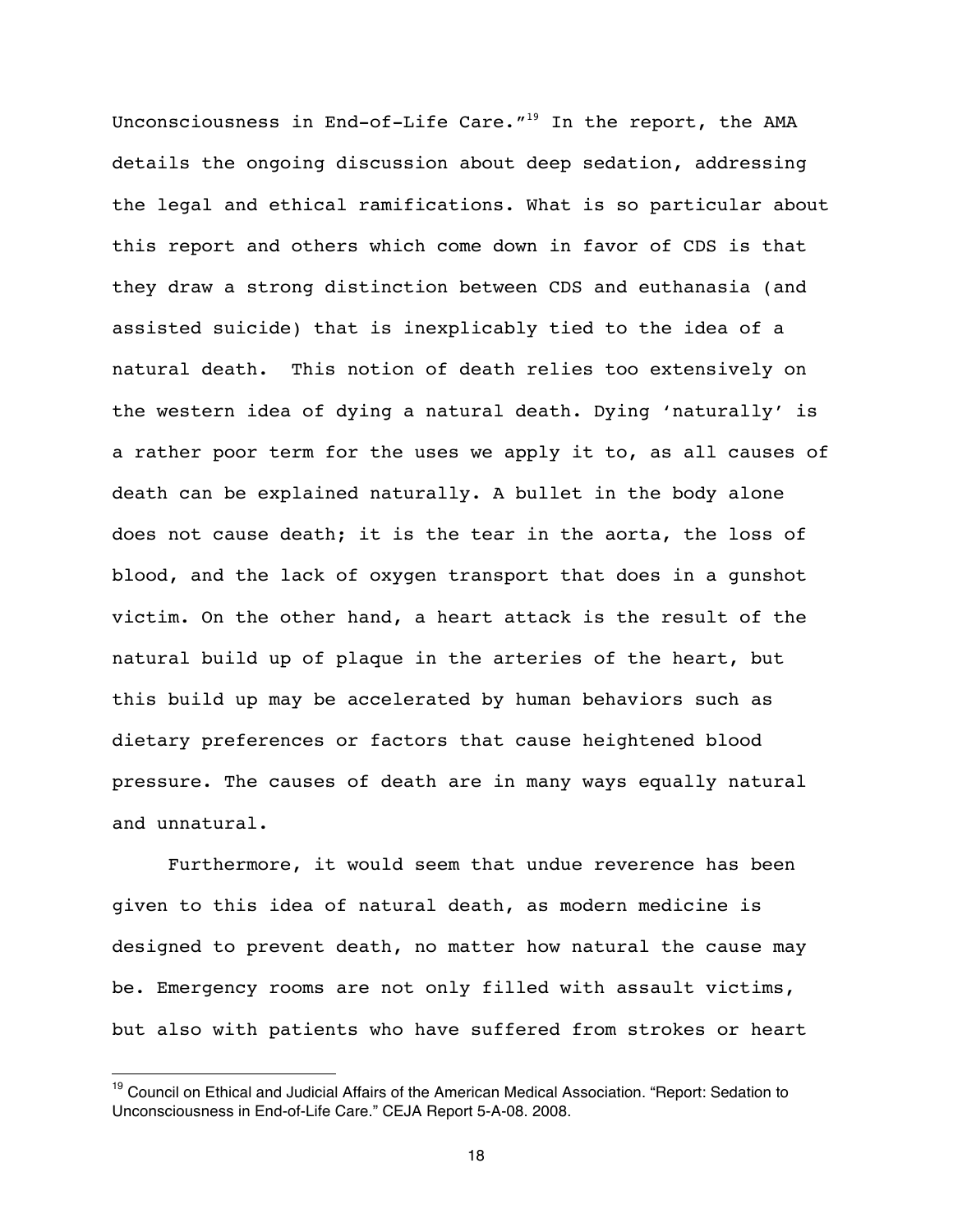failure. Ultimately, putting so much weight on death that comes as natural fate seems a rather antiquated notion, given that, at least proximally, all death can be understood in terms of a natural cause. This is not to say that murder is acceptable because the act of killing interrupts normal biological processes akin to the way more 'natural' deaths also end lives. It would be more appropriate to say that there seems to be a false dichotomy here between natural and unnatural deaths, especially when it comes to the actual actions that lead to a loss of a life. Patients who choose to go into CDS and wait to die unconsciously are not suffering any more natural a death than those who are allowed to commit assisted suicide. In fact, both are choosing the point at which they lose consciousness (that part which may define human life). The difference is that for the CDS patient, the organism that supported her body continues to live for an unsettled amount of time.

Susan Wolf, noted pragmatist and legal scholar, takes up the issue of this difference between assisted suicide and other end-of-life treatments in her article "Pragmatism in the Face of Death: The Role of Facts in the Assisted Suicide debate." Wolf is want to suggest that there is actually a greater difference between assisted suicide and the other well-known end-of-life treatments. Wolf is largely correct in her essay to point out the lack of surety in predicting outcomes of patients; end-of-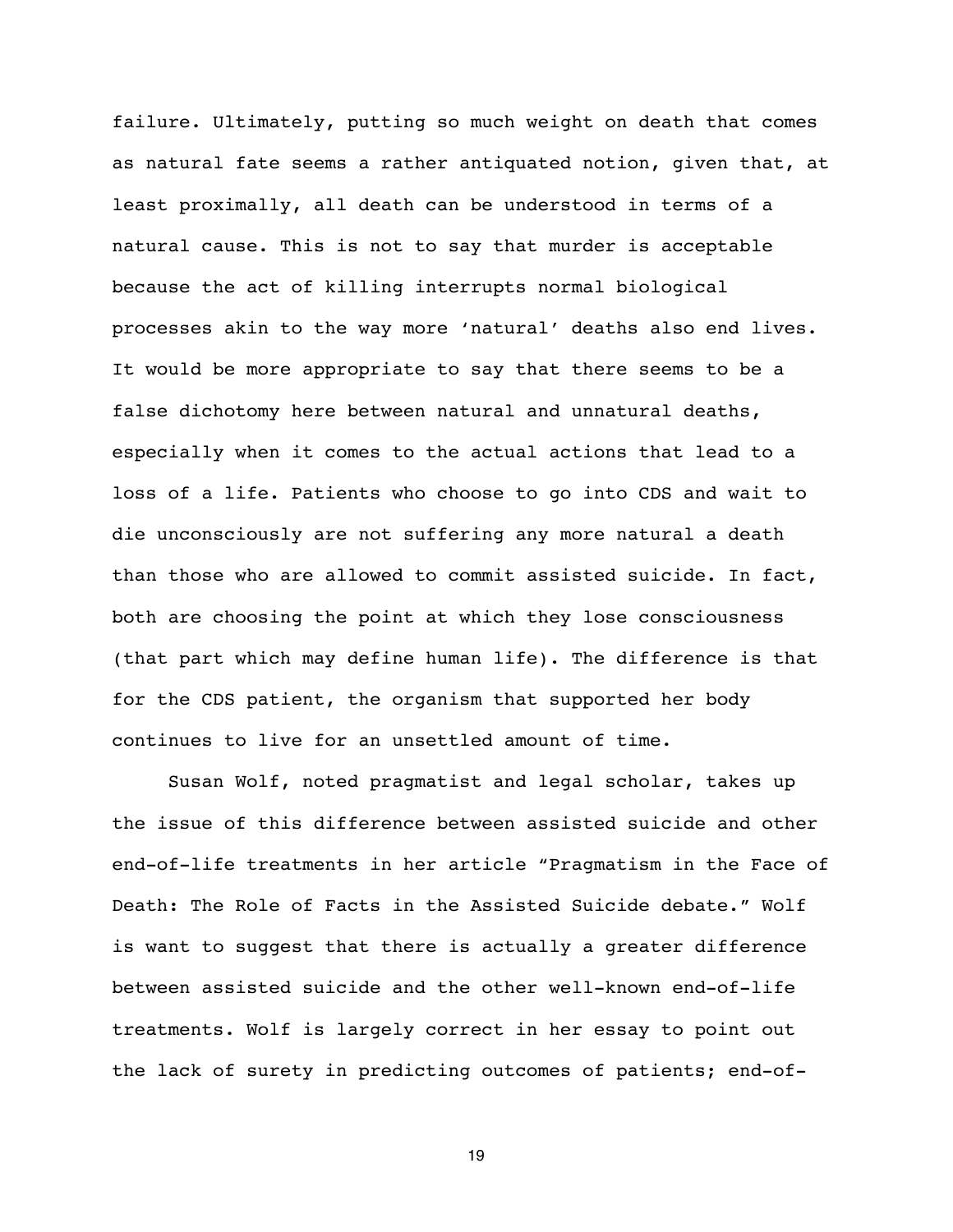life estimations are purely that--estimations. Wolf also recognizes the difficulty inherent in the use of advanced directives; the author acknowledges not only that they often are not held by many patients, but also that many patients may write that they "want physicians to make treatment decisions for them. $120$  Even when such demands are not written explicitly into an advanced directive, patients will still rely upon physicians to decide when certain parts of the directive are to be triggered. No matter what, patients are left relying upon the imperfect expertise of their physicians.

While I agree with Wolf on these introductory points, I do not feel that these issues will prove as damning to the argument for assisted suicide as she desires. The track of her argument severely diverges from mine in a few ways, with the largest deviation being her assertion that there are a great number of ways to alter a patient's pain load without resorting to assisting with suicide. While it may be true that there are a multitude of differing pain solutions available to skilled clinicians, this does not mean that all of these choices will leave the patient fully cognizant or in a state that she prefers to the pain she may have been in. Strong pain relievers, even without separate sedative treatments, typically cause strong reactions in patients, leaving them feeling tired, easily

 $^{20}$  Susan Wolf. "Pragmatism in the Face of Death: The Role of Facts in the Assisted Suicide Debate." Minnesota Law Review, 82 Minn. L. Rev. 1063. 1988. \*1076.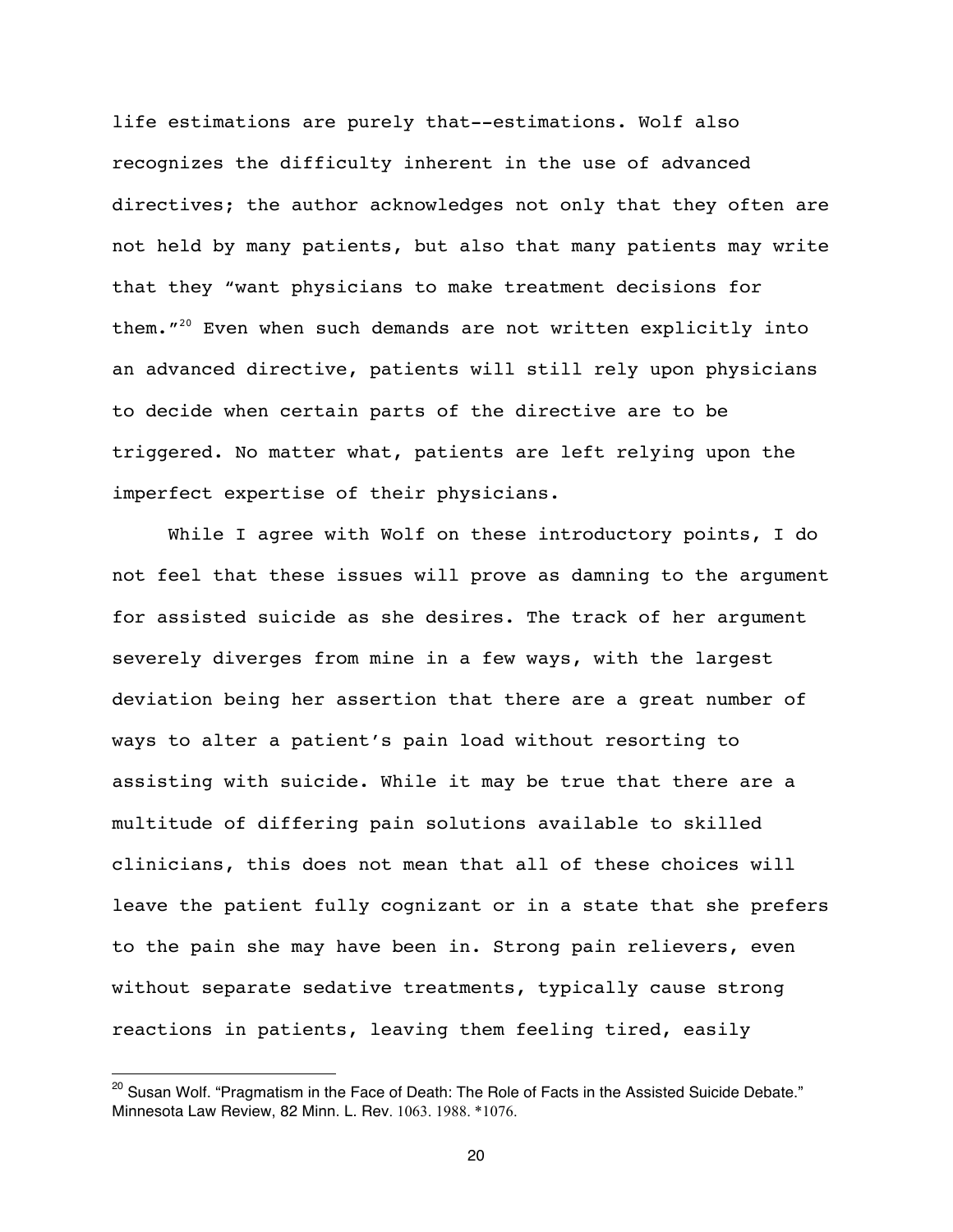fatigued, and hazy. This also ignores the fact that a paintreatment program is not just a single pain reliever, but is instead a cocktail including anti-nausea drugs, sedatives, and other relaxers. While legal arguments seem to have failed to note the similarities between strong pain treatments and assisted suicide, these ideas should remain alive in the moral realm. Wolf claims that even "sedation to unconsciousness" can be used to "relieve terrible pain without causing death. $"$ <sup>21</sup> But such a claim ignores the different applications of sedation in pain relief. CDS is not used without the intent of death; it relies on a fallacy that there is something acceptable about destroying the conscious portion of an individual while protecting the vegetative body. A study in the Netherlands stated that 94% of patients who received CDS passed away within a week of being sedated, with none exiting the treatment in that period.<sup>22</sup> Wolf is correct to point out the availability of alternative treatments, but she fails to define why these are preferable to assisted suicide, especially in those cases in which patients are being sedated with the intention of death. In those cases, it would seem that assisted suicide may, in fact, have more in common with these treatments than she is willing to admit.

 $21$  Ibid.,  $*1080$ .

<sup>&</sup>lt;sup>22</sup> Judith Rietjens, et. al. "Continuous Deep Sedation for Patients Nearing Death in the Netherlands: Descriptive Study." British Medical Journal, Published online March 14 2008. Last accessed on may 26th, 2011 at: https://www.ncbi.nlm.nih.gov/pmc/articles/PMC2292332/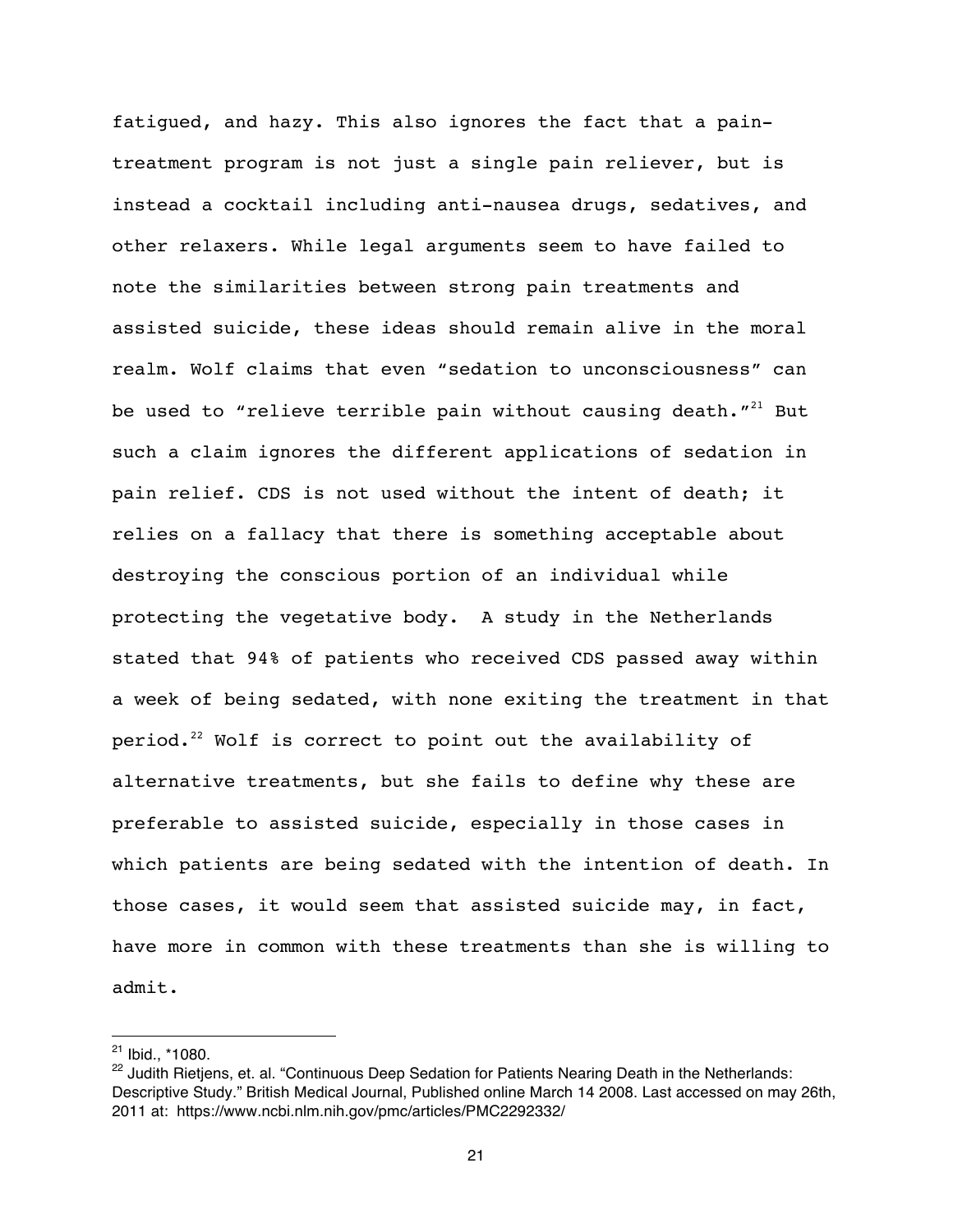Wolf wants to make sure to avoid the dichotomy of "intolerable agony and death" because she feels that these have been unfairly drawn as the only two options. The problem is that framing them merely as pain and death is not specific enough to the cases in which assisted suicide would most likely be used. The choices really are intolerable agony and death or death alone. The end of these treatments will be death, no matter if a patient is treated with CDS or assisted suicide. Wolf is right to assert that "a patient who is unconscious will not experience anything as degrading and undignified"<sup>23</sup>, but the truth of this assessment dives deeper into the conflict at hand. We are not merely dealing with the treating of pain; we are dealing with the ending of a life. Neither the patient put into CDS until death nor the patient who is assisted in suicide will continue to experience anything as degrading or undignified, but this is merely because he will fail to experience anything at all. Patients who elect to enter CDS are choosing to lose the conscious nature that we identify with human life. Patients who choose assisted suicide are making the same choice, but they are also adding the loss of the biological life as well. That biological death (as opposed to the death of the conscious person, as mentioned above in the comment from Engelhardt) is held out for fate, rather than the individual, to take, seems to

 $\overline{a}$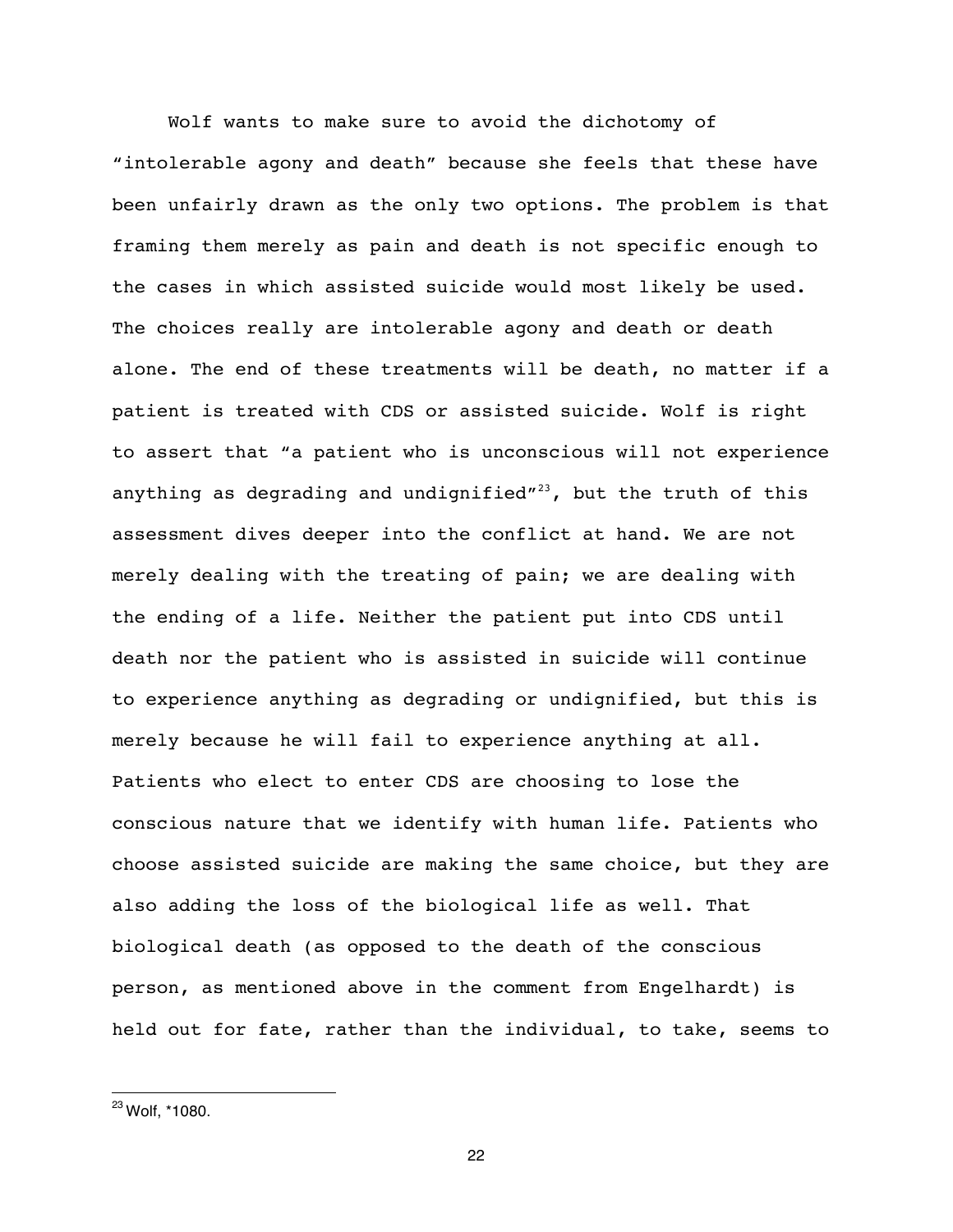be a vestigial feature of a morality that all patients may no longer identify with.

Wolf also stresses a sort of either/or that seems strange, given her insistence on avoiding similar errors of thinking. Often, she addresses whether or not a patient in a particular state would be in the position to make the choice of assisted suicide, in the sense that he would be acting from a normalized position. That is, she talks about a "depressed and dependent patient with inadequately treated symptoms. $1^{24}$  As has been echoed before, many times, in the discussion of end-of-life care, it should not be unexpected to have patients near death demonstrating signs similar to depression. In a study from *The Journal of the American Medical Association* that addressed the preferences and feelings of patients with advanced chronic illnesses, researchers found that less than a third of patients reported being "Not at all depressed."25 More than half of the subjects called themselves "slightly" or "moderately" depressed, and about 10% were "quite" or "extremely" depressed. It is not surprising that patients, particularly non spiritual ones<sup>26</sup>, would feel something like what would otherwise be called depression when death is looming. Attaching a normalized emotion

<sup>24</sup> Wolf, \*1081.

<sup>&</sup>lt;sup>25</sup> Karen E. Steinhauser, et al. "Factors Considered Important at the End of Life by Patients, Family, Physicians, and Other Care Providers." The Journal of The American Medical Association. Vol. 284, No. 19, 2000. 2476.

<sup>&</sup>lt;sup>26</sup> Colleen McClain, Barry Rosenfeld, William Breitbart. "Effects of Spiritual Well-Being on end-of-life Despair in Terminally ill Cancer Patients." The Lancet. Vol. 361, 2003. 1603.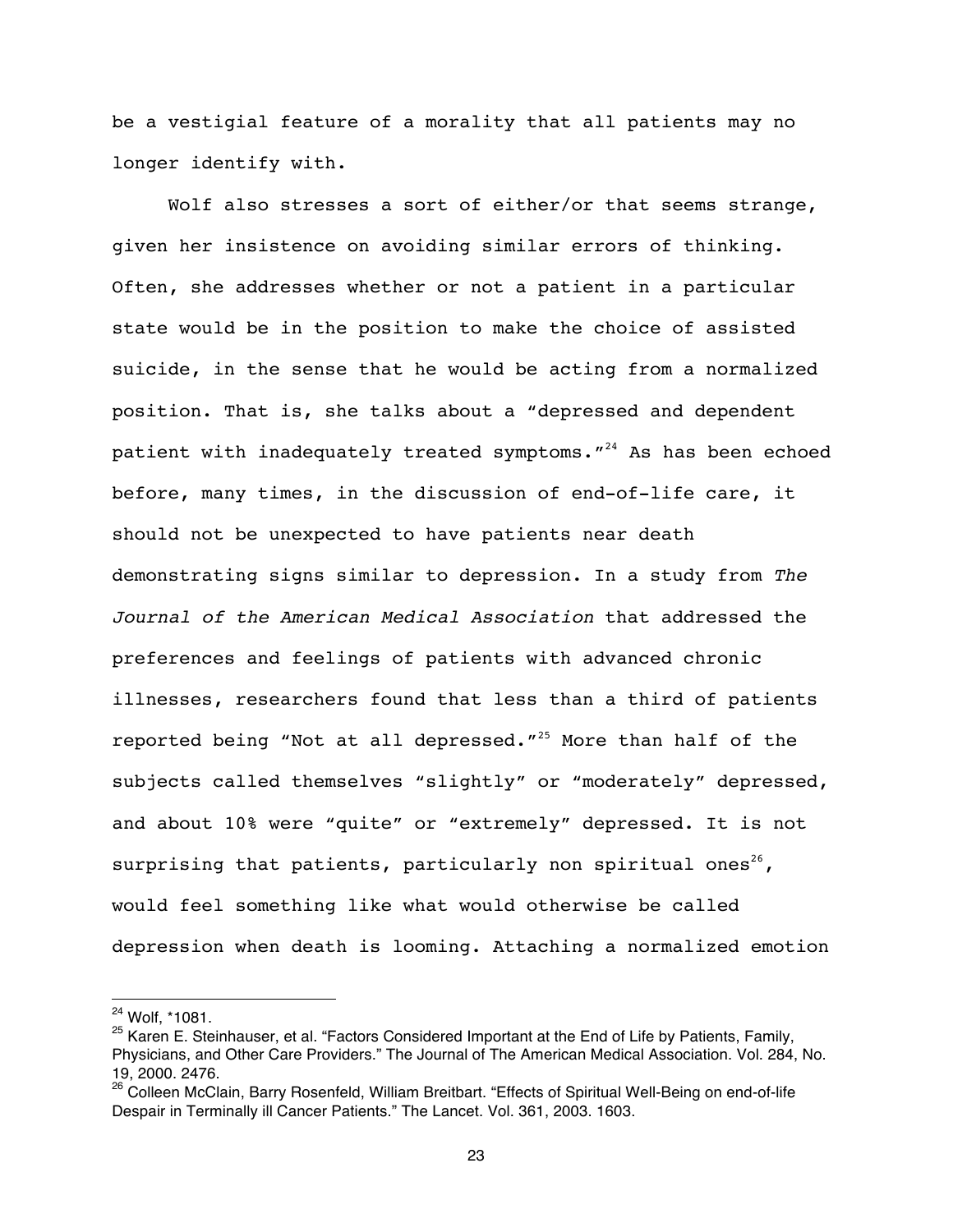to this time in a patient's life is damaging, and it fails to recognize the different ways that different individuals deal with death. Furthermore, it also fails to fairly account for the way in which the period at the end of life is inherently unique. To expect these patients to demonstrate the same desire for living as young healthy men and women ignores the precarious nature of their state.

It should also be emphasized, in order to address the concerns of Wolf and those who share her opinion, that assisted suicide would not be the only treatment offered to patients. We do not want this to become a discussion of limiting the use of resources on those about to die. Rather, a patient may be kept comfortable, to the maximum extent that this is possible, until he makes his own choice about the end of his life. The real difficulty, as Wolf mentions, is that often patients are in a state of pain that seems to be incurable. While Wolf wants us to avoid drawing lines here, it seems that we must in the case of this pain that she speaks of. If it is possible for a patient's pain to be managed to the extent that she feels comfortable, it would seem that at this point, she would be in a fair position to make a determination about whether she would like to continue her life. Wolf fears that patients may chose death because their physician has been unable to relieve their pain. Pain relief, to the extent that it can be accomplished, should remain a primary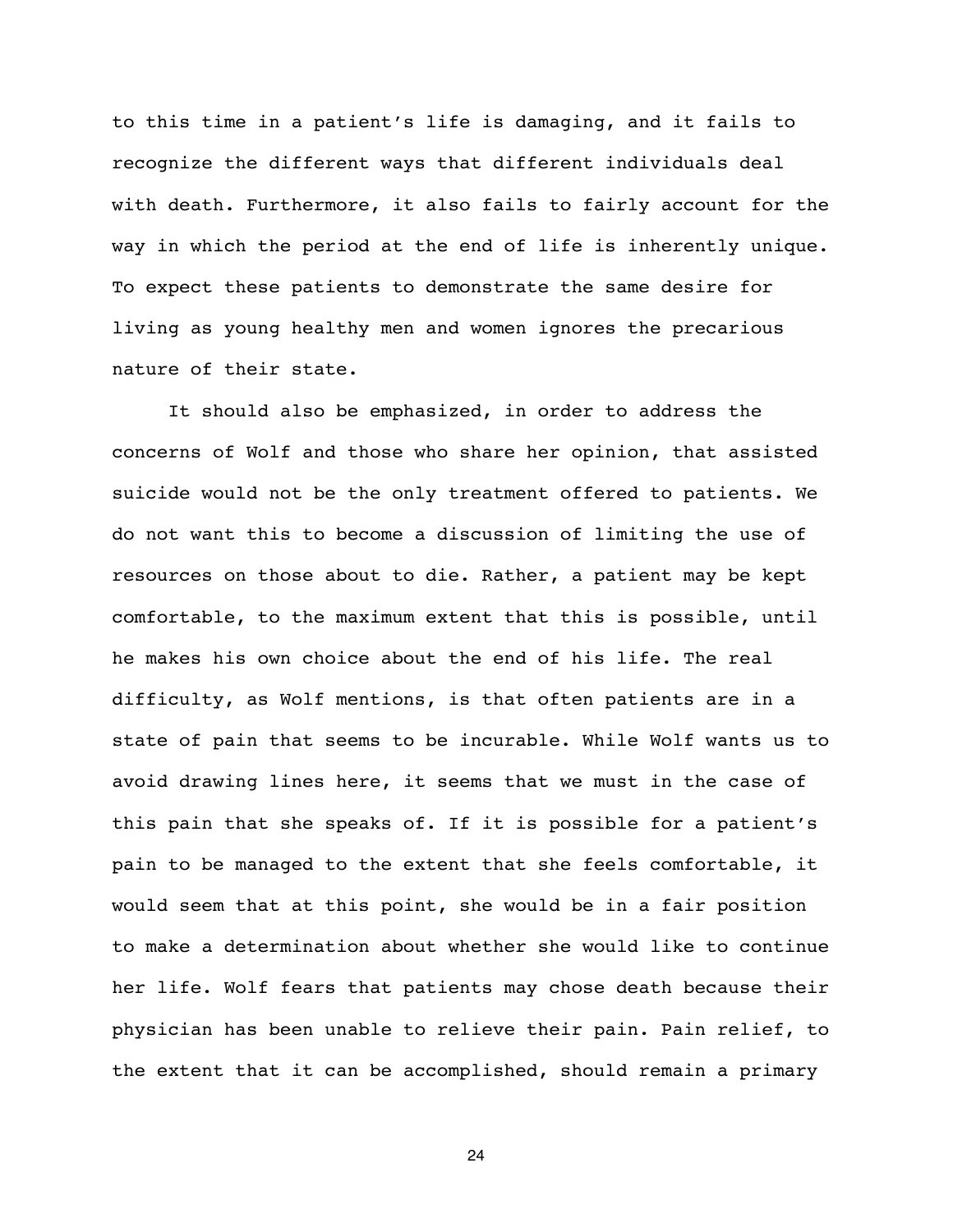goal in patient care. If, however, this pain cannot be managed in any appreciable way, meaning that we cannot get the patient into a position to make a decision uninfluenced by pain about how to continue her treatment, then it seems that Wolf has failed to account for such a case. That is to say, in all cases where pain can be managed while maintaining a comfortablyconscious patient, we would think that this patient would be in some shape to make determinations about her own life. Contrarily, if a patient's physician is unable to alleviate the pain, despite following his best intentions and practices, then it would seem that Wolf's critique is dubious at best.

Wolf makes several remarks alluding to the higher instance of involuntary assisted suicide in the Netherlands, but I would disagree with her assumption that the mere permission of assisted suicide is the cause of this. That is, Wolf states that the "Dutch rule firmly requires voluntary patient consent for assisted suicide and euthanasia. $127$  Nevertheless, she worries that there are cases in which patients are being subjected to this treatment without their consent. While it does seem that in allowing for doctors, in the correct circumstances, to administer life-ending drugs, these laws may be meeting an injustice half way, it does not suggest that an increase in misused authority will follow. Doctors who want to act counter

 $\overline{a}$ 

<sup>27</sup> Wolf, \*1083.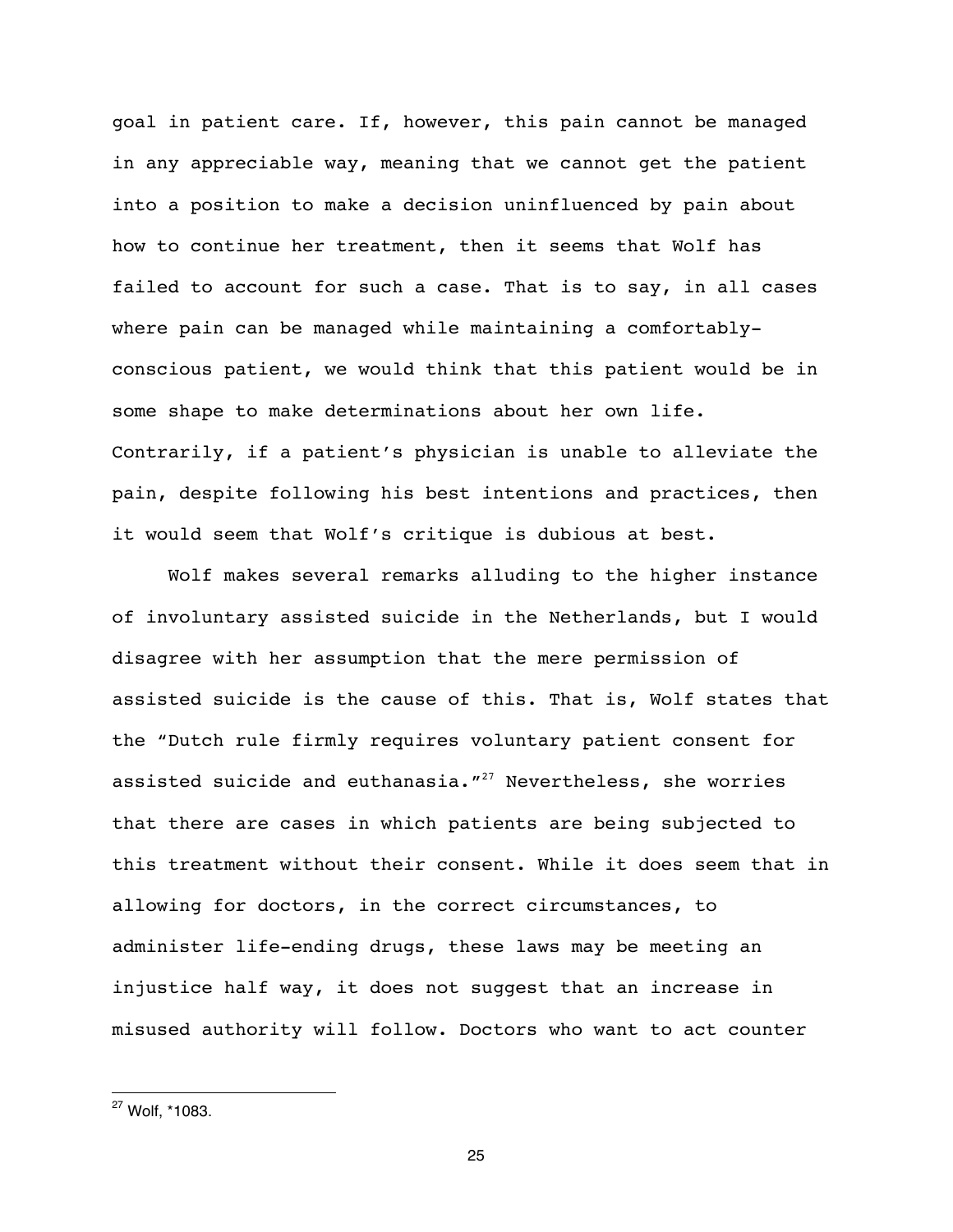to the intentions of their patients or to make false statements about the intentions of their patients are equally able to do so in a country where assisted suicide is illegal. Doctors routinely have access to medication that could kill patients. In fact, even in terms of the alternatives that we have discussed so far, assisted suicide would remain, in this respect, a safer alternative. CDS, like assisted suicide, requires the consent of the patient. But unlike in assisted suicide, in CDS, it is the doctor who actually commits the act that renders the patient unconscious. CDS would then be a more dangerous protocol to allow, because the presence of those medications in the patient is already caused by the hands of the physician. Furthermore, CDS and other protocols are routinely practiced on those patients who are incapacitated to the point where they are unable to consent to such treatment. Simply warning that some formulations of law have failed to "[deal] seriously with the predictable gap between written rules and human behavior"<sup>28</sup> is a shallow concern, as such claims are applicable to nearly all laws.

Wolf takes issue with the equivocation of assisted suicide and termination of care, arguing that termination of care does not have complete control over the timing of one's death, while assisted suicide does. This argument works for Wolf because

 $^{28}$  Wolf,  $*$ 1085.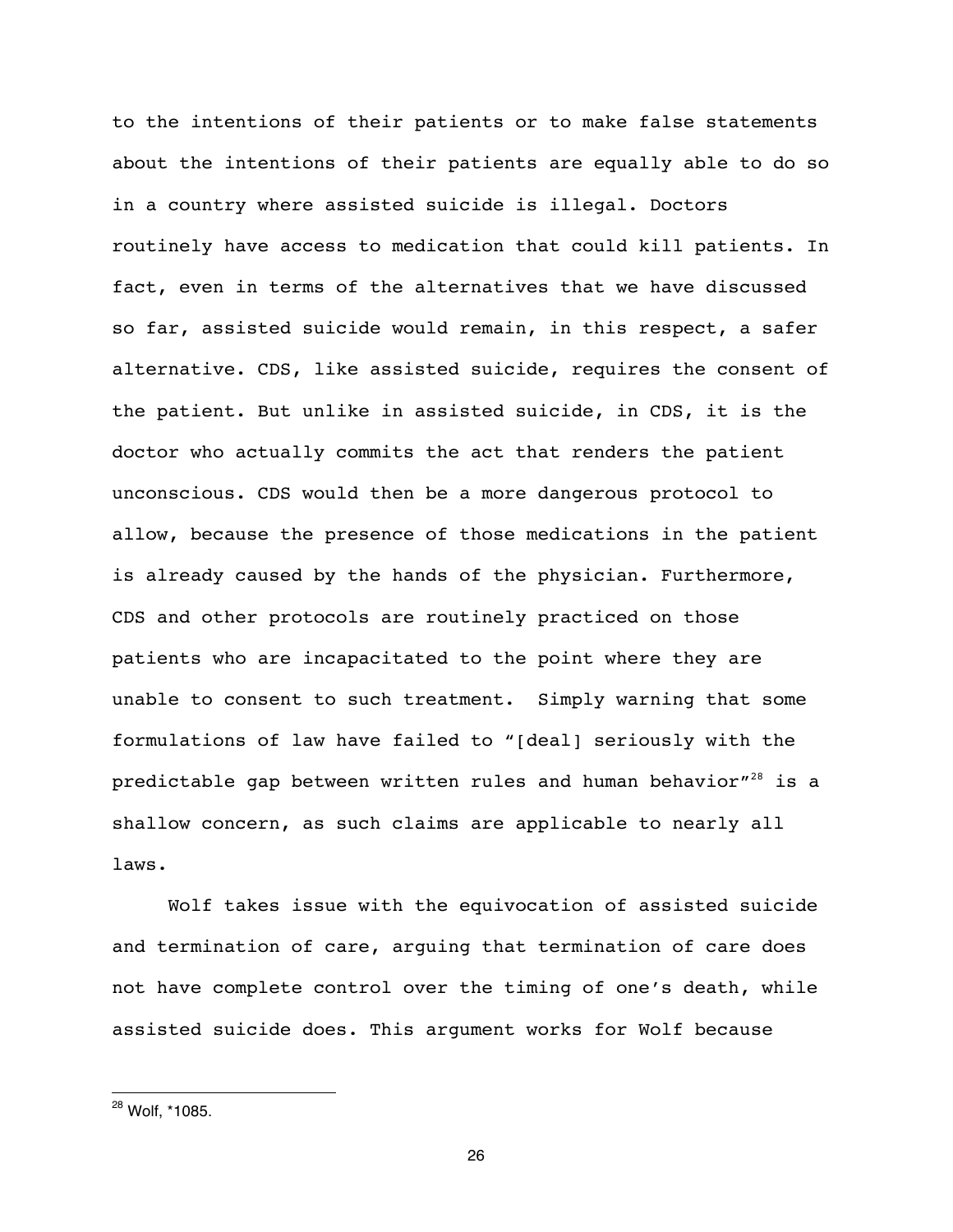despite her claims, she is looking for sweeping applications of rules. In fact, it seems at times as if she thinks that proponents of assisted suicide want the practice to wholly replace other sorts of treatment. Her discussion of these points begins with a claim that falls in line with my own argument: "that physicians' intent in both terminating treatment and assisting suicide is to bring about death."<sup>29</sup> Wolf claims that there is no data to back this claim up, but it seems that there does not have to be data to support the idea that every time physicians remove care, they intend the patient to die. This is not to say that their intentions are in any way nefarious, but since it is the physicians who commit these acts, it is important to ascertain what their intentions may be. While their hypothesis (and belief) will be that the patient will die, that it is also their intent is not a claim that I think is extreme. If it were, we must ask if their intention was for the patient not to die. Since it clearly is not, I do not think that it is a leap to say that doctors intend (act so as to bring about the end) for their patient to die. This point that Wolf brings up also seems to fail to realize the lack of a pragmatic difference between intending to follow a patent's desire to die and intending for death to occur.

 $\overline{a}$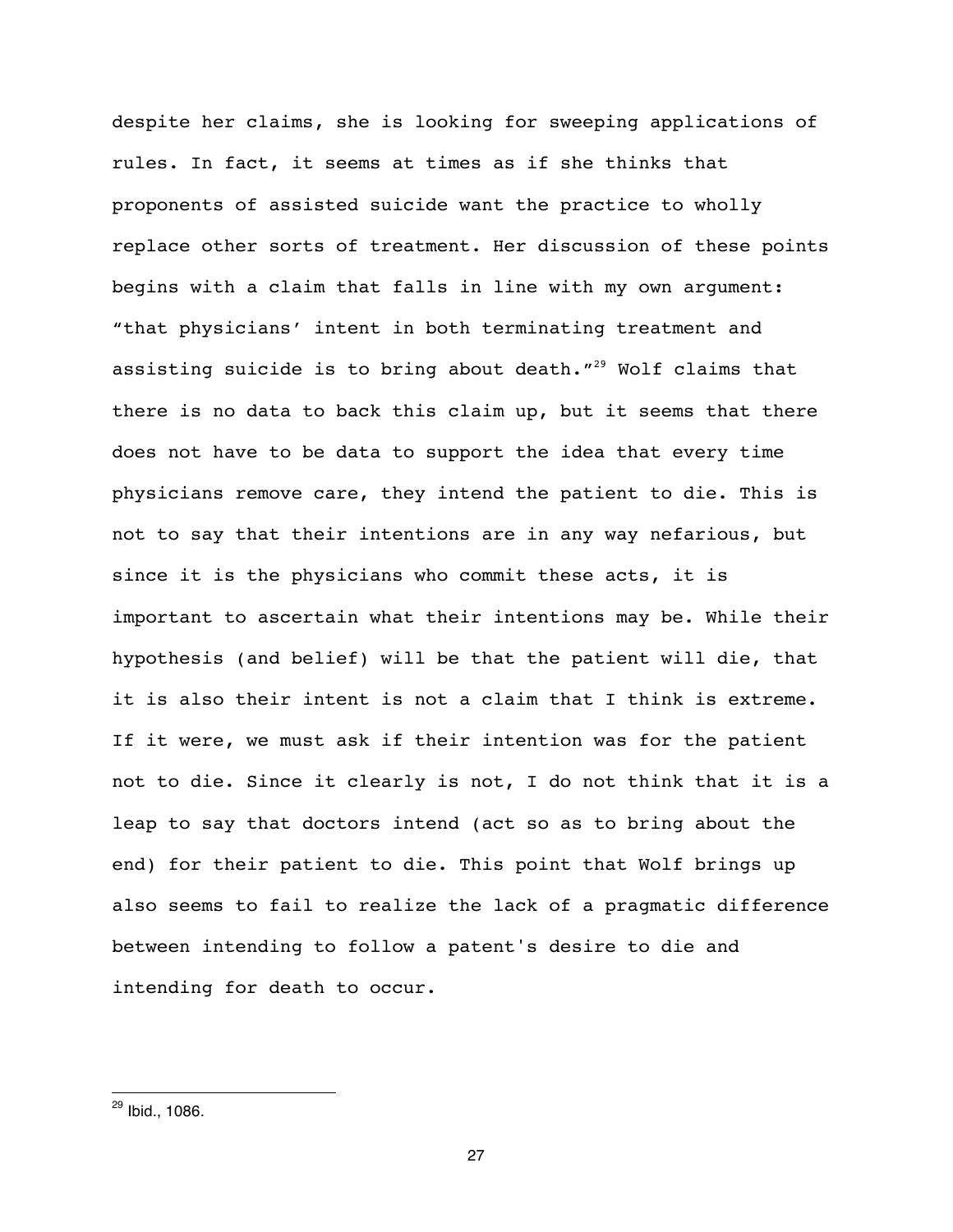The mere fact that this discussion centers around the discussion of removing care and end-of-life treatments is indicative enough of the fact that some (if not many) doctors intend that their patients die when treatment is withdrawn. Furthermore, it would seem that all that would really need to be proven is that some doctors have death in mind when they discontinue care for their patients. Her assertion that "physicians remove life-sustaining treatment to honor patients' wishes and their right to be free of unwanted treatment" $30$  seems to ignore the reasons why a patient would desire to be free of unwanted treatment. Wolf fails to discuss the extent to which patients make decisions based on avoiding death as opposed to maximizing health.

Wolf's discussion of pain-relieving treatments also seems to miss the mark when it comes to the role that strong medications play in end-of-life care. She is right to question the assumption that high doses of pain relievers will hasten death, as there are plenty of cases where they have failed to do so. But what we must ask is whether or not there is a real difference between using these medications to relieve pain or to cause death. When administered in high-enough doses, pain killers have been known to cause death. That a doctor could feign ignorance about this 'side effect' is not something that

 $\overline{a}$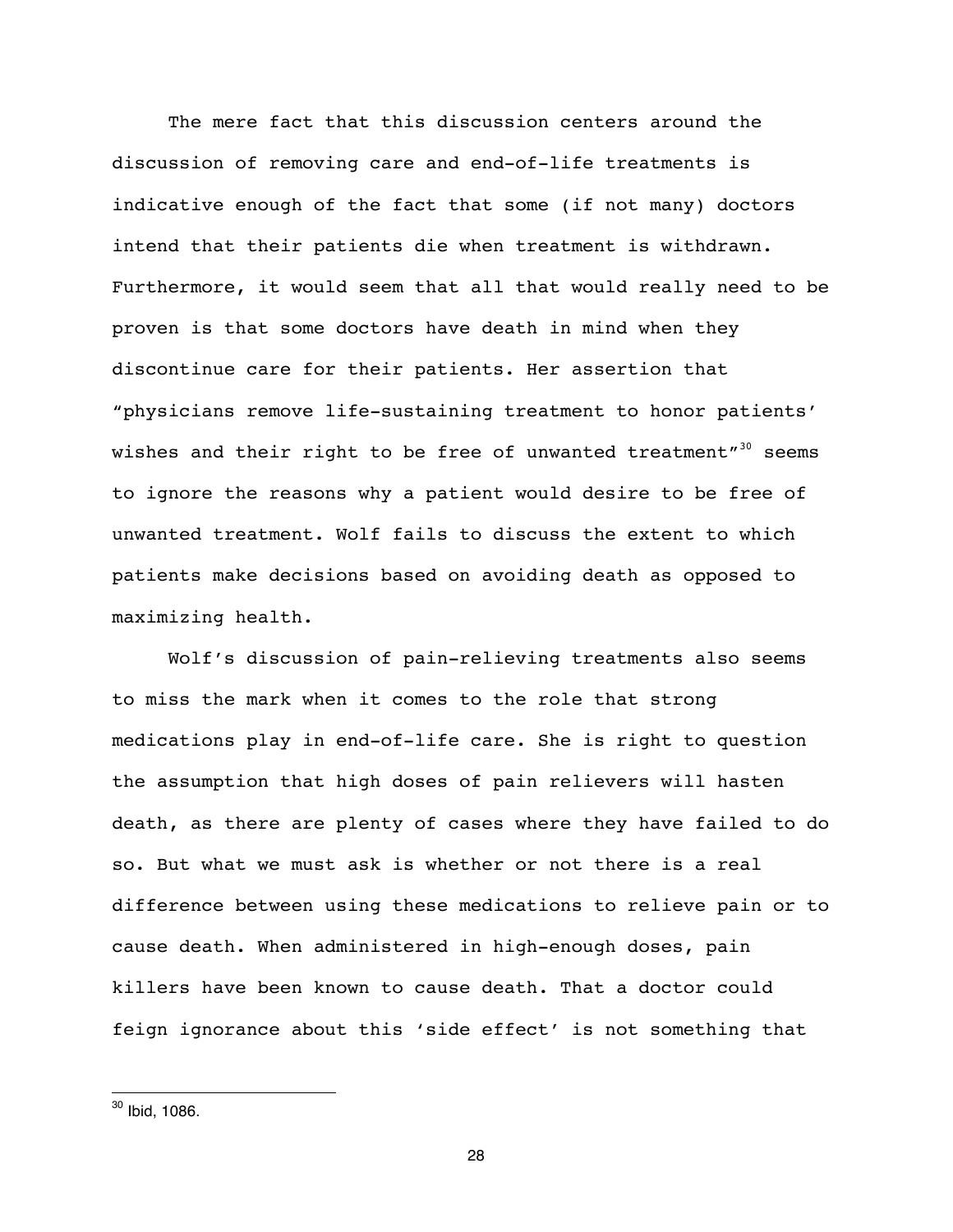should be a tenable position for the pragmatist. Doctors know that pain killers not only relieve pain, but also reduce the functionality of the patient's nervous system. To say that doctors do not mean to cause these 'side effects' (which are just as much 'effects' as pain relief) fails our pragmatic test established by James. The practical difference of intending it or not is the same; the patient will often be compromised by her medication, and the physician knows that this will be the outcome.

Whether or not some doctors have been illegally using medications to kill their patients is not what should dictate the acceptability of a controlled, assisted-suicide practice. As for sedation until death, there are plenty of cases in which CDS has been used not only with the intention of the patient dying while unconscious, but also with the intention that CDS hasten death. In addition, the AMA as well as the U.S. Supreme Court has said that such practice is permissible. $31$ 

Wolf's argument, though claiming to be pragmatic, puts up barriers between treatments like CDS and assisted suicide that when examined seem to disappear. Furthermore, her brand of pragmatism, as presented in this essay, is overly focused on empiricism in a way that fails to capture the essence of this debate. While we are obliged to pursue all available data, there

<sup>&</sup>lt;sup>31</sup> Council on Ethical and Judicial Affairs of the American Medical Association, 3.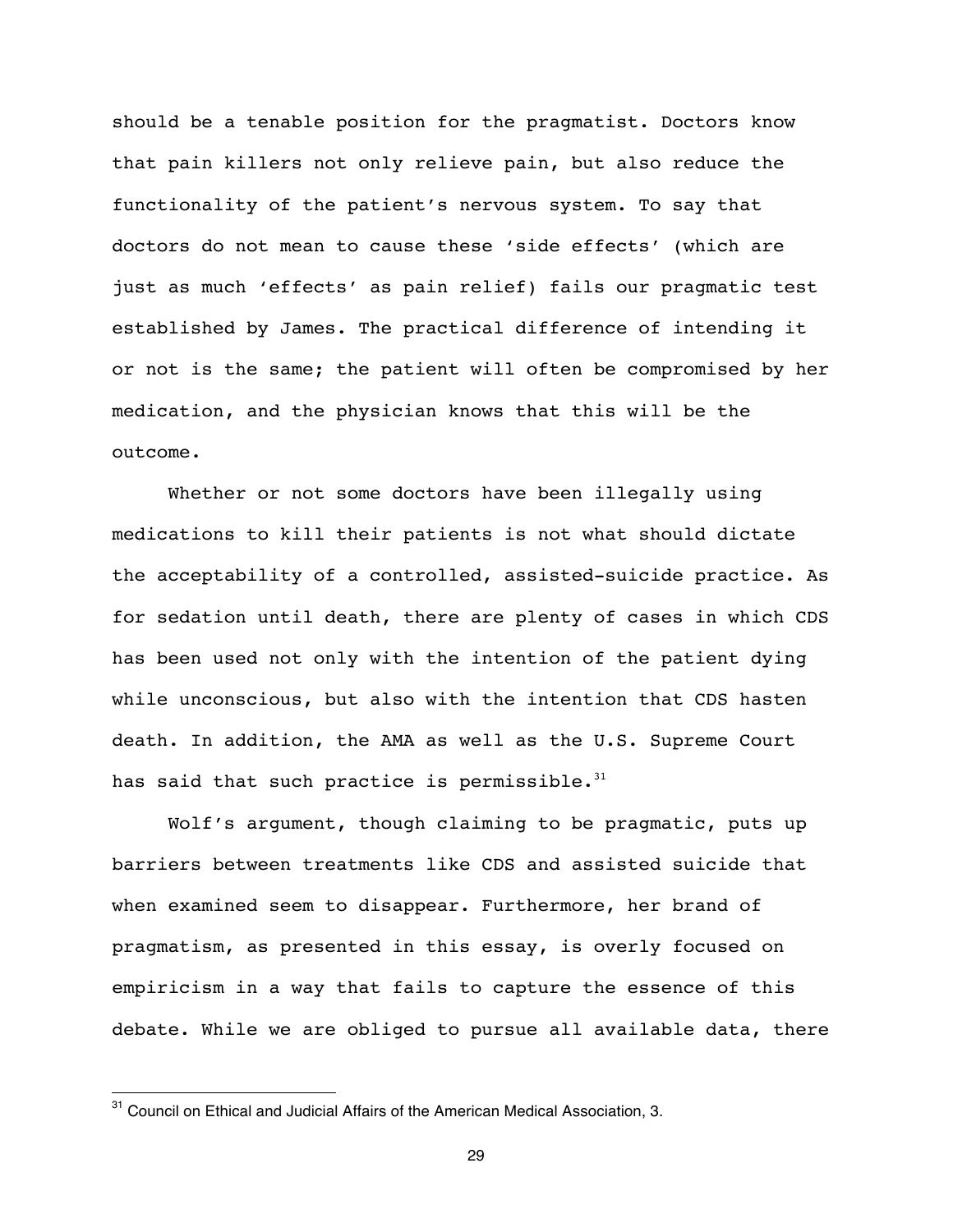may not be a real source that would allow us to approximate a preferable last action, as so much is similar between two of the choices. In essence, we must ask whether CDS, where the intention is sedation until death, is really that different from assisted suicide. While CDS protocols would require the body to continue to receive nutrition (although not all do), there is a strong weight we must attribute to the intention of the practice. Furthermore, Wolf's desire for data seems quite limited. As we have seen, there may not be data that demonstrates a difference in the experience of an individual who undergoes CDS as opposed to assisted suicide, because the experience to them may be very similar. Where data will be important, as I discuss later, is in determining if the meanings of the different end-of-life choices matter to the patients choosing them. In that case, we may have a moral obligation to permit the patients to act according to their desires.

The great difficulty of comparing CDS to assisted suicide is the often-made deceptive claim that CDS is not permanent in the same way as assisted suicide. Jeroen Hasselaar, in his "Palliative Sedation Until Death: an Approach From Kant's Ethics of Virtue" demonstrates this mistake:

To be clear, the argument is not that all sedated patients have rational capacities, but that the intentional lowering of consciousness until death does not in itself destroy those rational capacities of the patient. In contrast, (assisted) suicide involves the immediate and total destruction of all predispositions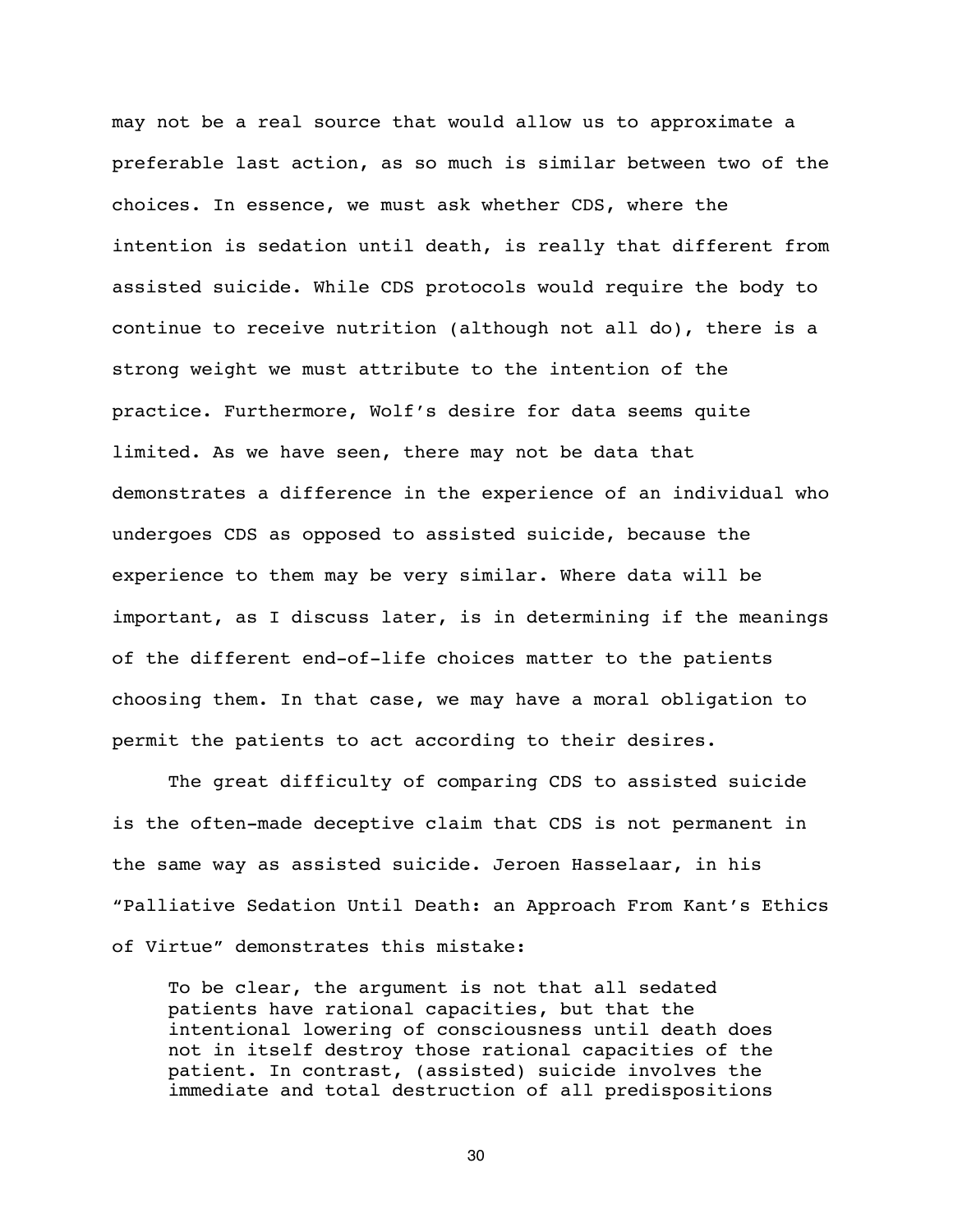of agency. CDS as the intentional reduction of the expression of free action does not necessarily involve the intentional destruction of capacities for free  $action.<sup>32</sup>$ 

While this quote comes from a Kantian analysis of a subject similar to my own, it nonetheless demonstrates the same sort of errors that permeate much of the discussion of the differences between CDS and assisted suicide. As mentioned before, in 94% of Dutch cases, the patient passed on within a week of being sedated. Patients who have reached the point where CDS is the only viable option are not in the position to rapidly recover while unconscious. Rather, the intention is purely to put patients into this state and wait for death to take them on its own time. Burying someone alive may not kill them instantly, but if you never plan on digging them out, it's the same as killing them. CDS buries the rational personhood of the individual and waits for death to take the body. I realize that this is a strong formulation of what occurs in CDS, but given the data on the use of CDS coupled with the reality of CDS's complete (albeit 'potentially' temporary) destruction of agency, I feel it to be an accurate comparison.

The greatest error with Wolf's perspective, and like it the perspectives of similarly minded pragmatists, is that it fails to recognize the limited extent of the demands that assisted suicide places on others relative to the effect that the

 $32$  Jeroen G. J. Hasselaar, "Palliative Sedation Until Death: an Approach From Kant's Ethics of Virtue." Theoretical Medicine and Bioethics, Vol 29, Number 6; 2008. 387.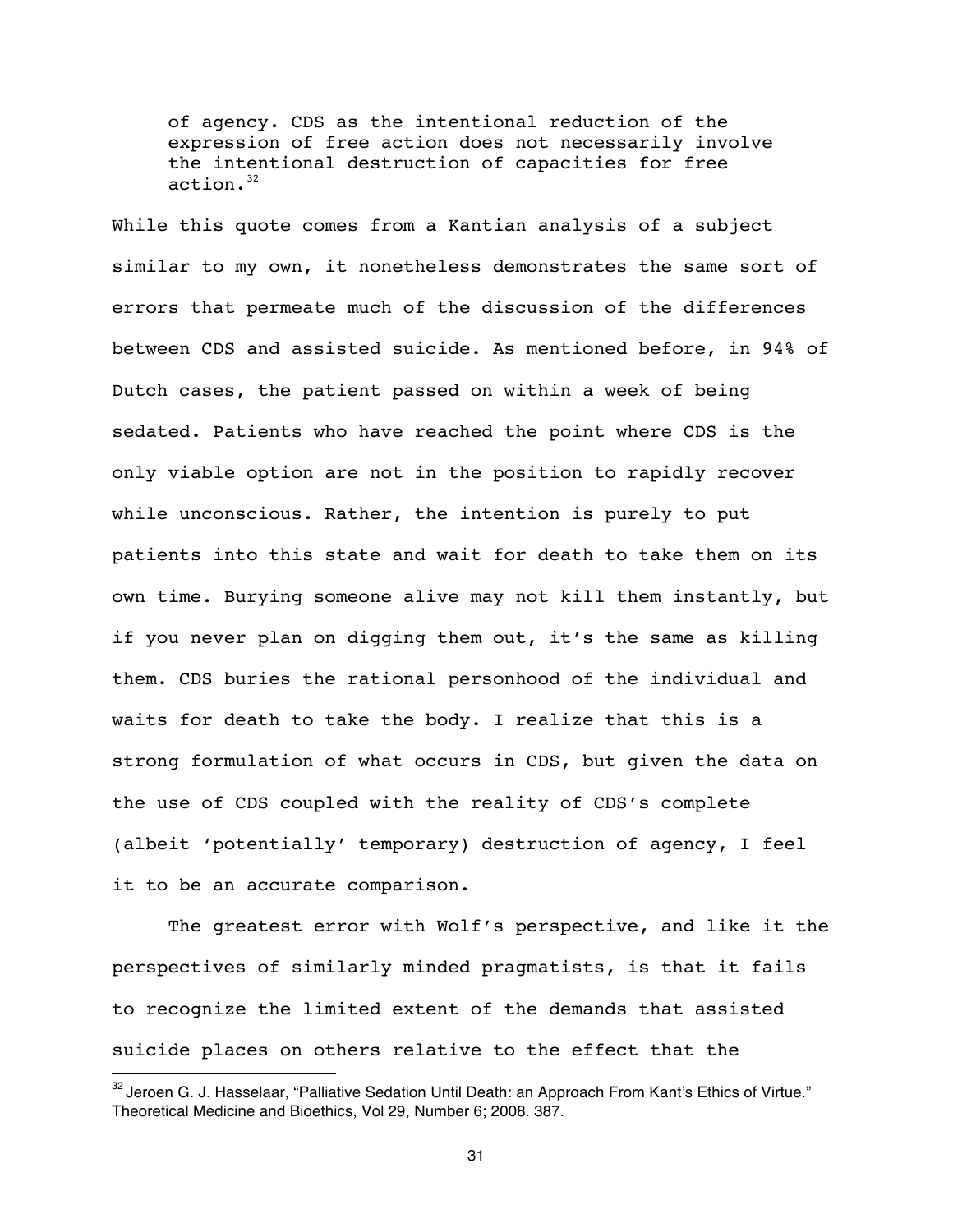treatment has on the patient. To best maximize the fulfillment of the desires of all parties involved, one would have to recognize that choosing when and where one dies, when death is eminent, will have a much greater effect for the dying individual than it may have on the other stake-holding parties. Wolf, I imagine, would want to see data to reinforce this, and there seems to be enough to help our case. From the earlier mentioned *JAMA* article comes the following data: in the survey, 39% of patients agreed that it was important to know the timing of one's death, and 40% agreed that it was important to control the time and place of one's death. $33$  On the other hand, family members agreed 49% with the importance of timing, yet only 38% with the time and place. 40% of Family members neither agreed nor disagreed with the place/time question. The disagreement here is interesting if only for the flop between the two groups when it comes to the difference between timing and controlling the time and place. More critical to our discussion, however, is the fact that 78% of family members either agreed or felt neutral about importance of the patient choosing the time and place of his death. If almost 4 out of 5 people do not take an issue with the patient choosing these parameters of his death, it seems silly not to oblige such desires when he has them. In fact, given our Jamesian attempt to maximize goods, it would be

 $\overline{a}$ 

<sup>&</sup>lt;sup>33</sup> Karen E. Steinhauser, et al., 2477.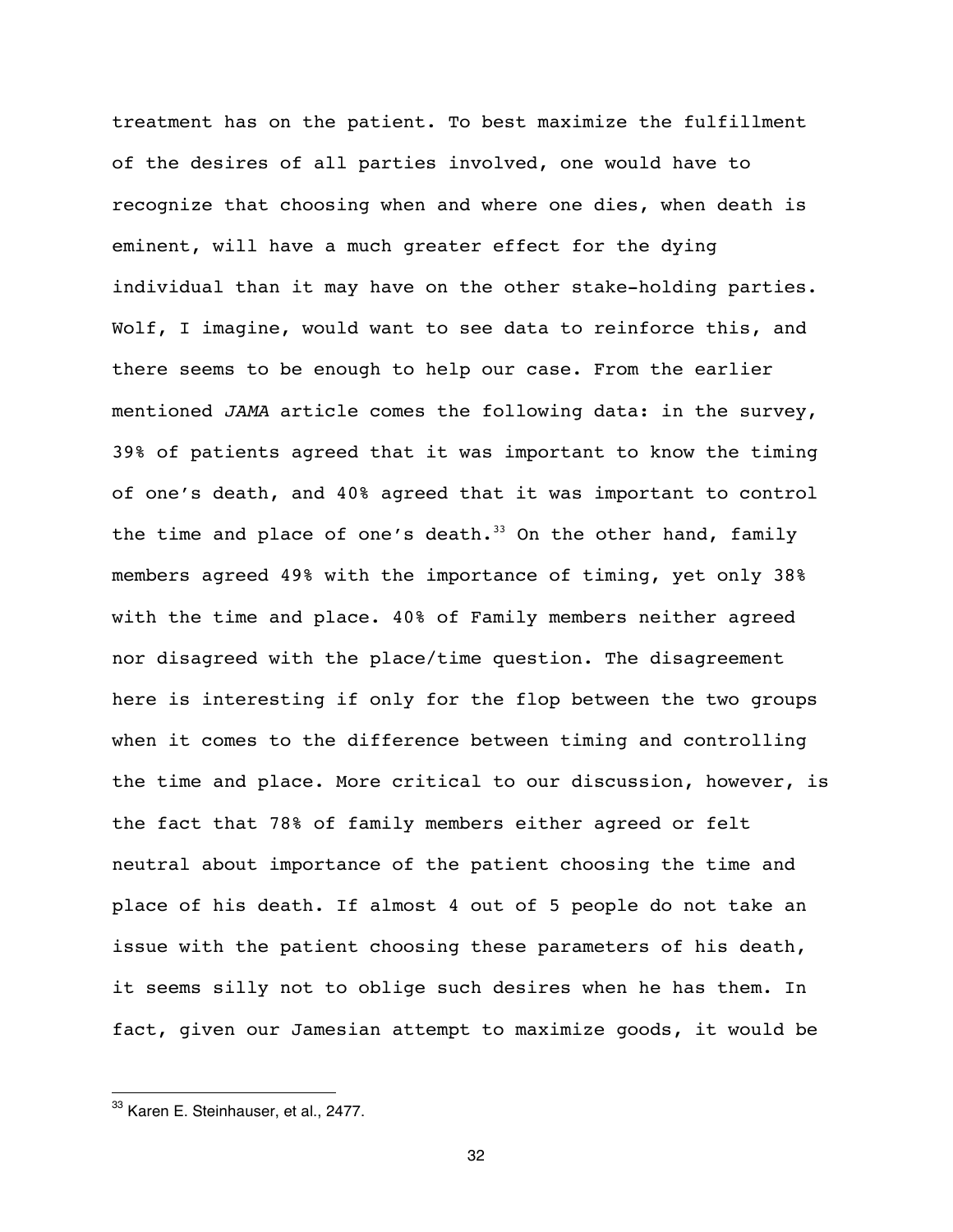wrong of us to protest when it would be a net (and easily accomplished) gain.

In our attempt to do the most good, we must acknowledge that for some patients, taking control of their death by taking their own lives may be a greater good than the damage it does to other individuals. By limiting a patient's choice to treatments such as CDS, we are refusing to oblige a dying individual with what, for him, may be the greatest possible good at that time. Furthermore, the acceptance of CDS and the realization of its similarity in practice to assisted suicide should demonstrate that the gap between these acts is much smaller than Wolf and Hasselaar admit. The central difference remains who (or what) it is that does the final act of killing the patient.

Realizing that CDS, a currently allowed practice, is very much like assisted suicide is not enough to argue for the moral permissibility of assisted suicide. Rather, so far what we have done is examine the lack of true mechanical difference between CDS and assisted suicide. If we accept that CDS is a morally correct practice, then we must also admit that assisted suicide is one as well. However, the realization of this similarity may cause one to reexamine the permissibility of them both. In part III, I will continue to discuss the similarity of CDS and assisted suicide as therapies, but I will also address the moral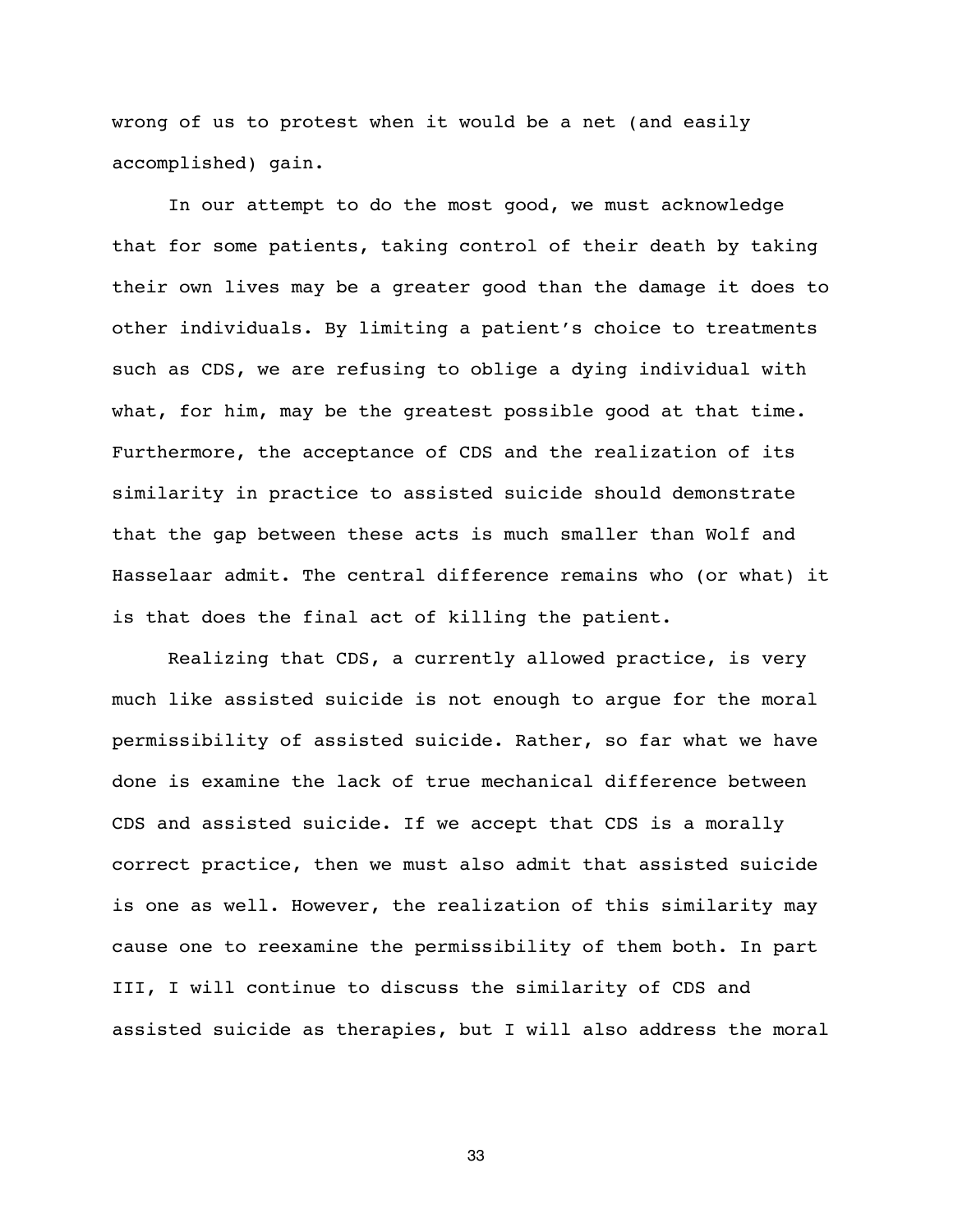benefits that are achieved when patients are allowed to be assisted in taking their own lives.

#### Part III

Mary B. Mahowald formulates the central discussion of the acceptability of assisted suicide as such: how can a doctor balance the obligations that he has to a patient to both minimize pain, while also avoiding death? The problem with making this question a sort of dichotomy is that these considerations do not operate on common scales. That is to say, death is a binary consideration. One either is or is not dead, while pain operates on a scale. Pain can be of differing types and of differing strengths; it can affect different people in different ways. Death, contrarily, does not work in such a way. It is wholly a similar enterprise for all people; it is inescapable and necessary. Trying, then, to balance these two obligations will be futile. On the great scale of determination, pain can be added in the smallest of increments, while death will overwhelm the balance. This combination of binary and scaled concerns is just one of the many factors that make endof-life care a particularly individual concern.

Medical treatment in general is becoming increasingly centralized, and as this occurs, it has been argued that doctors are less in touch with the needs of their individual patients.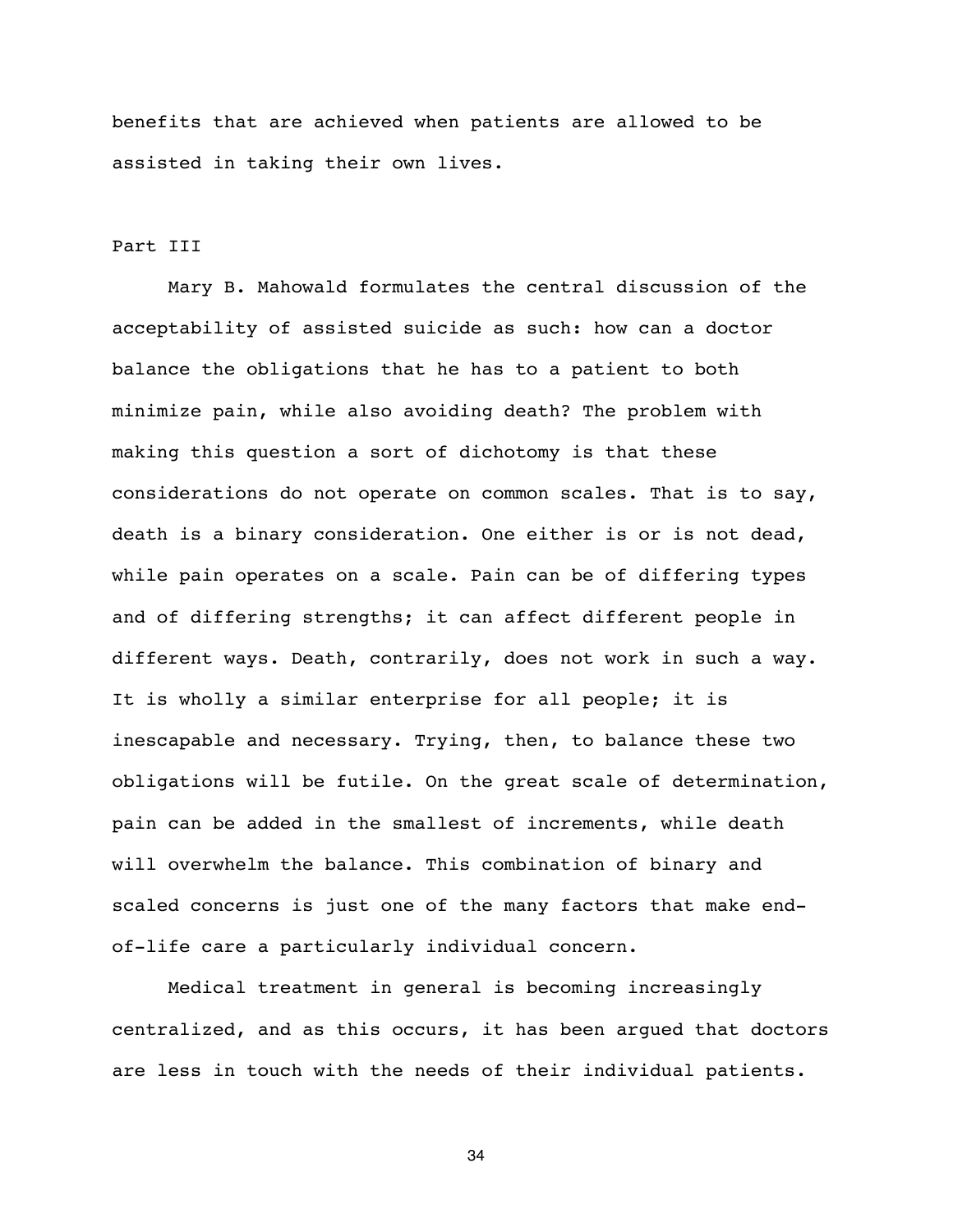In some cases, this development is an inevitable product of increased medical knowledge. In a world where the totality of practical medical procedures could fit into a doctor's bag, these concerns were minimized; the average patient needed to see only one doctor. Advancements in medical technology and instrumentation, however, have led to a massive shift in the capabilities of the individual physician. Many doctors are forced to become ultra-specialists purely because of the massive amount of information they must know to be considered experts. American doctors face between 3 and 10 years of graduate medical education (in excess of their 4 years of medical school), during which they increasingly focus on highly specific ailments. And once in practice, it is not unheard of for physicians to focus on treating one specific disease or ailment. In light of these developments, it is not surprising that medicine has taken the institutional turn that it has, regardless of the economic pressures that have also taken root. While this development is often seen as alienating, I believe that it can also be viewed as a great advancement in favor of individualized care.

While it is true that patients no longer see the same doctor for all of their ailments, increased specialization signals the recognition of the differentiation of disease. That is to say, specialized medical education is necessary to help physicians identify the possible causes and complications of an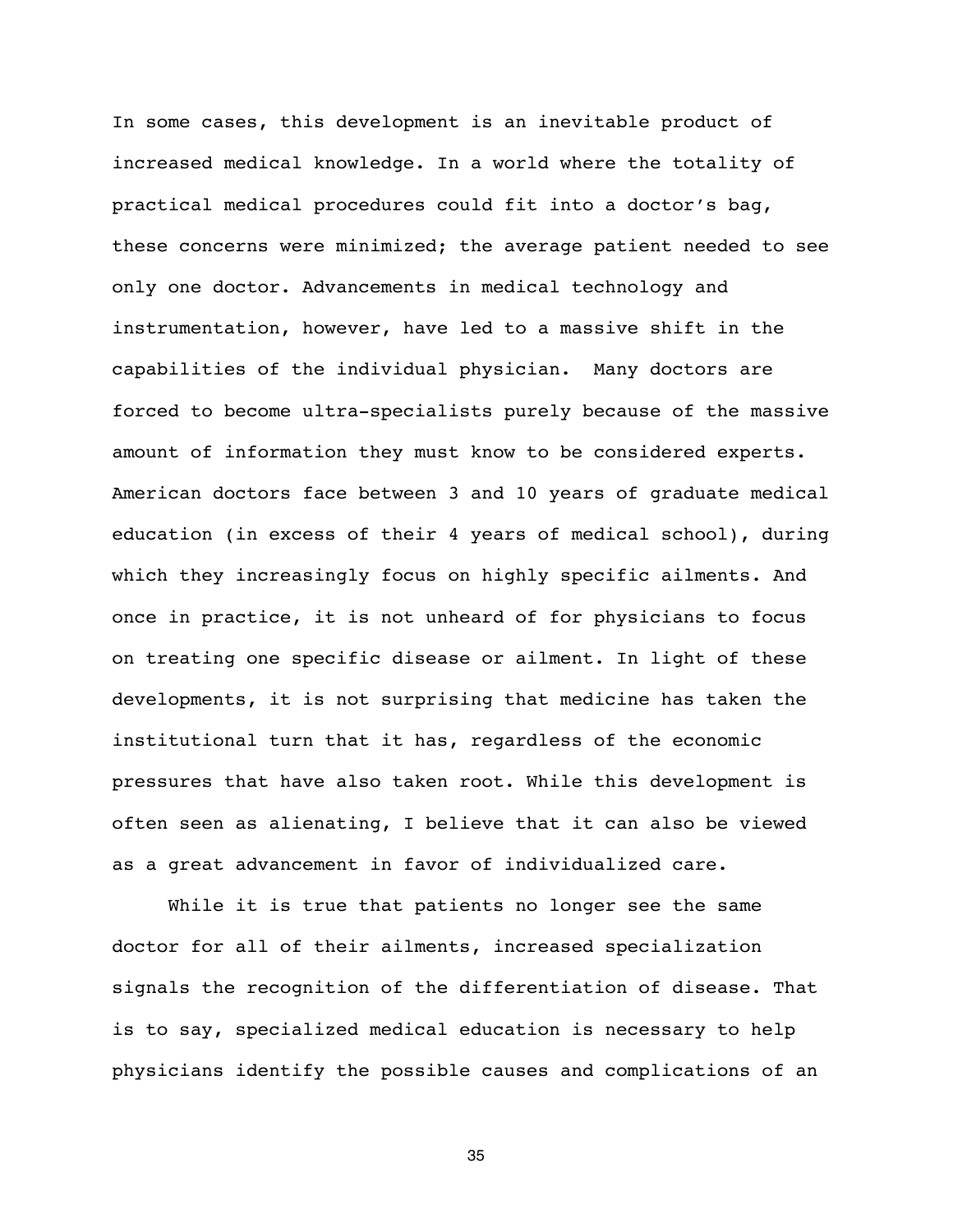individual patient's concerns. This means that physicians are better prepared to realize the differences between cases than ever before. By realizing this individuality, the debate over end-of-life treatment can begin to take on an entirely more substantive focus.

Returning to the terms discussed above, allow me to analyze the differences between palliative care and assisted patient suicide. But first, what are the practical differences between suicide, assisted suicide, and patient-voluntary euthanasia? Suicide is an act that most people are familiar with in many forms. Performed by an individual, it can be thought of as not involving the assistance of any other person (in so far as the person who provided the tool by which the act is committed was unaware of its eventual use in a suicide). It should not be difficult to absolve the rope maker of guilt in a hanging, or McNeil in the case of a Tylenol overdose. In the next two cases, it can be more difficult to discern culpability, but they are important for our discussion. The distinction between assisting in suicide and what may be called voluntary euthanasia relies on who actually commits the final act. It is this distinction that famously put Dr. Jack Kevorkian behind bars for his mercy killings. $34$  Kevorkian had, by his own admission, helped more than 130 patients kill themselves. It was while treating a patient

 $\overline{a}$ 

<sup>&</sup>lt;sup>34</sup> The People of the State of Michigan Vs. Jack Kevorkian. 447 Mich 436, 457–459; 527 NW2d 714 (1994).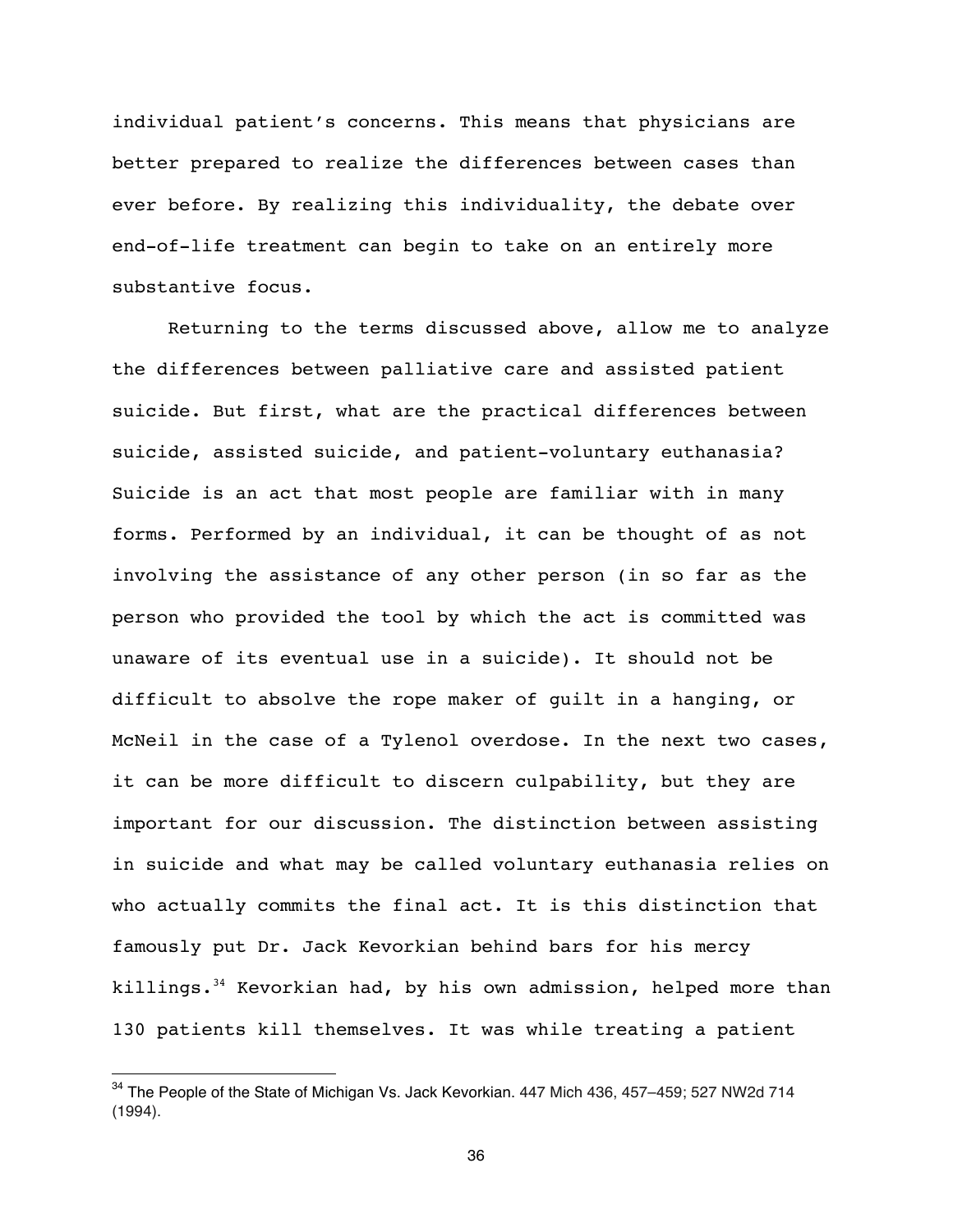with ALS (Lou Gehrig's disease) that he crossed a different barrier. That barrier was committing the final act on his own injecting the patient with the final substances that killed him.

The reason that the discussion of these three differing acts is so frustrating is because, at least on the surface, it seems that a perfectly well person is free to end her life as she pleases. The inverse relationship of her medical status is a puzzling difficulty to this discussion precisely because it would seem that suicide may be a useful respite from pain for those patients who are most unable to commit the act on their own. In this way, assisting a hospitalized patient with suicide is merely giving them back a power that she had when she was healthy and not under medical supervision.

Micah Hester brings out another issue of illness at the end of life that is particularly daunting: the issue of "everydayness. $135$  It is true that even a regular illness is "a break in/with our everyday activities. $1^{36}$  Such a definition does stress medicine's increased focus on the normal day-to-day life of the patient, but it also brings up a problem that is unique to end-of-life care and in particular, assisted suicide. This is the single mark of difference from a habit that permeates every day of a person's life— staying alive. Handling habits in the pragmatic sense is an important duty, as we can shape our moral

 $\overline{a}$ 

<sup>&</sup>lt;sup>35</sup> Micah Hester, "Is Pragmatism Well-Suited to Bioethics?". Journal of Medicine and Philosophy. Vol 28, 2003. 547.

 $36$  Ibid., 547.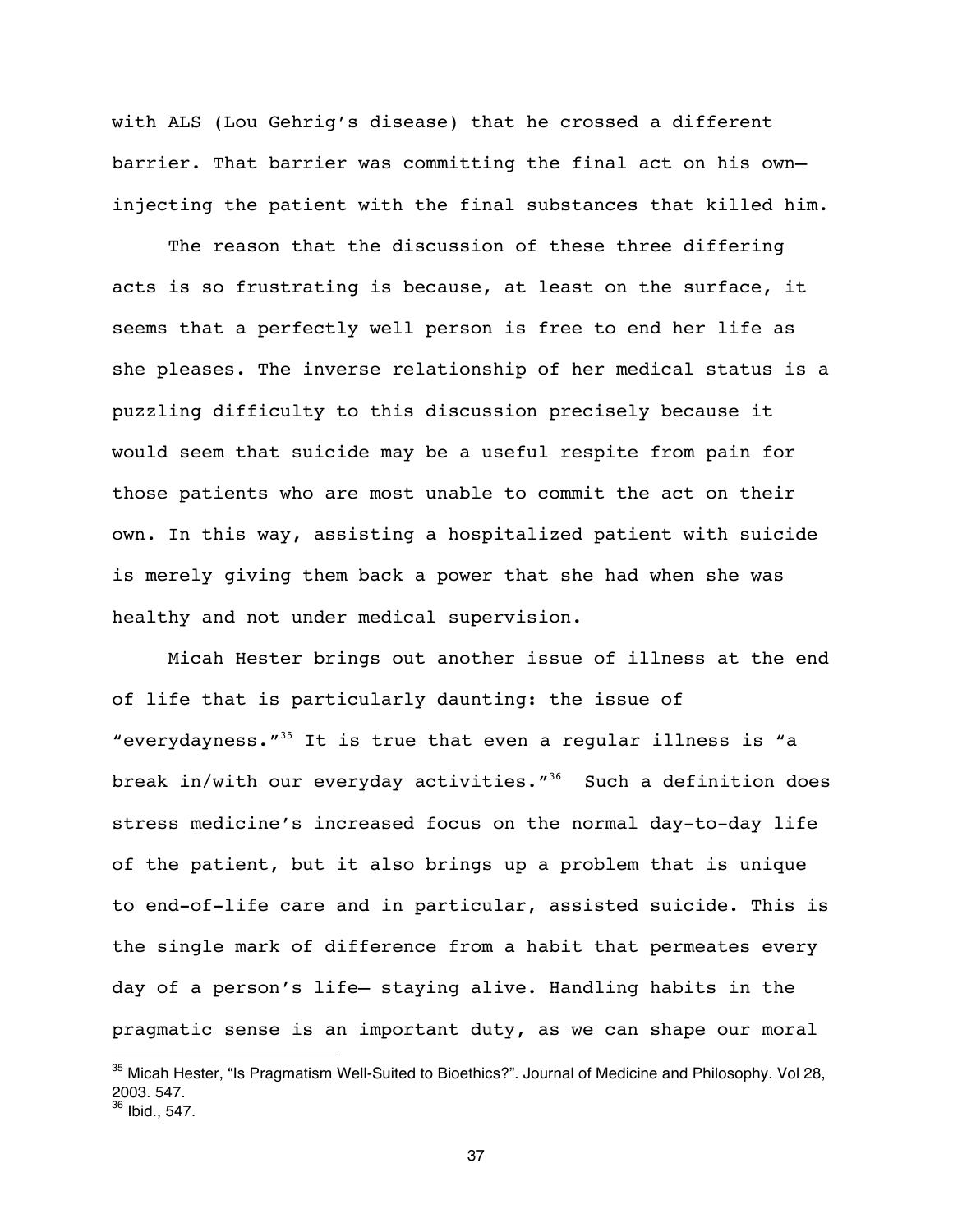personality by forming and reinforcing those beneficial habits. The problem with giving in to dying, at least on the surface, is that this seems to be against the largest of habits. That is, in the simplest form, a habit of realizing one's mortality and choosing to end it in a specific way is not a habit at all; it is used only once. This approximation, however, may be misguided. Choices made at the end of one's life may be affected by the uniqueness of dying, but these decisions may be dealt with in line with the other habits a person has cultivated through her life. In this case, we can argue that a person who chooses assisted suicide may be acting in line with a lifelong habit of taking control of her fate.

We should, given the importance of this habituation, allow those people who have lived a life in line with such ideals to end their life in a similar way, so long as no immoral baggage comes attached to their obligations. Hester does not formulate this view in the aforementioned essay, but the author does go on to discuss it in a later piece titled "Significance at the End of Life."<sup>37</sup> Hester's summation of this later article is as such:

Lacking any a priori reasons against aiding the dying and given James's take on 'meaning' as the intelligent development and pursuit of individual ideas communally tested, there are good ethical reasons to believe that at least in some, maybe

<sup>37</sup> Micah Hester, "Significance at the End of Life." From *Pragmatic Bioethics*, ed. Glenn McGee. (Cambridge: MIT Press, 2003) 121. The conclusion of this essay falls quite in line with out argument here: "The argument in this chapter attempts to make it clear that no legitimate reasons, a priori, exist to condemn all acts of euthanasia and assisted suicide."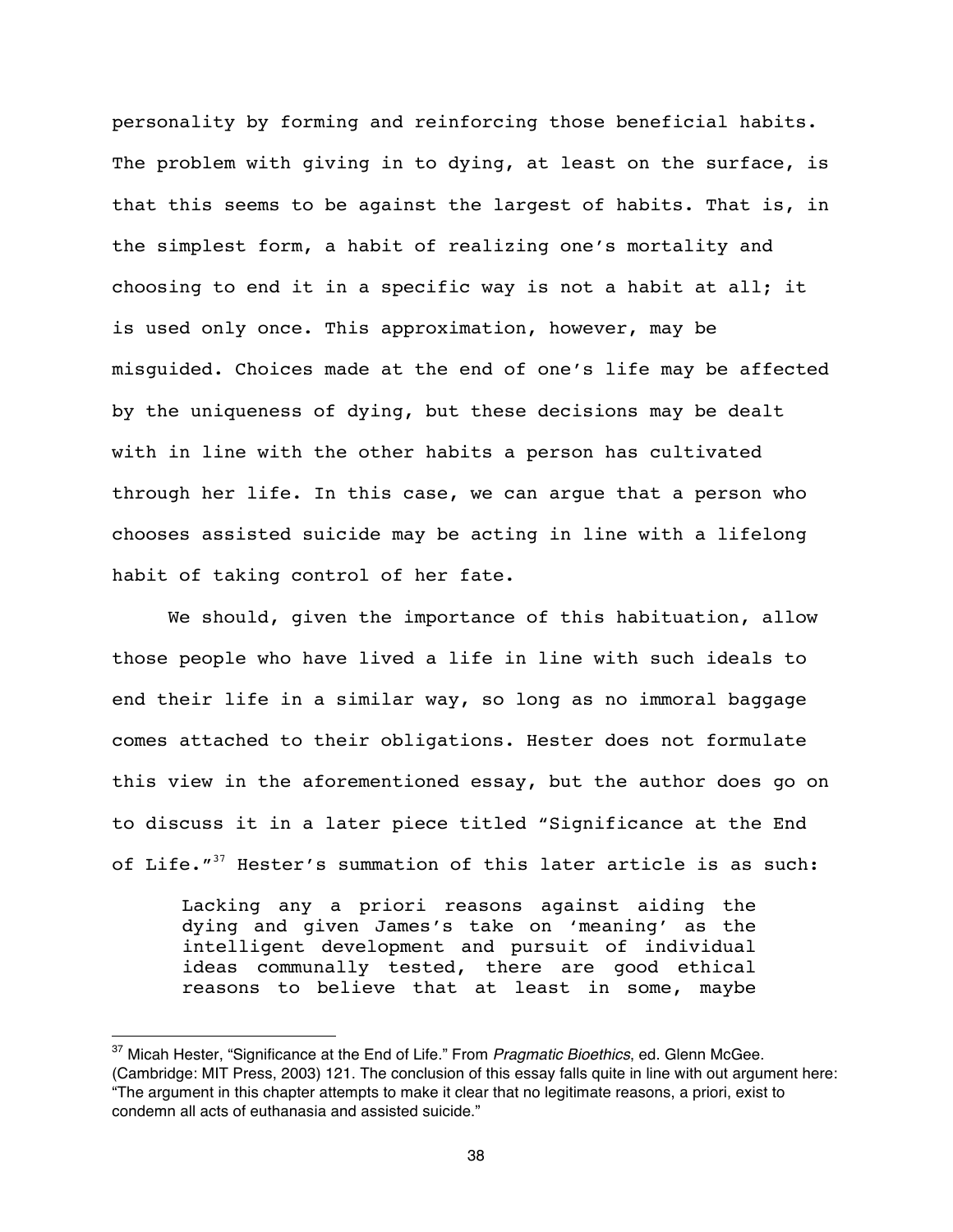very limited, cases, we should aid dying persons in their desire to die on their own terms. $38$ 

Hester's defense of his position in this subsequent essay demonstrates the more fundamentally pragmatic nature of his claims. If a patient has spent his life acting in line with a habit of taking control of his life, and at every test this habit has proven to be a beneficial moral perspective, then it would seem that we have no right to forbid him from completing his life in line with his ideals.

Pragmatism avoids a dependence on a presumed a priori prediction of ends which gives great power to the specific circumstances of a patient's life. According to Hester, "pragmatic, intelligent purpose undermines simple categorical logic by transforming experience into something evolutionary. $139$ Data, as Wolf points out, is a critical part of formulating our system of beliefs and habits, however, care providers must be cognizant of the fact that what has worked for them may not be something that has worked for their patients. That is to say, patients will enter physicians' care with a history that has come to shape their desires and dispositions. To demand some sort of extra-personal empirical data will only do a disservice to patients who are in the midst of testing out, through living, their own beliefs. Keeping track of all deaths will not tell us

<sup>38</sup> Hester, *Is Pragmatism Well Suited?,* 548.

 $39$  Ibid., 549.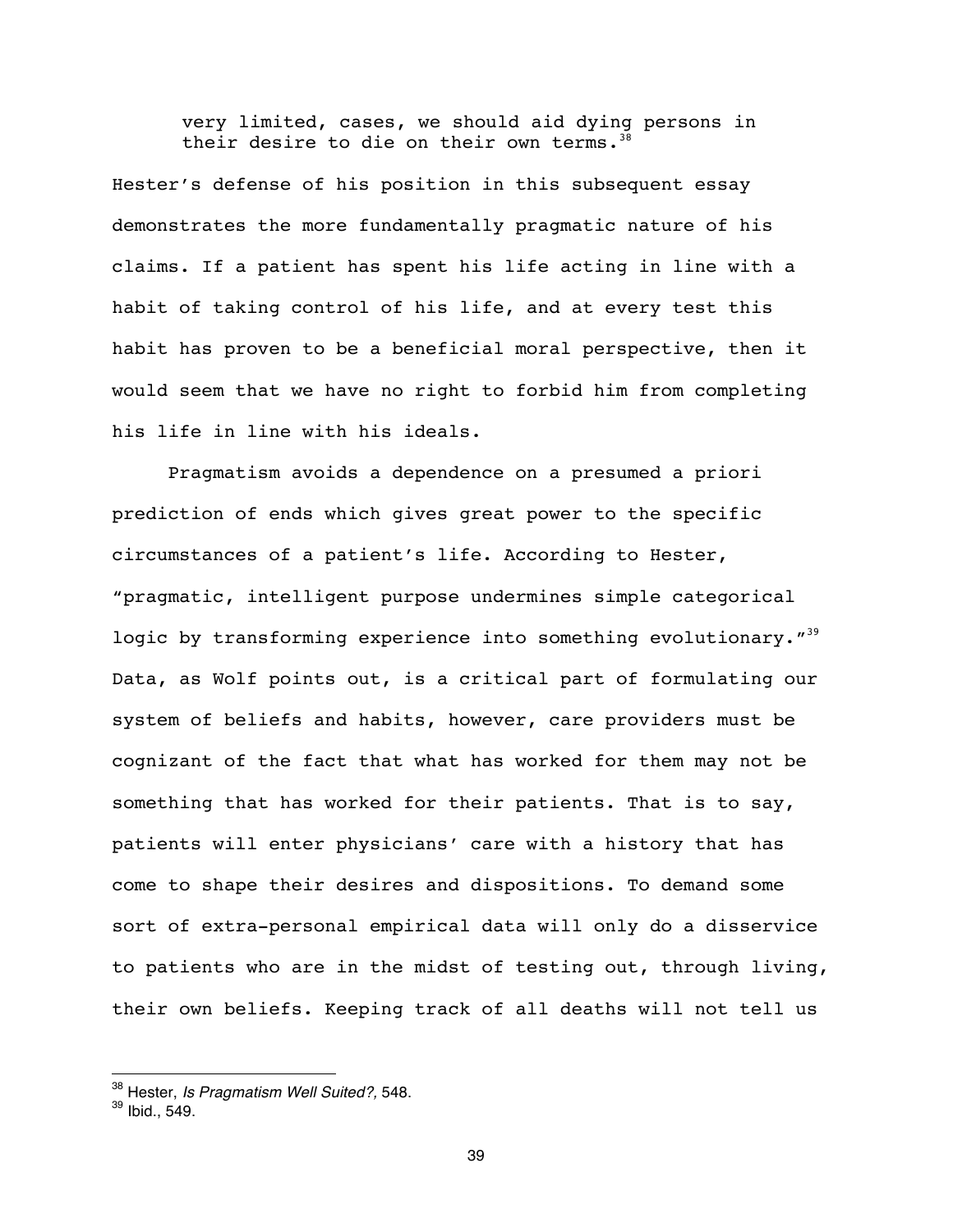about those particularly difficult cases in which assisted suicide may be the most compassionate recourse.

A great difficulty in talking about the acceptability of assisted suicide occurs because as an ethical concept, it exists in a world where things are spoken of as good and bad. Certainly there are contextual aspects to what is good and bad in many ethical systems; hunger can at times be a plus or a minus, but the contextual focus of pragmatism gives greater strength to the determinations reached. The failing of more absolute systems occurs when they make the assumption that a mass rule, or imperative, can be applied to ethical questions such as those that one encounters in end-of-life care. Pragmatism allows for a sort of objectivity in that things can be called goods and bads, but these feelings serve as new standpoints for further questioning. Hester's formulation of this system is as follows: "There are hungry persons and happy persons. The discontented and fulfilled live here and now. These realities, having formed from previous inquires, are retrospective 'givens' for new inquiry."<sup>40</sup> The flow of pragmatic consideration is then evolutionary in that the summation of previous determinations forms the new moral equation. It is not merely an equation that variable life points are plugged into; rather, the equation also evolves with the individual. This makes the question of end-of-

 $\overline{a}$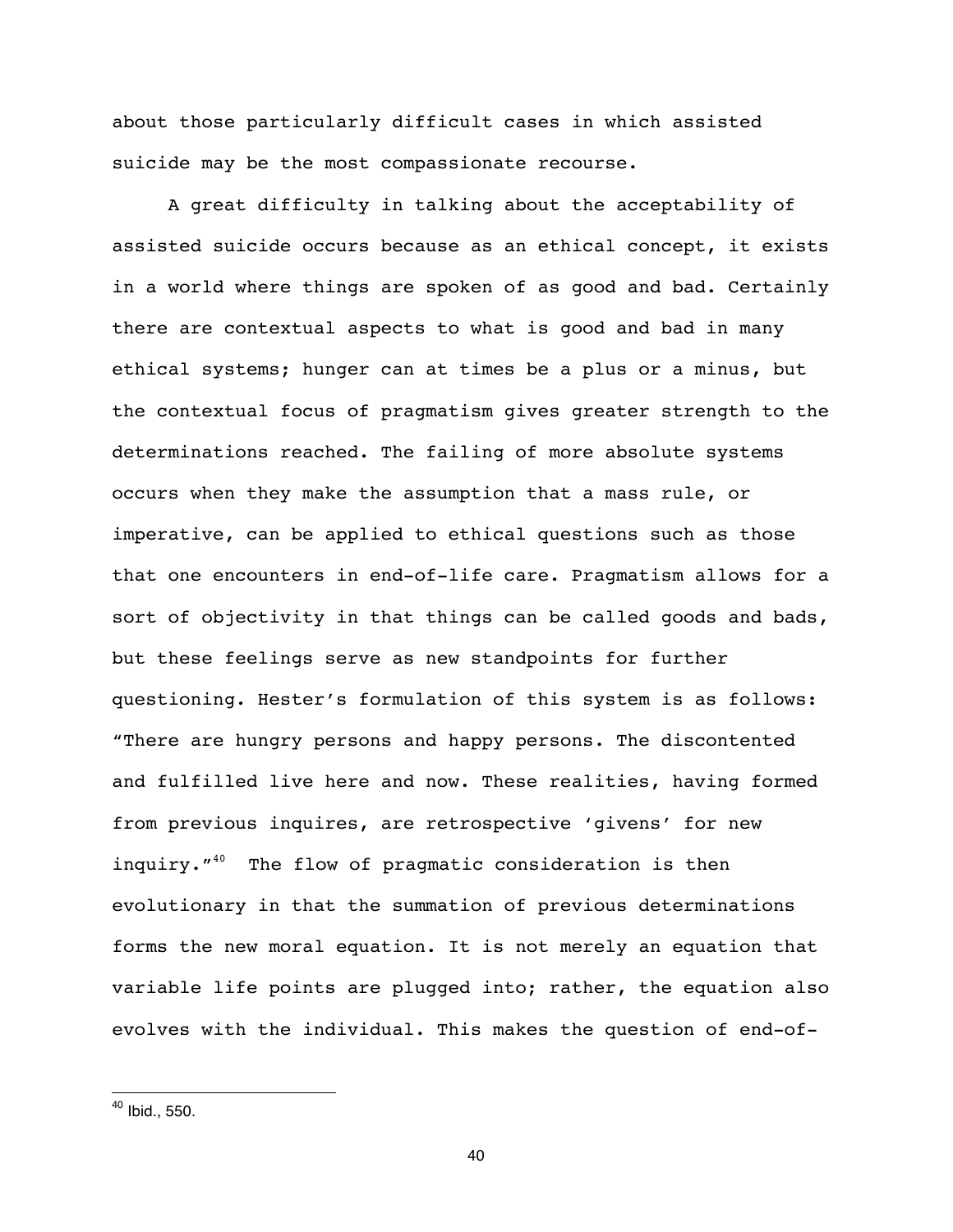life care a difficult one because of a number of features. The first is the ability of any person to approximate their future feelings about dying. This long-form pragmatic consideration allows the long-suffering patient to change his wishes for endof-life care based on the continued experience he has with his disease. It may be that the hypothesis that has guided a patient's life for a long time fails him when he is near death. The evolutionary nature of pragmatism is prepared for these developments because it realizes the limited knowledge with which individuals begin their inquiries.

In recognition of the difficulty of dealing with a patient's changing feelings about her fate and treatment over the term of a disease, medical ethicists and observers have been calling for increased communication with patients. Pragmatism not only demands this increased communication, but also gives the data gleaned from it real power to affect a patient's treatment. Such advantages have been the focus of clinical pragmatism, as detailed in an essay by Joseph Fins, Matthew Baccetta, and Frank Miller entitled "Clinical Pragmatism: A Method of Moral Problem Solving. "<sup>41</sup> Hester details the project: "Clinical pragmatism is democratic, experimental, and fallible, attempting to make decisions in full recognition of the need to

 $41$  J. J. Fins, M. Bacchetta, and F. Miller, "Clinical Pragmatism: A Method of Moral Problem Solving." Kennedy Institute of Ethics Journal vol 7. (1992). 129.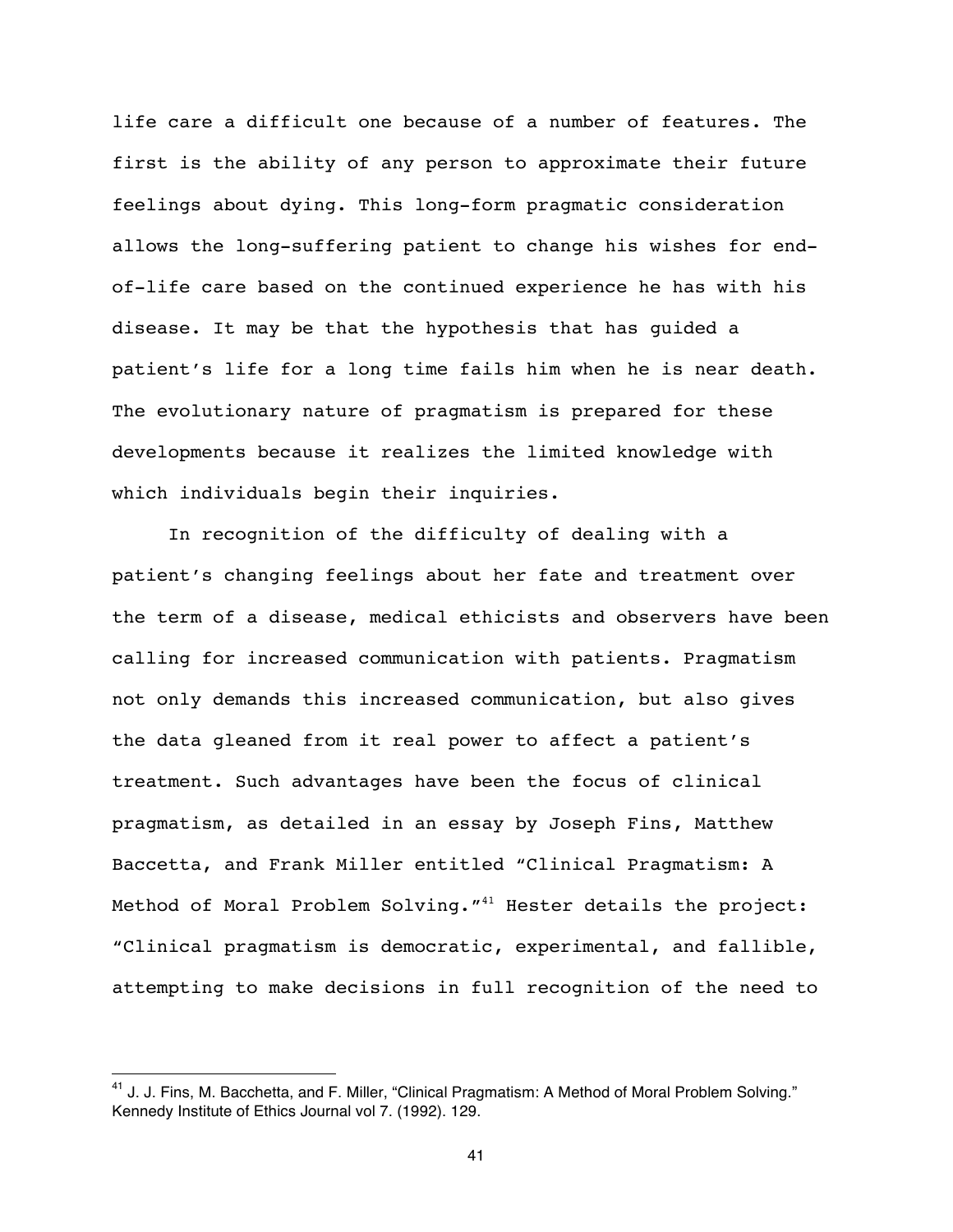act in the face of uncertainty. $14^2$  Acting in the face of uncertainty is exactly what end-of-life decisions are. Choosing how one wants to die is about more than the uncertainty of the act itself; it also deals with the great concern of what it is like not to live. It may be that at the end of a patient's life, he realizes a new set of desires and feelings that overwhelm his previous hypothesis about life. In these cases, pragmatism demonstrates the fallibility of its construction (and of the human intellect) and allows for patients to reformulate their ideals in line with changing desires.

Hester recognizes the misdirected search for empirical data that Wolf has in her "Shifting Paradigms." For pragmatists, the data gathered is only meaningful insofar as it is relevant to the concerns of the investigator. That is, Wolf is mistaken to demand the presence of some universal data in order to show that allowing assisted suicide would be a 'better' state. Rather, the real focus in our discussion should be set on data at the personal level; "Principles must be developed from the features and specifics of the problematic situation that we are attempting to make satisfactory.  $143$  The data used in this paper can be integrated in a similar way. Studies cited have demonstrated the desire for assisted suicide among certain patients. That we have a large number of unmet desires that

<sup>42</sup> Hester, *Is Pragmatism Well Suited?, 552.* 

 $43$  Ibid., 554.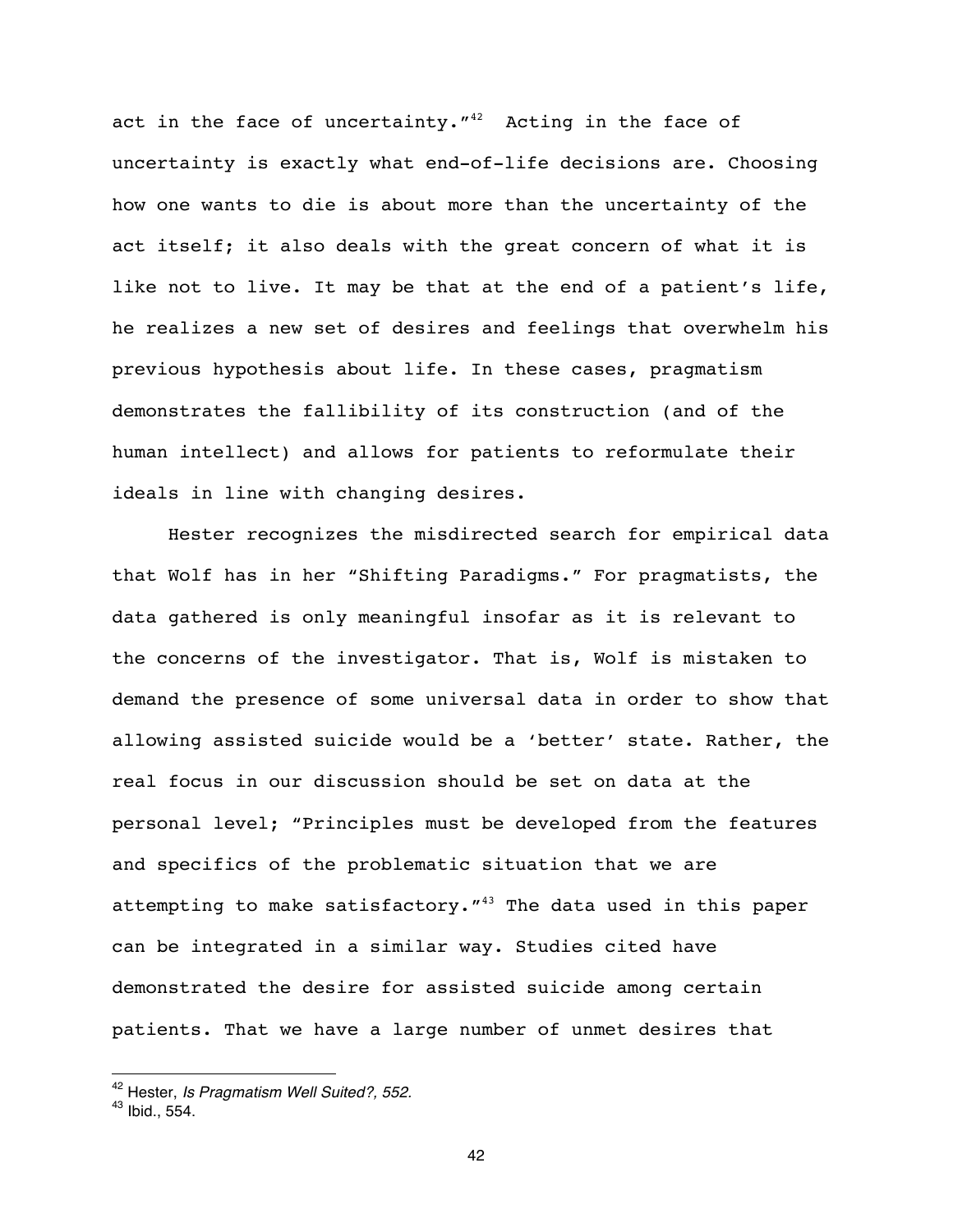could, with relative ease, be fulfilled demonstrates the need for a redesign of our allowed practices. This does not mean that assisted suicide will be an option for all patients, but rather that our data shows that it will be for some.

It is a narrow balance, keeping the idea of consensus in mind while investigating, and for Wolf, the desire to look for a strong statement is overwhelming. Hester describes Wolf's legal pragmatism as needing "only exhibit certain features such as being contextual and instrumental, future-oriented, empirically minded, and eclectic.  $''^{44}$  But the issue is more than this; it is the lack of balance between these trademark features that makes Wolf's pragmatism so difficult to relate to. Hester admits that the movement of what he calls 'freestanding pragmatism' encounters grave problems because it is too willing "to eschew, even denounce, the larger pragmatist context. "<sup>45</sup>

Hester gives us a great lesson from the freestanding pragmatists—the reminder that pragmatism does not hang its hat on the authority of any person, not even its founders. While it is important to see that there is support for assisted suicide among some pragmatists, this is merely data in our decisionmaking process. We may give fair weight to the opinions of our heroes, but we do not depend solely upon them to reach our personal determinations. John Arras's note that "in an important

 $44$  Ibid., 556.

 $45$  Ibid., 557.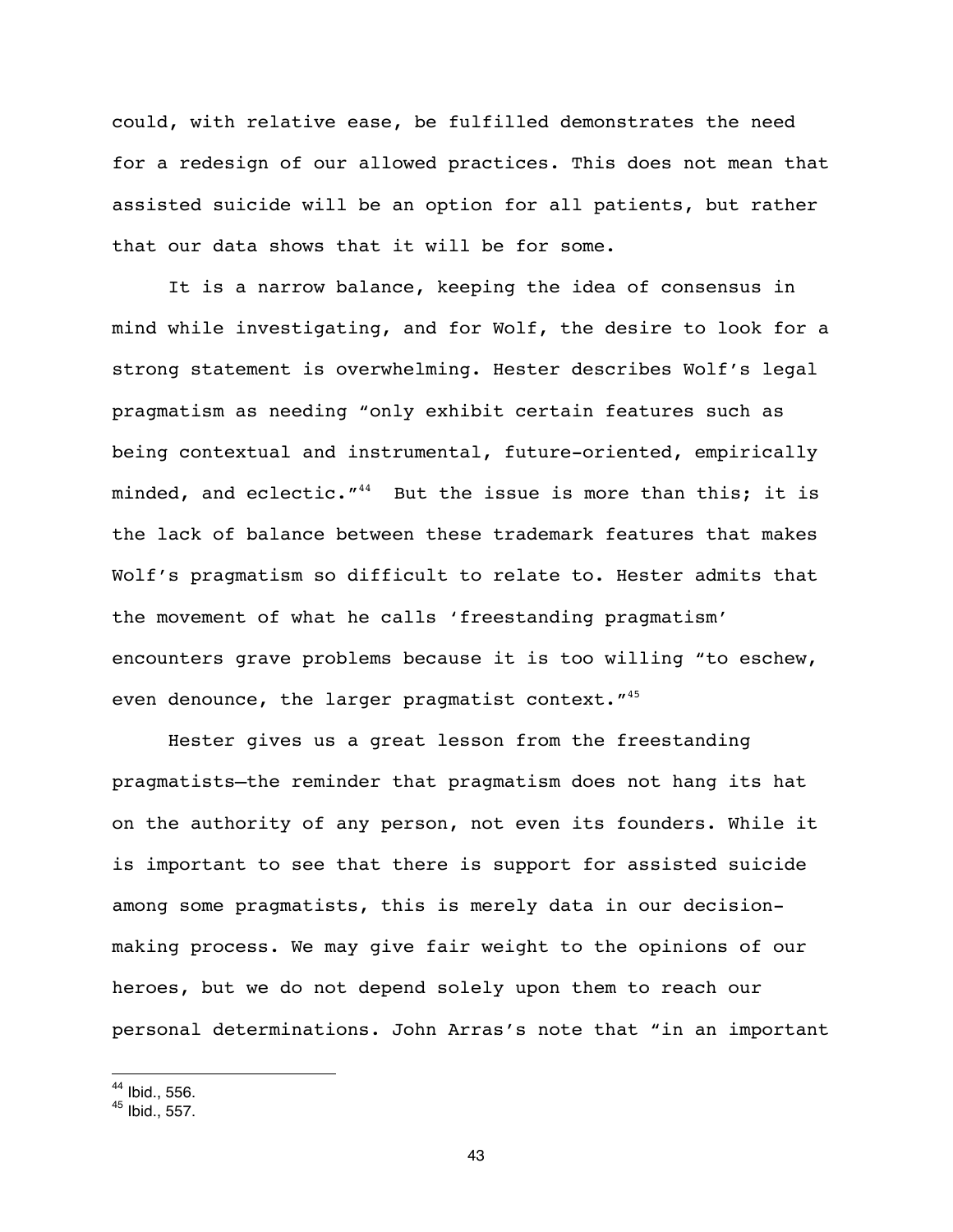way pragmatism and many of its salient features are already constitutive of bioethics as a discipline and practice"<sup>46</sup> demonstrates the great usefulness of pragmatism as a system for the clinical environment. The reality of ethics applied in practice is that axiomatic systems fail to motivate people because there is such difficulty in their wide application. They offend and alienate; they judge without accurate context or understanding. Pragmatism then becomes the perfect system for the clinic because it already reflects the reality and plurality of American life.

Lisa Bellatoni brings this to light as well, as she discusses Miller, Fins, and Bacchetta in her essay "What Good is a Pragmatic Bioethic?" Here, she contends that "Debates among bioethicists [have] become ever more removed from the clinical, cultural and public policy arenas wherein such issues arise." $47$ Pragmatism as a system is well-insulated from these types of concerns because of its very nature as an un-insulated process of inquiry. Debates are kept at the bedside, where the context of the question can best be kept in mind. Moving the discussion away to address it more universally is a violation of the very system. In this way, pragmatism also somewhat insulates ethical considerations from academic pressures and trade winds.

 $\overline{a}$ 

 $46$  Ibid., 558.

<sup>&</sup>lt;sup>47</sup> Lisa Bellantoni, "What Good is a Pragmatic Bioethic?" Journal of Medicine and Philosophy, vol 28, (2003) 615.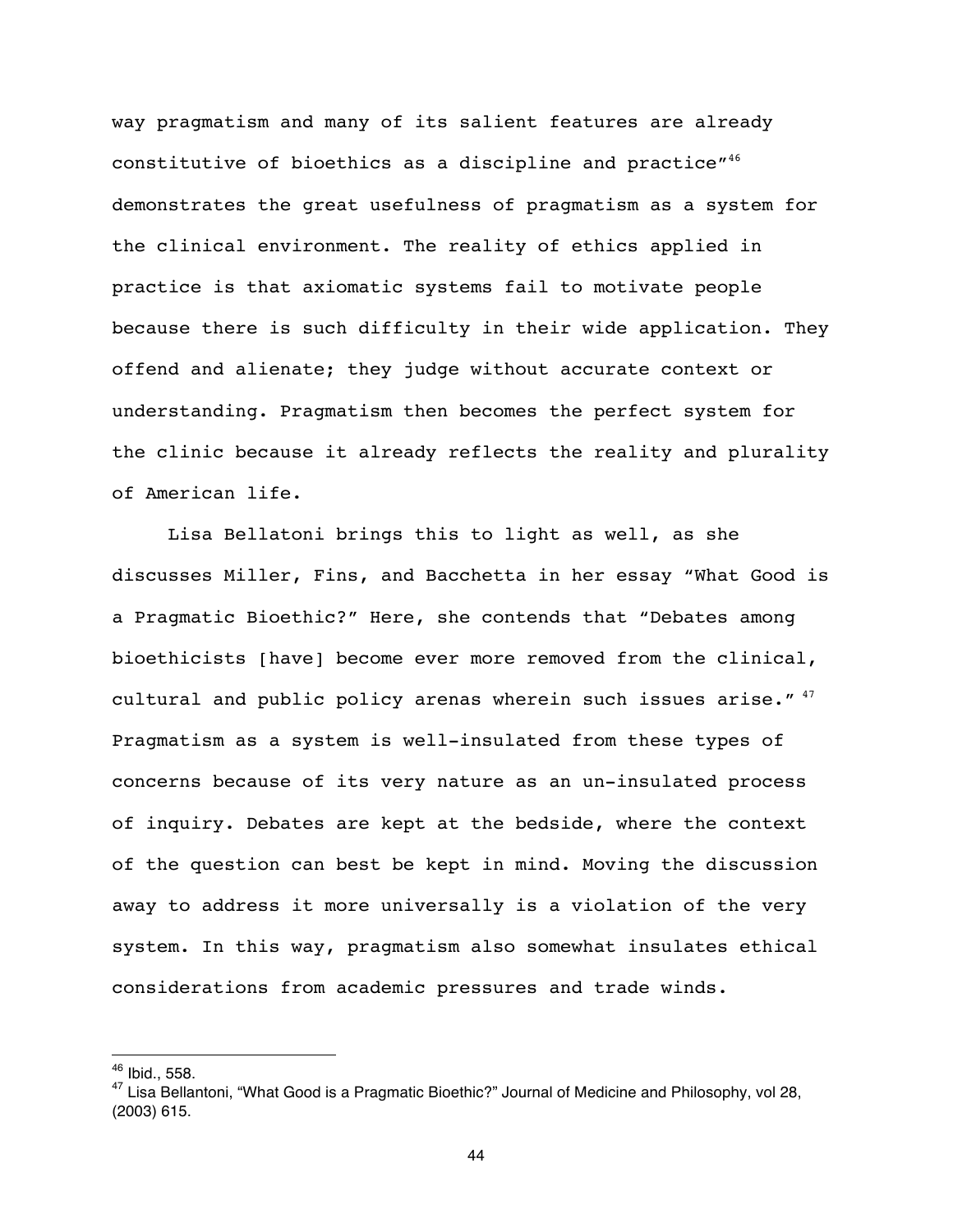There are problems that any ethical school will encounter in certain aspects of the assisted-suicide debate, such as the discussion of assisted suicides committed by psychiatrists. It is important to note that we will not have to set assistedsuicide guidelines widely; in fact, attempts to formulate principles for dealing with assisted suicide will only violate the specific context of the patient's concerns. That is to say, patients at the end of their lives will demonstrate their troubles differently. To say that no patients who have previously received psychiatric (or any other particular) treatment can be assisted in suicide would set up a system that will certainly fail at recognizing the true goods for their patients.

The other difficult issue that we are forced to address when we talk about assisted suicide is that we are operating with what is an unknown quantity. Some patients will have ideas of what death may be like, such as a worldly heaven or a sort of non-existing darkness. That we are not sure what death is like does not restrict us from allowing patients to believe that death will be better than being alive. Because we fail to know exactly what it is like, and because there is no data to gather (at least not that we can understand as living beings), pragmatism allows us to leave these determinations up to the patients. The problem with death is that we are making what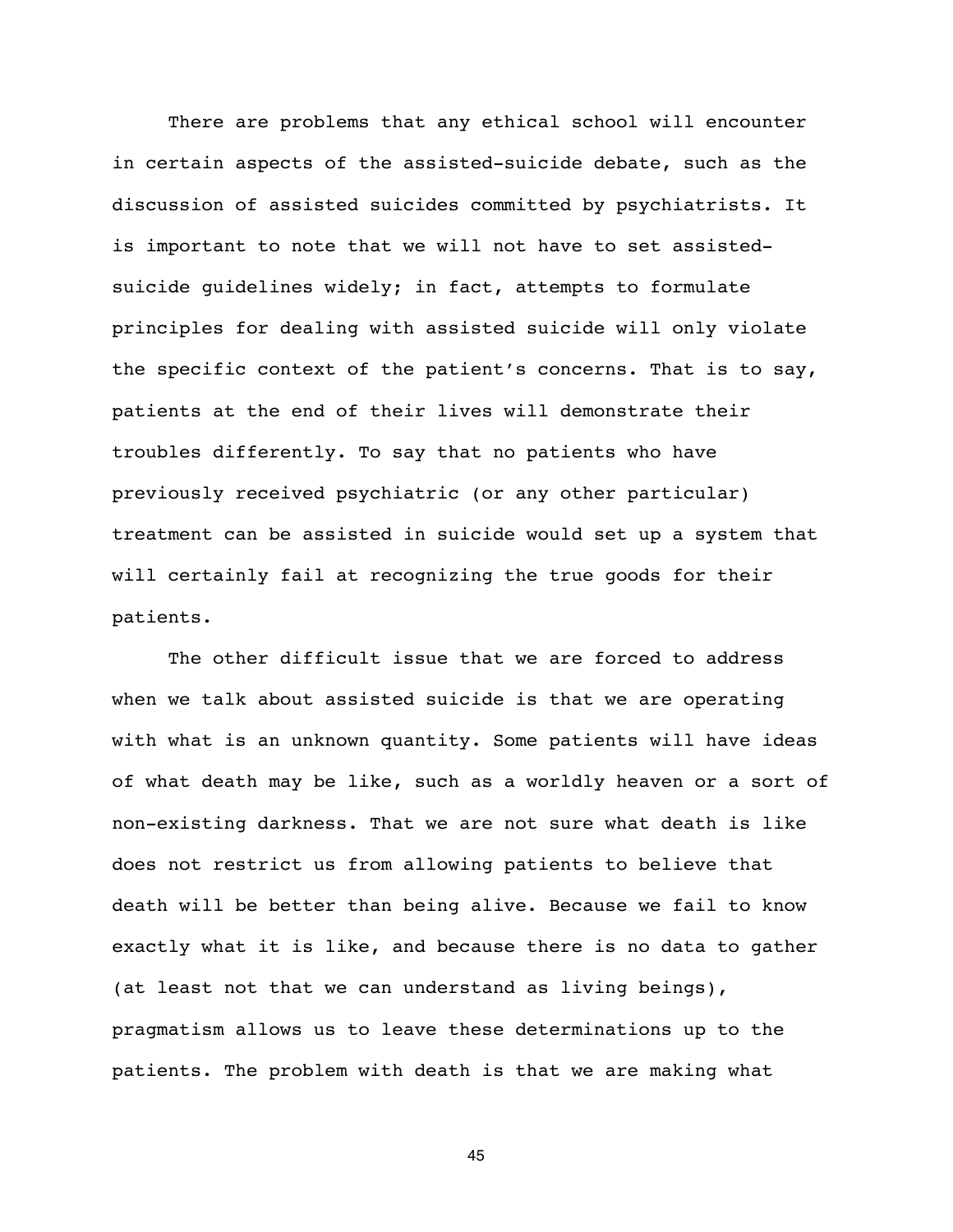sounds like a bold claim: the claim that for some patients, death may be a preferred state, compared to being in pain near death. The issue, of course, is that we do not have enough data to be sure of this in the way we may desire, given the importance of getting such a question correct. However, this determination is really not unlike others that we make while alive. That is to say, the real issue here may be that we have come to overinflate our idea of how well we can predict the future. Beliefs held while alive, for the pragmatist, are mere hypotheses. That what occurs after death is similarly unknown should not pose additional difficulties for our discussion.

Following Hester on James (from *Progressive Dying*), "a life gains significance through its own intellect and fortitude."<sup>48</sup> This means that any life is then determined by the individual who lives that life and not by an external sense of meaning. Arguments against the ability to find meaning in the act of assisted suicide seem to be caught up believing that there is some chance that the sure fate of a terminally-ill patient can be avoided. In many cases, choosing to die while still cogent may be the last and only meaningful act left for the patient to carry out. The counter to this would be that the choice to live on defiantly in the face of impending death could also be meaningful, but this will, of course, depend on the preference

 $\overline{a}$ 

<sup>48</sup> Hester, *Progressive Dying,* 280.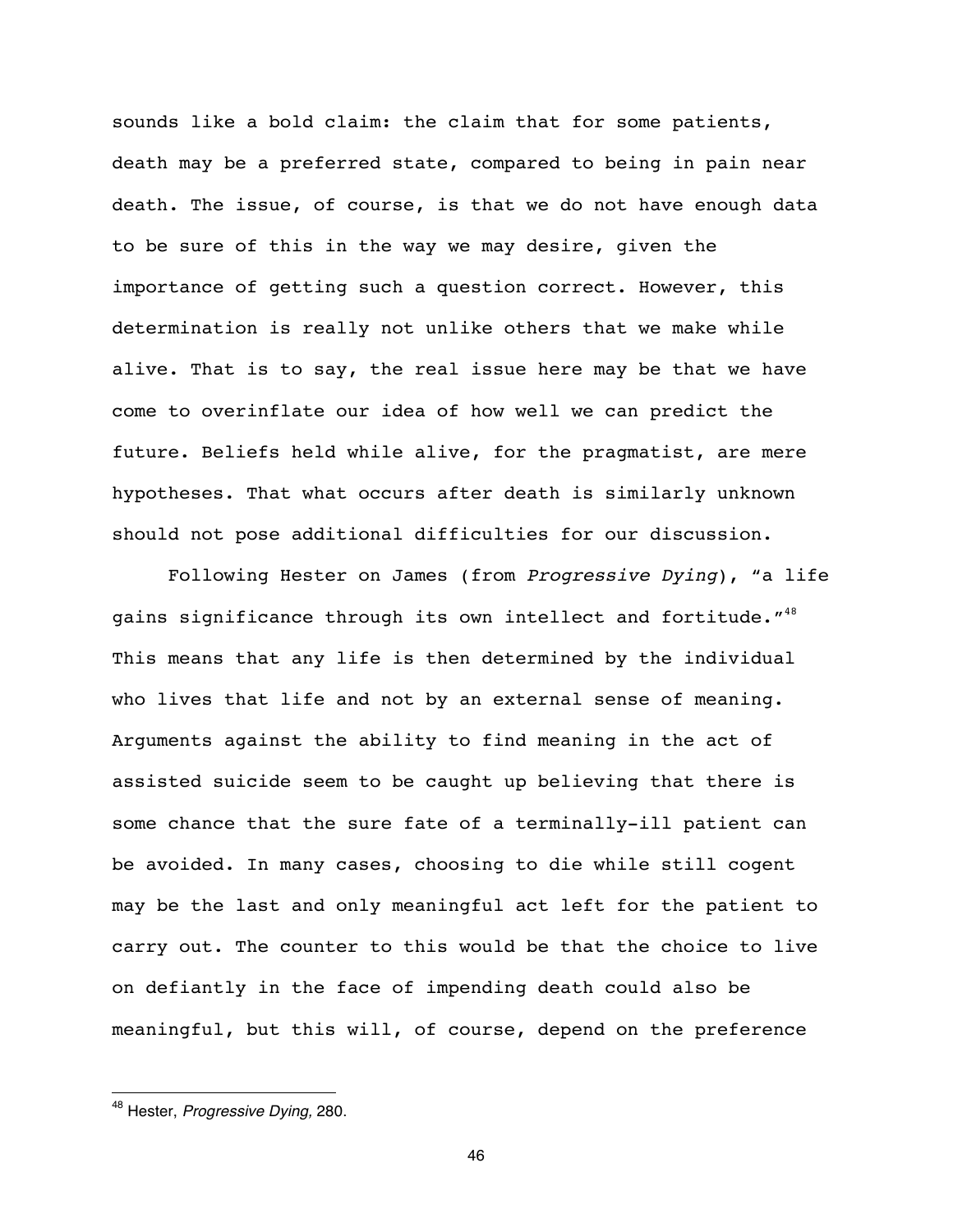of the patient. Both continuing to live in the face of sure death and bravely choosing death when at risk of losing control of one's life are acceptable end-of-life perspectives. This should be recognized fairly, and patients should be allowed to make end-of-life decisions that reflect these beliefs.

James's emphasis on desires and their fulfillment gives us an entirely practical system of ethical comparison for the clinic. Hester asserts that end-of-life decisions such as assisted suicide fall well in line with James's idea of morality as a sum of desires, and I tend to agree with him. In the case of a patient who would be eligible for assisted suicide, we see a confluence of different factors that affect what we would call the sum of these desires. An important shift in this process is the affirmation of the meaning of talking one's own life rather than suffering toward a painful and debilitating death. Doctors, patients, and family members can add to this calculation by aligning their desires so as to promote the power of the individual who has reached the end of his life.

Implicit in the above discussion is the idea that sense of life, or at least the life that is most important to this debate, is that of the person and not of the mere biological organism. In this, I largely agree with Martin Benjamin, who says that when it comes to this question of what matters in life, "conceiving the subject of life and death in terms of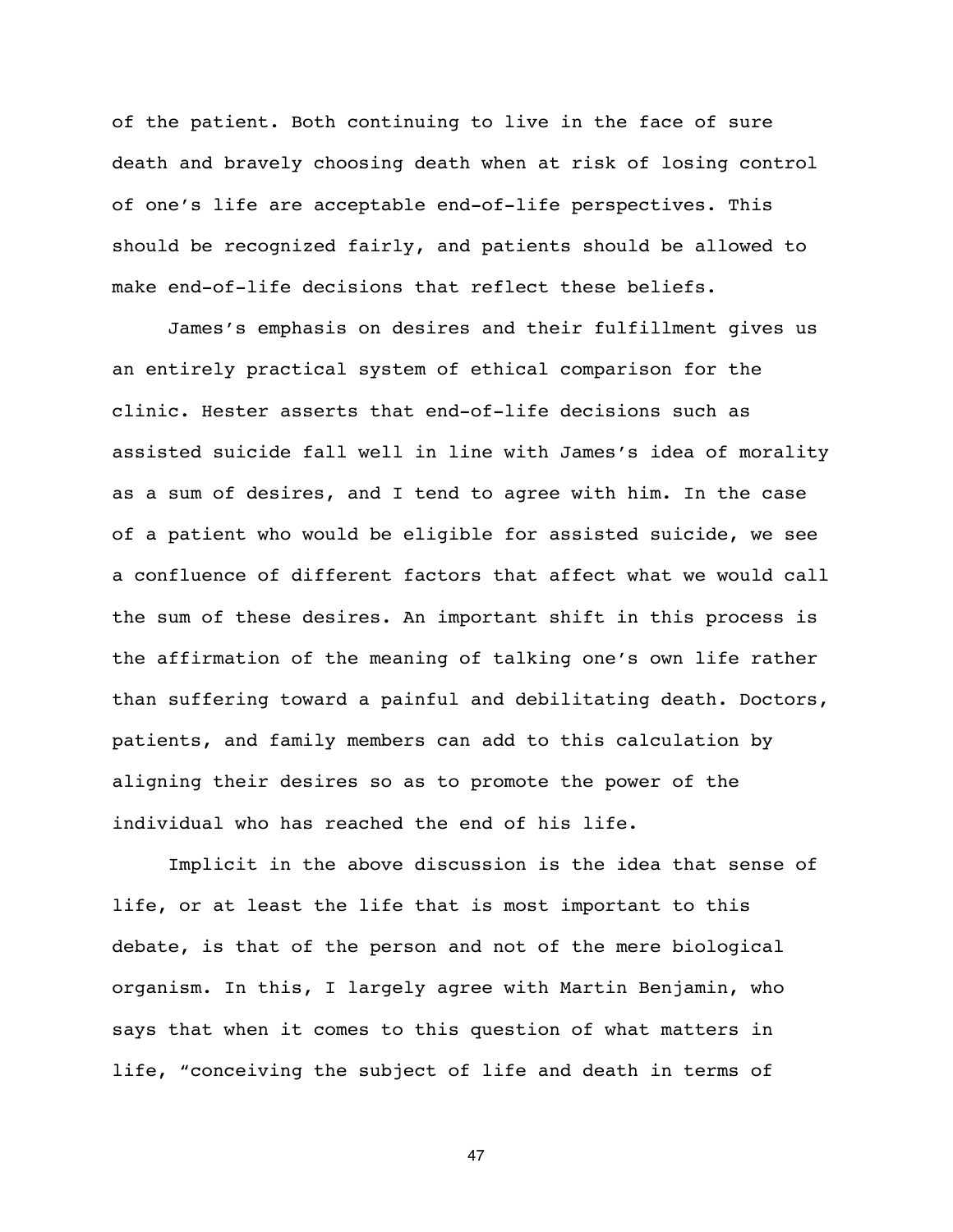personhood will provide a more satisfactory answer to this family of questions than conceiving it in terms of biology alone. $149$  It is clear that the medical community has yet to make up its mind about this question, as can be seen from our previous discussion of PVS patients and CDS. PVS patients, though survivable organisms, are clearly viewed as a problem that needs solving, as they fail to display the traits that we treasure in humans. Yet at the same time, CDS is lauded because it does not destroy (even if in name only) the future possibility of these same human traits. It seems clear that as treatments increasingly begin to suppress these capabilities that we so treasure in patients who also are near biological death, that the patients should have the power to decide that they are no longer happy with the treatment they are receiving. To borrow again from Benjamin, "what really matters to us, when we consider out own lives and the lives of others, is continued existence as persons, not continued existence of personless organisms."<sup>50</sup> While this may seem in part like a betrayal of our animal nature, a simple appeal to that which defines others in our minds will prove this assertion correct. I doubt many people would prefer a lengthened, but merely vegetative life for their best friend over a shorter, yet fully cognizant existence.

<sup>49</sup> Martin Benjamin, *Pragmatism and the Determination of Death*, 204

 $50$  lbid., 199.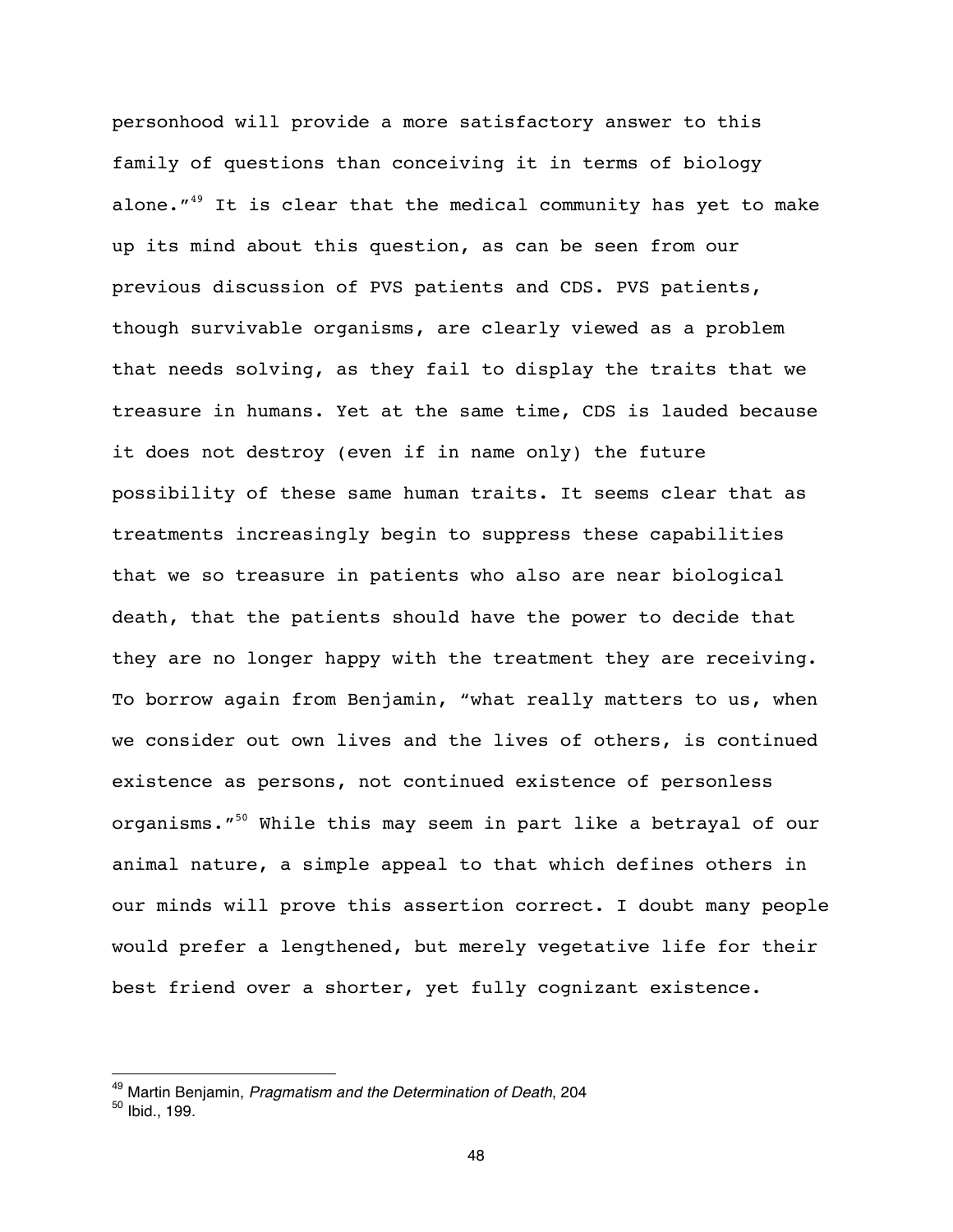The problem at hand, of course, comes back to whom these strong formulations affect. While, of course, this serves well our argument for assisted suicide, what about the young who suffer similar but possibly temporary decisions? Or what about the disabled, who are among the largest opponents to assistedsuicide legislation because they fear that it will eventually be used against them? On this topic, I defer to John Lachs, who in his "Dying Old as a Social Problem, "<sup>51</sup> addresses the reality of this problem. I agree with Lachs that those looking to claim to stand for the preservation of all life in all of its forms are misguided. Furthermore, I agree with his assertion that since "we live in a world of relative plenty...economic considerations should not be allowed primacy in such decisions. $15^2$  The largest factors to examine when it comes to assisted suicide should first and foremost be the course of the patient's affliction and the patient's feelings about its progression. The goal of allowing for assisted suicide is to make suicide as real of a choice for those who are near death as it is for the healthy who are free to take their own lives each day. The difference, of course, is that were a young, healthy person to kill himself, there is the potential that the meaning would be lost by giving in to his nihilist tendencies. As for those who are near death already, taking control of their lives with assisted suicide

<sup>51</sup> John Lachs. "Dying Old as a Social Problem." From *Pragmatic Bioethics*, ed. Glenn McGee. (Cambridge: MIT Press, 2003 207.

 $2$  Ibid., 214.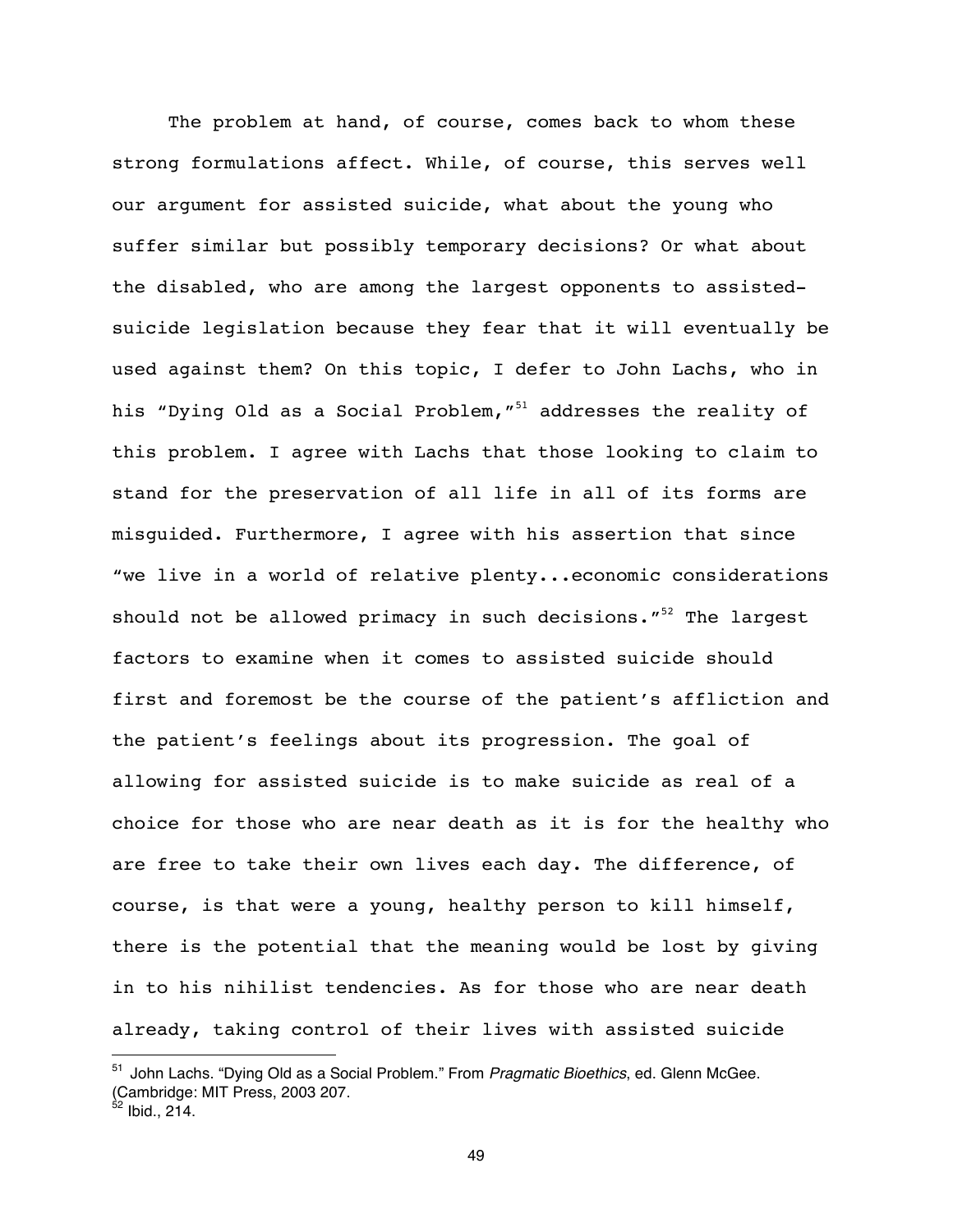means that they are asserting that life ends with the death of the person and not that of the organism. It is a choice not to be reduced to an organism like mere broccoli, a choice that we otherwise would not treasure had the body not been the previous home of our good friend.

Currently used alternatives, even in places where euthanasia is allowed, are being misused because we have failed to de-emphasize the myth of natural death, leading patients' best intentions to be ignored. That is, where a patient may prefer an act like assisted suicide, social pressures push him to opt for another choice such as CDS. Once unconscious, however, the patient is unaware of the treatment he may or may not continue to receive. In a study of terminal sedation in the Netherlands, researchers found that only 33% of the patients who received CDS had requested the treatment.<sup>53</sup> Furthermore, only 34% of the patients who received CDS discussed with their doctor the idea of forgoing artificial nutrition and hydration. This means that 2 out of every 3 patients were being put into a state where the doctor was unaware of their desires for care. Complicating matters further is the fact that in only 36% of cases was CDS not used with the intent to hasten death.

The desires of patients need to be better understood and explored, and the largest barrier to this is the limiting of

<sup>&</sup>lt;sup>53</sup> Judith A.C. Rietjens, et al. "Physician Reports of Terminal Sedation without Hydration or Nutrition for Patients Nearing Death in the Netherlands." The Annals of Internal Medicine, Vol. 141, 2004. 178.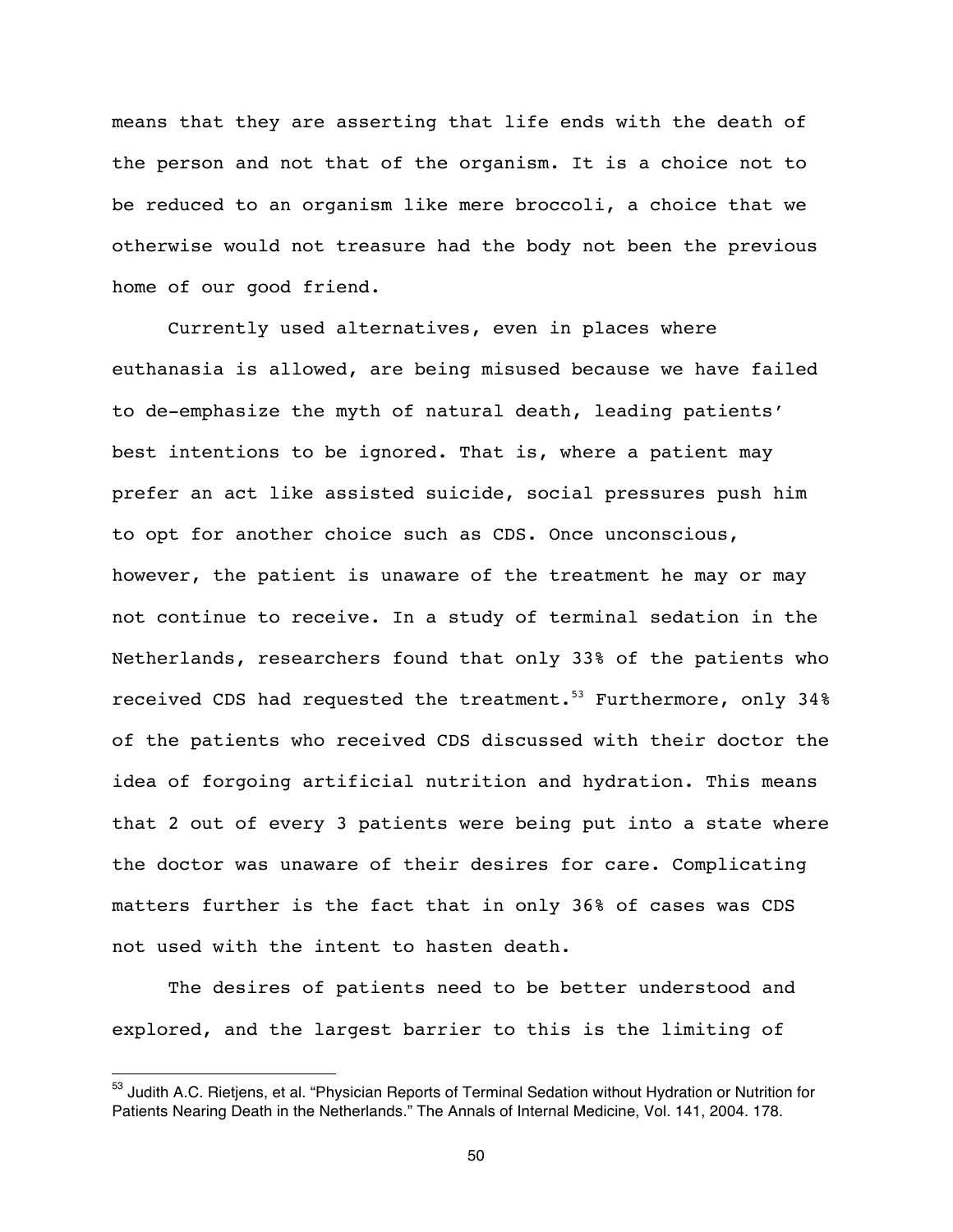choices that pose no grave moral threat to society at large. The question of active euthanasia is a difficult one, but as we see in the Netherlands, just allowing for it does not make it an active choice. In the aforementioned study, only 37% of patients even discussed the idea of euthanasia with their doctor $54$ . The problem here is that our social perspective on end-of-life care does not accurately embrace the meaning that death can give to a life even in its waning hours. By emphasizing a pragmatic approach, we can make sure that the most goods are being done for patients who are near death.

The best formulation of this final respect also comes from Lachs, who affirms that when it comes to terminal patients, "Respect for them requires that we permit the last word to be theirs."55 Assisted suicide should never be a treatment that finds its way to a physician's prescription pad. What it should remain is a choice for care in line with other, similar end-oflife treatments. This respect for final decisions must work in two directions: the ability to refuse to kill oneself and the opportunity to do so. In this, we must support the legal ability to end one's own life, a position fortified by the moral gains that are brought by allowing dying patients to express their final desires. It may be the case for some patients, "that some people at the distant edge of life decide or recognize that it

 $54$  Ibid, 178.

<sup>55</sup> Lachs, 217.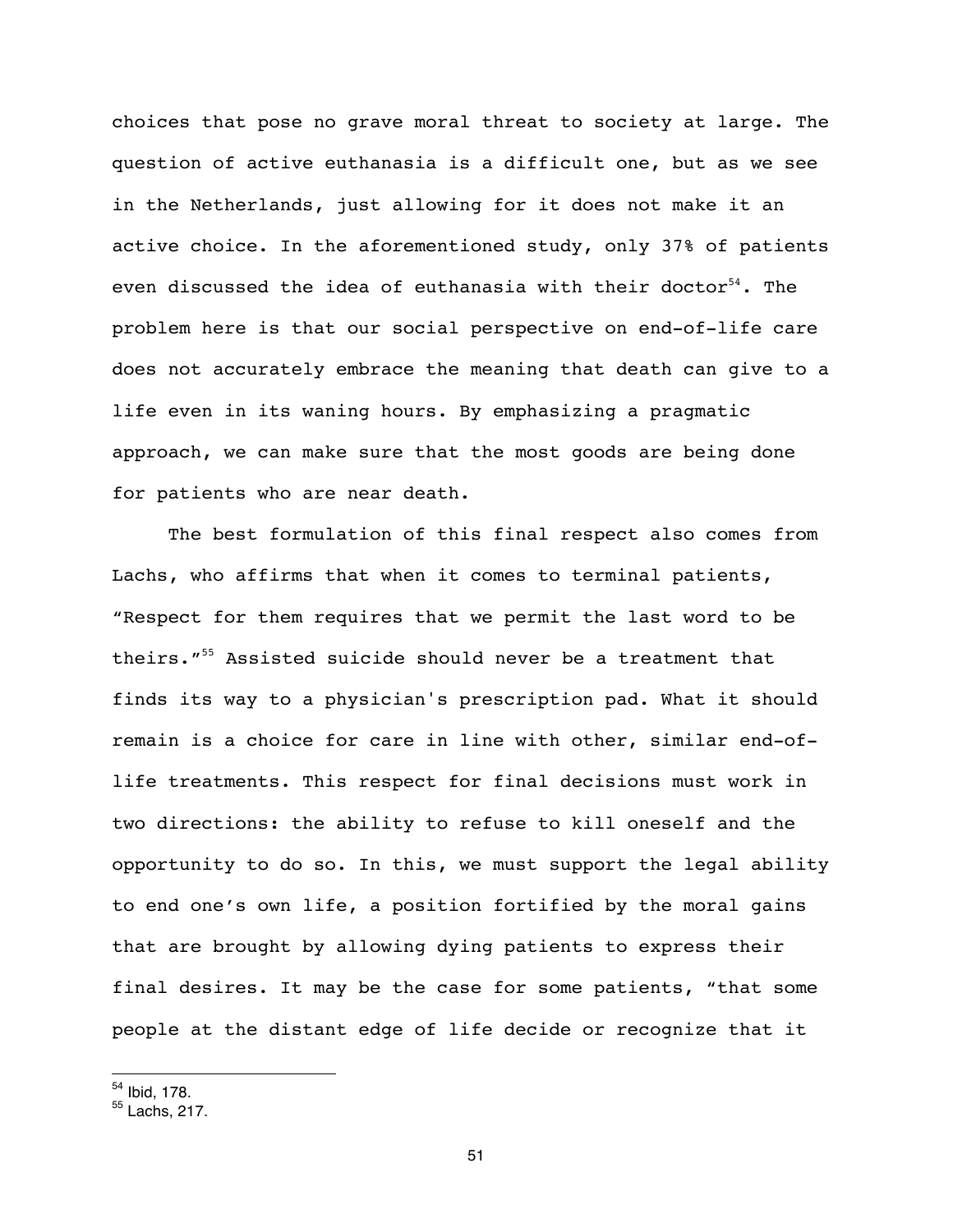is better not to be."<sup>56</sup> It is our responsibility, recognizing their status as moral actors, to allow terminally ill patients to continue to express their moral desires — to affirm their positions as the persons who we value so greatly.

<sup>&</sup>lt;sup>56</sup> Ibid., 217.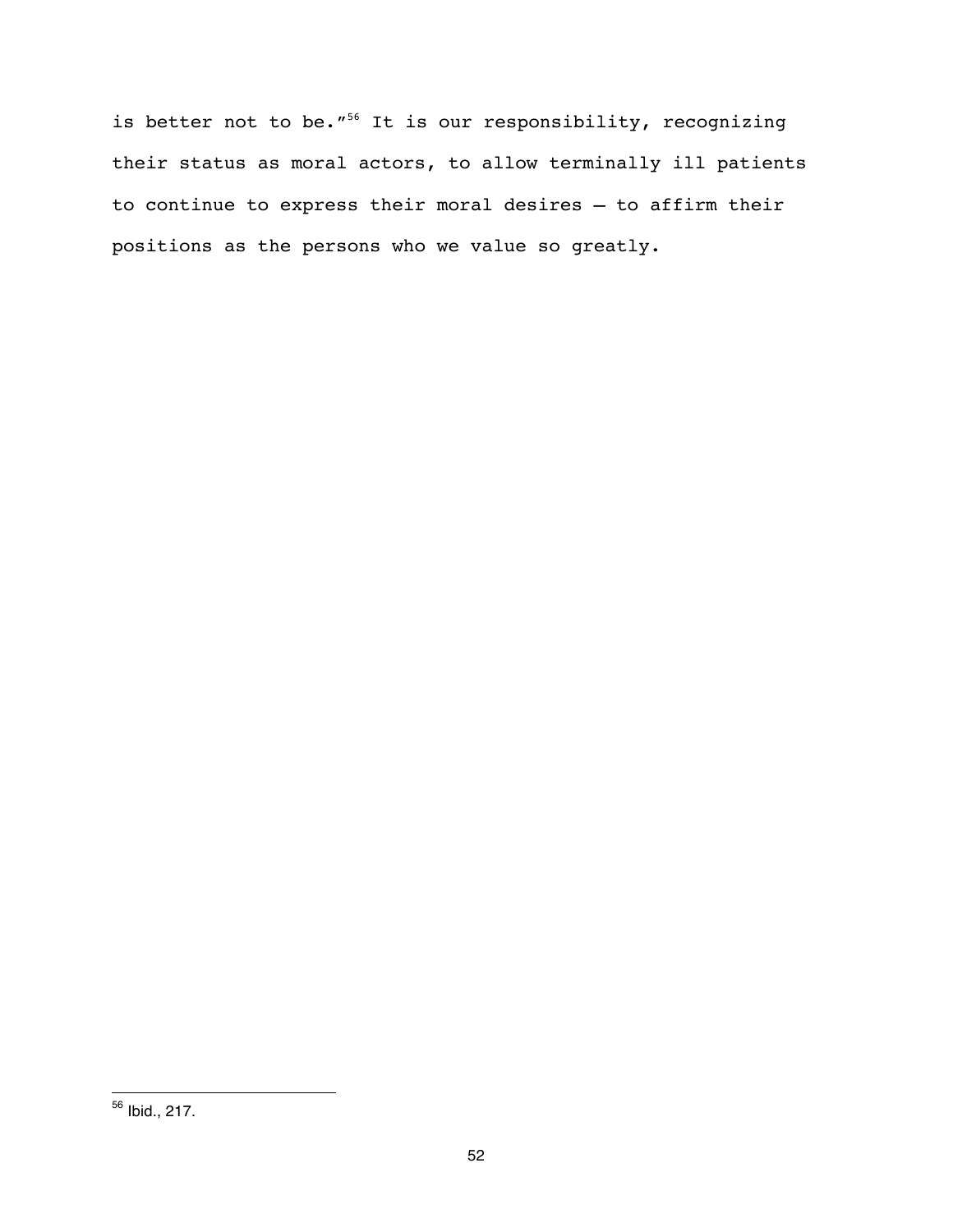### References

- Bacchetta, M., Fins, J.J., Miller, F. (1992) "Clinical Pragmatism: A Method of Moral Problem Solving." Kennedy Institute of Ethics Journal, Vol 7. 129-143.
- Bellantoni, Lisa (2003) "What Good is a Pragmatic Bioethic?" Journal of Medicine and Philosophy, Vol 28. 615-633.
- Benjamin, Martin. "Pragmatism and the Determination of Death." From *Pragmatic Bioethics*, ed. Glenn McGee. (Cambridge: MIT Press, 2003), 193-206.
- Breitbart, William, McClain, Colleen, Rosenfeld, Barry (2003) "Effects of Spiritual Well-Being on end-of-life Despair in Terminally ill Cancer Patients." The Lancet. Vol. 361. 1603-1607.
- Council on Ethical and Judicial Affairs of the American Medical Association. "Report: Sedation to Unconsciousness in End-of-Life Care." CEJA Report 5-A-08. 2008.
- Hasselaar, Jeroen G. J. (2008) "Palliative Sedation Until Death: an Approach From Kant's Ethics of Virtue." Theoretical Medicine and Bioethics, Vol 29, Number 6. 387-396.
- Hester, D. Micah (2003) "Is Pragmatism Well-Suited to Bioethics?". Journal of Medicine and Philosophy. Vol 28. 545-561.
- Hester, D. Micah (1998) "Progressive Acts of Euthanasia and Assisted Suicide" Journal of Medical Humanities. Vol. 19, No. 4. 279-298.
- Hester, D. Micah. "Significance at the End of Life." From *Pragmatic Bioethics*, ed. Glenn McGee. (Cambridge: MIT Press, 2003), 121-136.
- James, William. "The Moral Philosopher and the Moral Life." From *Ethics,* Ed. Steven M. Cahn. (Oxford: Oxford UP, 2006), 361- 372